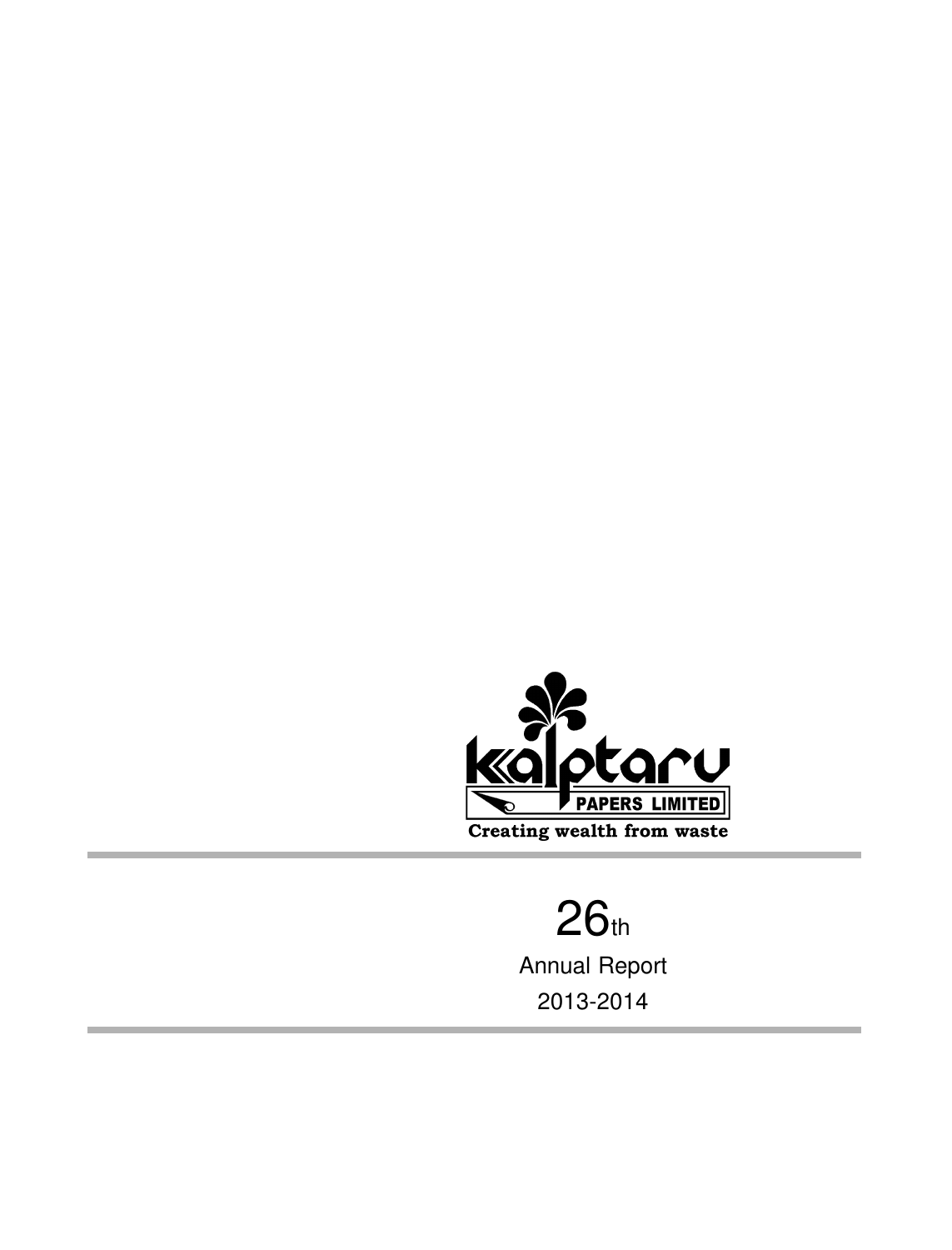

# **26th Annual Report**

| <b>BOARD OF DIRECTORS</b> |
|---------------------------|
|---------------------------|

STAKEHOLDERS RELATIONSHIP SHRI JAIKISHAN GUPTA **COMMITTEE** SHRI NAVEEN GUPTA

**NOMINATION & REMUNERATION SHRI RAMESH CHAND COMMITTEE** SHRI PARESH PANDYA

**REGISTRARS & LINK INTIME INDIA PVT. LTD.**<br>SHARES TRANSFER AGENTS HEAD OFFICE : **SHARES TRANSFER AGENTS** 

| <b>BOARD OF DIRECTORS</b> | SHRI JAIKISHAN B. GUPTA |        | Chairman          |
|---------------------------|-------------------------|--------|-------------------|
|                           | SHRI NAVEEN J. GUPTA    |        | Managing Director |
|                           | SHRI PARESH PANDYA      |        | Director          |
|                           | SHRI RAMESH CHAND       | $\sim$ | Director          |
|                           | SHRI SHIVRATAN SHARMA   |        | Director          |

**AUDIT COMMITTEE** SHRI RAMESH CHAND SHRI PARESH PANDYA SHRI SHIVRATAN SHARMA

SHRI SHIVRATAN SHARMA

SHRI SHIVRATAN SHARMA

**STATUTORY AUDITOR** V. D. AGGARWAL & CO. Chartered Accountants, Delhi

**BANKER** INDIAN OVERSEAS BANK Stadium Road Branch, Ahmedabad

> 13, Pannalal Silk Mills Compound, L.B.S. Marg, Bhandup (West), Mumbai-400078. Tel.: 91-22-2596 3838. Fax: 91-22-2594 6969 E-mail : mumbai@linkintime.co.in

**BRANCH OFFICE :** Unit No. 303, 3rd Floor, Shoppers Plaza V, Opp. Municipal Market, Behind Shoppers Plaza II, Off C G Road, Ahmedabad-380009. Tel.: 079-26465179. E-mail: ahmedabad@linkintime.co.in

**E - VOTING AGENCY** CENTRAL DEPOSITORY SERVICES (INDIA) LIMITED E-mail : helpdesk.evoting@cdslindia.com

**SCRUTINIZER** CS ASHOK P. PATHAK Practising Company Secretary E-mail : csashokppathak@gmail.com

**REGISTERED OFFICE** 701, Avdhesh House, Opp. Gurudwara, Near Thaltej Chokdi, Ahmedabad-380054<br>Tel.: 079 26858510/511. Fax : 079 30171202.<br>**E-mail : contact@kalptaru.co.in** Website : www.kalptaru.co.in Tel.**:** 079 26858510/511. Fax **:** 079 30171202. E-mail **:** contact@kalptaru.co.in Website **:** www.kalptaru.co.in

**HEAD OFFICE** C 8/10, Model Town, Delhi-110009

**WORKS** Khatraj Chokdi, Village Karoli, Kalol, Dist. Gandhinagar, Gujarat

| <b>Contents</b>              | <b>Pages</b> | <b>Contents</b>       | <b>Pages</b> |
|------------------------------|--------------|-----------------------|--------------|
| Notice                       | 5            | <b>Balance Sheet</b>  | 32           |
| Director's Report<br>13      |              | Profit & Loss Account | 33           |
| Corporate Governance Report  | 20           | Notes on Accounts     | 34           |
| Auditor's Certificate        | 28           | Cash Flow Statement   | 48           |
| Independant Auditors' Report | 29           |                       |              |

Coming together is a beginning, staying together is progress, and working together is success.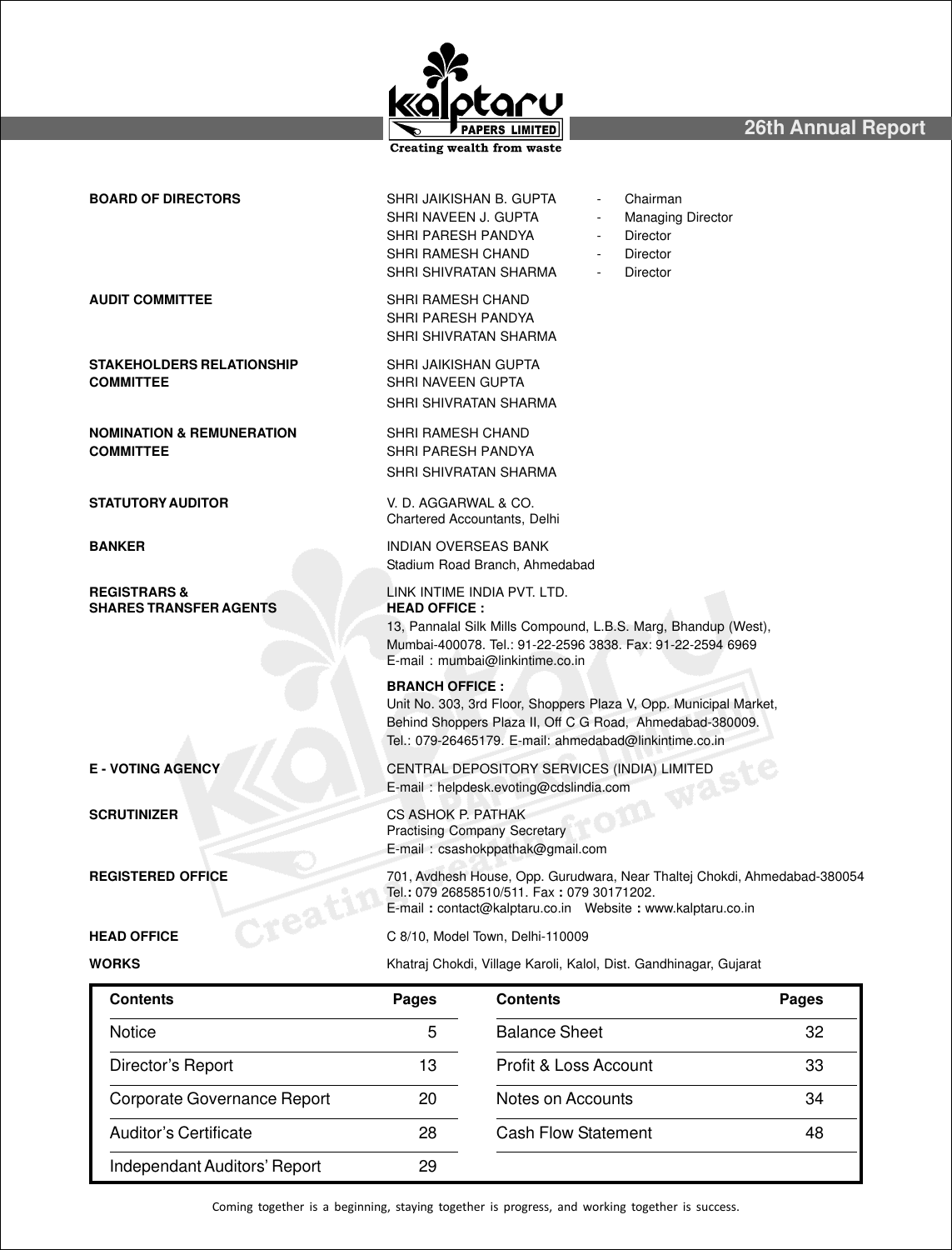

# **Important Communication to Shareholders "Green Initiative in the Corporate Governance"**

Ministry of Corporate Affairs (MCA) has taken a "Green Initiative in the Corporate Governance" by allowing paperless compliances by the Companies and has issued a circular No.17/2011 on April 21, 2011 stating that the service of document to shareholders by a Company can be made through electronic mode.

Keeping in view the underlying theme and to support this green initiative of Government in the right spirit, members who holds shares in electronic mode and who have not registered their email addresses, so far, are requested to register their email address and changes therein from time to time, with the Depository through their concerned Depository Participants. Members who hold shares in physical form are requested to fill the below mentioned prescribed form, giving their consent to receive the Notices calling general meetings, audited financial statements, auditors' report, directors' report, explanatory statement or any other communication in electronic mode, and register the said form with Link Intime India Pvt. Ltd. The said form is also available on the Company's website www.kalptaru.co.in

Please note that you will be entitled to be furnished, free of cost, with a physical copy of the notice, balance sheet and all other documents required by law to be attached thereto including the profit & loss account and auditors' report etc., upon receipt of a requisition from you, any time, as a member of the Company.

We are sure you would appreciate the "Green Initiative" taken by MCA and your Company's desire to participate in such initiatives.

# **Email Address Registration Form**

(For members who holds shares in Physical Forms)

# **KALPTARU PAPERS LIMITED**

CIN:L21019GJ1988PLC040325

Registered Office : 701, Avdhesh House, Opp: Gurudwara, Nr. Thaltej Cross Road, Ahmedabad - 380054

| Ledger Folio No. _                       | No. of Share(s) held : _                                                                                                                  |
|------------------------------------------|-------------------------------------------------------------------------------------------------------------------------------------------|
| NAME OF THE SHAREHOLDER / JOINT HOLDER : |                                                                                                                                           |
| Email Address: i)                        |                                                                                                                                           |
| Contact No. (R)                          | M <sub>1</sub>                                                                                                                            |
|                                          | I hereby give my / our consent to receive the Notices calling general meetings audited financial statements, auditors' report, directors' |

I hereby give my / our consent to receive the Notices calling general meetings, audited financial statements, auditors' report, directors' report, explanatory statement and all other documents required by law to be attached thereto or any other communication in electronic mode at my/our above mentioned email ID.

Signed this day of , 2014.

Note :

- 1) Members are requested to send their duly completed form as above to the Registrar and Transfer Agent (RTA) namely Link Intime India Pvt. Ltd., Unit No. 303, 3rd Floor, Shoppers Plaza V, Opp. Municipal Market, Behind Shoppers Plaza II, Off C G Road, Ahmedabad-380009. Tel.: 079-26465179.
- 2) Members are also requested to inform about any change in their email ID immediately to RTA.
- 3) This form is also available on the Company's website www.kalptaru.co.in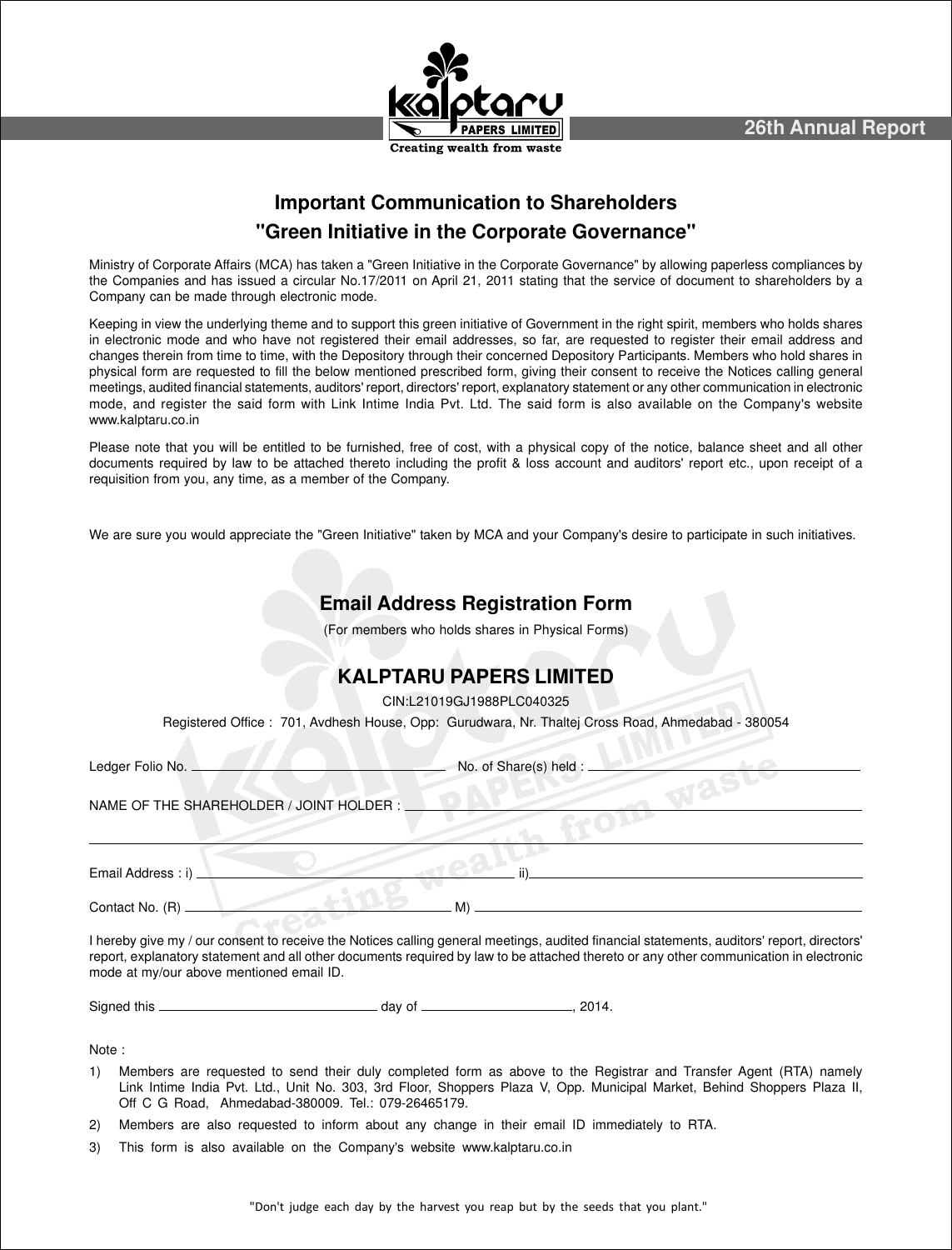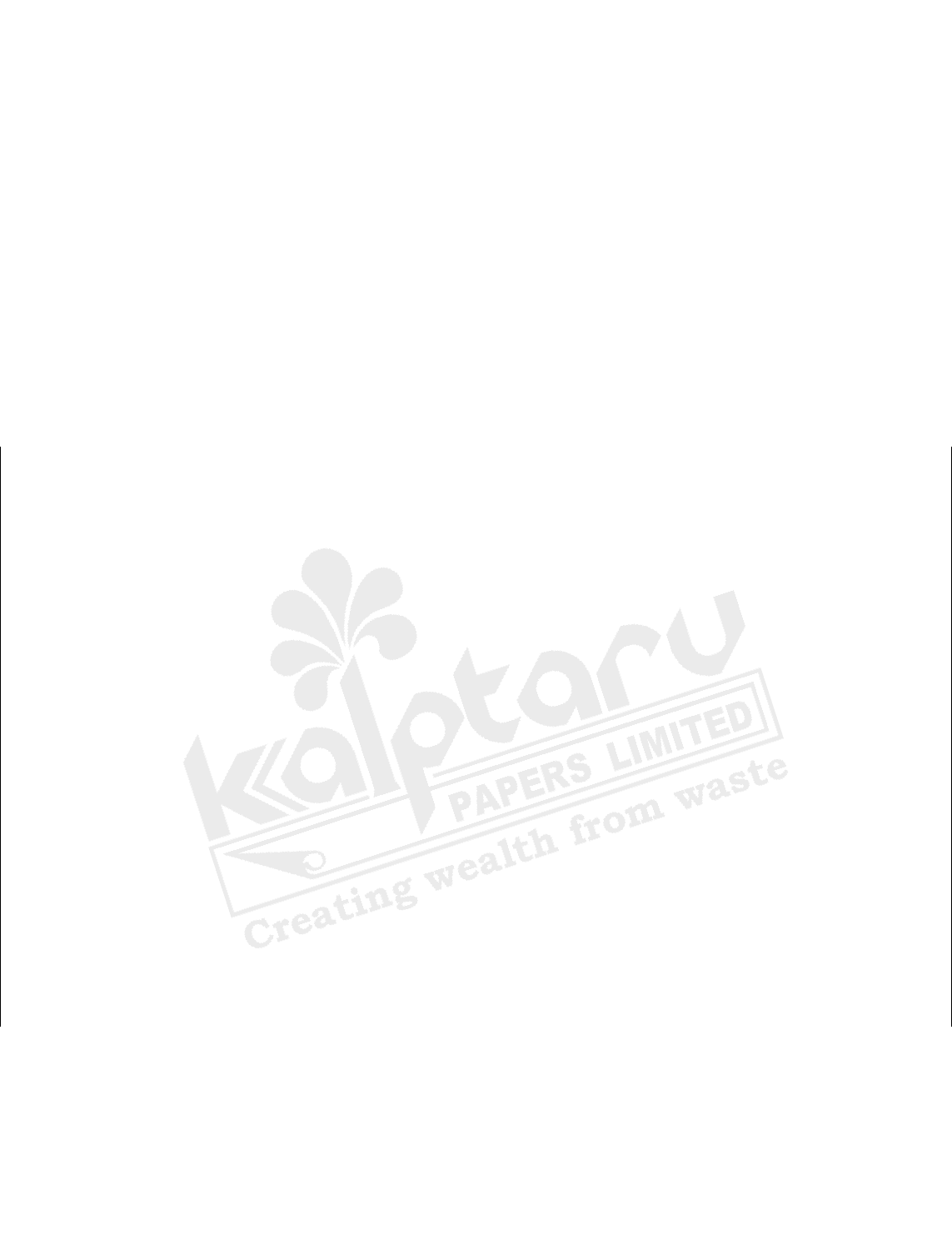

#### **NOTICE**

**NOTICE** is hereby given that the 26th Annual General Meeting of the Members of M/S. Kalptaru Papers Limited will be held on Tuesday, 30th day of September, 2014 at 10:00 a.m. at the Registered Office of the Company situated at 701, Avdhesh House, Opp. Gurudwara, Near Thaltej Chokdi, Ahmedabad - 380054 to transact the followings:

#### **ORDINARY BUSINESS :**

- 1. To receive, consider and adopt the Audited Accounts for the Financial Year ended on 31st March 2014 and the Reports of the Board of Directors and Auditors thereon.
- 2. To appoint a Director in place of Shri. Jai Kishan Gupta (having DIN 00148067), who retires by rotation and being eligible, offers himself for re-appointment.
- 3. To appoint Statutory Auditors to hold office from the conclusion of this Annual General Meeting of the Company until the conclusion of next Annual General Meeting and fix their remuneration and in this regard to consider and, if thought fit, to pass, with or without modification, the following resolution as an Ordinary Resolution:

**"RESOLVED THAT** M/s. V D Aggarwal & Co., Chartered Accountants (ICAI Registration No. 008332N), Delhi, be and are hereby re-appointed as Statutory Auditors of the Company from the conclusion of this Annual General Meeting of the Company till the conclusion of next Annual General Meeting, subject to ratification by the shareholders annually, at a remuneration to be decided by the Board of Directors."

#### **SPECIAL BUSINESS :**

#### 4. **TO CONSIDER AND IF THOUGHT FIT TO PASS, WITH OR WITHOUT MODIFICATION THE FOLLOWING AS AN ORDINARY RESOLUTION**

**"RESOLVED THAT** pursuant to the provisions of Sections 149, 150, 152 and any other Applicable provisions of the Companies Act, 2013 and the rules made thereunder (including any statutory modification(s) or re-enactment thereof for the time being in force) read with Schedule IV to the Companies Act, 2013, Shri Shivratan Sharma having DIN - 05125991, Director of the Company who retires by rotation at the Annual General Meeting and in respect of whom the Company has received a notice in writing from a member proposing his candidature for the office of Director, be and is hereby appointed as an Independent Director of the Company to hold office for five consecutive years for a term up to 31st Annual General Meeting of the Company to be held in the year 2019."

#### 5. **TO CONSIDER AND IF THOUGHT FIT TO PASS, WITH OR WITHOUT MODIFICATION THE FOLLOWING AS AN ORDINARY RESOLUTION**

**"RESOLVED THAT** pursuant to the provisions of Sections 149, 150, 152 and any other Applicable provisions of the Companies Act, 2013 and the rules made thereunder (including any statutory modification(s) or re-enactment thereof for the time being in force) read with Schedule IV to the Companies Act, 2013, Shri Ramesh Chand having DIN - 03592668, Director of the Company whose period of office is liable to determination by retirement of Director by rotation and in respect of whom the Company has received a notice in writing from a member proposing his candidature for the office of Director, be and is hereby appointed as an Independent Director of the Company to hold office for five consecutive years for a term up to 31st Annual General Meeting of the Company to be held in the year 2019."

#### 6. **TO CONSIDER AND IF THOUGHT FIT TO PASS, WITH OR WITHOUT MODIFICATION THE FOLLOWING AS AN ORDINARY RESOLUTION**

**"RESOLVED THAT** pursuant to the provisions of Sections 149, 150, 152 and any other Applicable provisions of the Companies Act, 2013 and the rules made thereunder (including any statutory modification(s) or re-enactment thereof for the time being in force) read with Schedule IV to the Companies Act, 2013, Shri Paresh Pandya, Director having DIN - 01415525, Director of the Company whose period of office is liable to determination by retirement of Director by rotation and in respect of whom the Company has received a notice in writing from a member proposing his candidature for the office of Director, be and is hereby appointed as an Independent Director of the Company to hold office for five consecutive years for a term up to 31st Annual General Meeting of the Company to be held in the year 2019."

#### 7. **TO CONSIDER AND IF THOUGHT FIT TO PASS, WITH OR WITHOUT MODIFICATION THE FOLLOWING AS A SPECIAL RESOLUTION**

**"RESOLVED THAT** in supersession of the earlier resolution passed by postal ballot on 15th March, 2011, pursuant to Section 180(1)(c) of the Companies Act, 2013 and other applicable provisions, if any, of the Companies Act, 2013 and other applicable provisions, if any, of the Companies Act, 2013 / Companies Act, 1956, consent of the Company be and is hereby accorded to the Board of Directors of the Company to borrow from time to time, for the purpose of the Company's business, such sum or sums of money, as they in their absolute discretion think fit, notwithstanding that the monies so borrowed together with the monies already borrowed by the Company and remaining outstanding at any point of time will exceed the aggregate of the paid-up share capital of the Company and its free reserves, that is to say, reserves not set apart for any specific purpose; Provided that the total amount up to which monies may be borrowed by the Board of Directors and which shall remain outstanding at any given point of time shall not exceed the sum of Rs. 100,00,00,000/- (Rupees One Hundred Crores only)."

**"RESOLVED FURTHER THAT** the Board of Directors of the Company be and is hereby authorised to do all acts and take all such steps as may be necessary, proper or expedient to give effect to this resolution."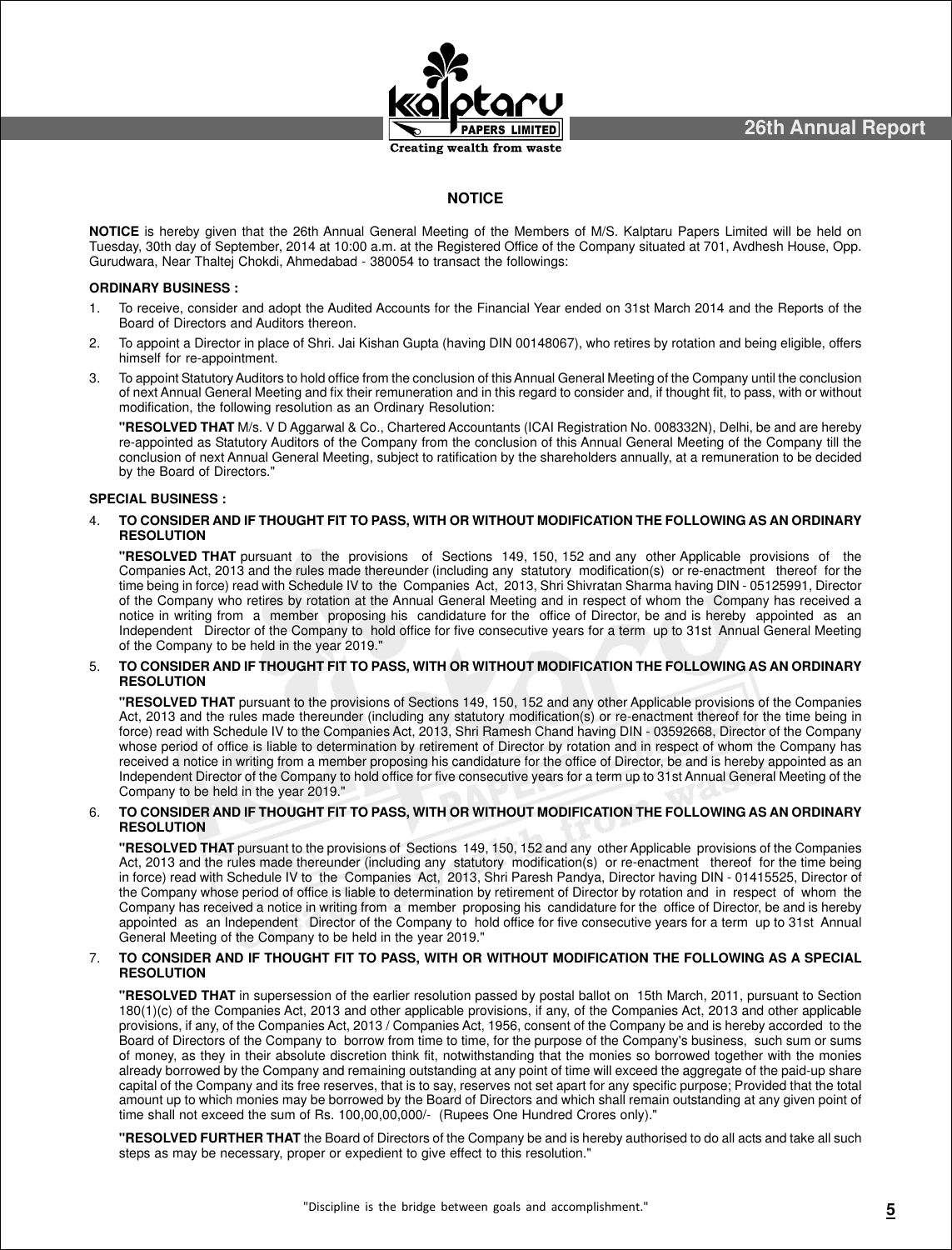

#### **8. TO CONSIDER AND IF THOUGHT FIT TO PASS, WITH OR WITHOUT MODIFICATION THE FOLLOWING AS A SPECIAL RESOLUTION**

**"RESOLVED THAT** pursuant to Section 186 of the Companies Act, 2013 and other applicable provisions of the Companies Act, 2013 (the 'Act') and subject to such other approvals, consents, sanctions and permissions as may be necessary, consent of the members of the Company be accorded to the Board of Directors of the Company to make, from time to time, any investments in shares, debentures and/or other securities on behalf of the Company, which shall be subject to aggregate limit of Rs. 100,00,00,000/ - (Rupees One Hundred Crores only) and which may be individual / aggregate in excess of the limits prescribed i.e. over and above 60% of the Company's paid-up share capital, security premium account and free reserves or 100 % of the Company's free reserves and security premium amount, whichever is more.

**"RESOLVED FURTHER THAT** the Board of Directors of the Company be and is hereby authorised to do all acts and take all such steps as may be necessary, proper or expedient to give effect to this resolution."

#### **9. TO CONSIDER AND IF THOUGHT FIT TO PASS, WITH OR WITHOUT MODIFICATION THE FOLLOWING AS A SPECIAL RESOLUTION**

**"RESOLVED THAT** pursuant to the provisions of Section 14 and all other applicable provisions of the Companies Act, 2013 read with rules framed thereunder (including any statutory modification(s) or re- enactment thereof, for the time being in force), the draft regulations contained in the Articles of Association submitted to this meeting be and are hereby approved and adopted in substitution, and to the entire exclusion, of the regulations contained in the existing Articles of Association of the Company."

**"RESOLVED FURTHER THAT** the Board of Directors of the Company be and is hereby authorised to do all acts and take all such steps as may be necessary, proper or expedient to give effect to this resolution."

#### **Regd. Office:**

701, Avdhesh House, **By Order of the Board** Near Thaltej Chokdi, Ahmedabad - 380054. Gujarat **Jaikishan B. Gupta Date: 13th August, 2014 Chairman**

**For, Kalptaru Papers Limited** 

#### **NOTES:**

**1. A MEMBER ENTITILED TO ATTEND AND VOTE AT THE MEETING IS ENTITLED TO APPOINT A PROXY TO ATTEND AND ON A POLL, VOTE INSTEAD OF HIMSELF.**

**AND THE PROXY NEED NOT BE A MEMBER OF THE COMPANY.** A person can act as proxy on behalf of members not exceeding fifty (50) and holding in the aggregate not more than ten percent of the total share capital of the Company. Proxies In Order To Be Effective Must Be Received By The Company Not Less Than 48 Hours Before The Meeting.

- 2. An explanatory statement pursuant to section 102 of the Companies Act, 2013, in respect of special business in the Notice is annexed hereto. The relevant details has stipulated under Clause 49 of the Listing Agreement with the Stock Exchanges(s), in respect of Directors seeking appointments / re-appointments as directors under Item No. 2, 4, 5 & 6 above, are also annexed hereto.
- 3. Relevant documents referred to in the accompanying Notice are open for inspection by the members at the Registered Office of the company on all working days, except Sundays, between 11:00 a.m. and 1:00 p.m. up to the date of the meeting.
- 4. The Register of Members and the Share Transfer Books of the Company will remain closed **F**rom Thursday, 25th day of September, 2014 **T**o Tuesday, 30th day of September, 2014 (both days inclusive).
- 5. The Equity Shares of the Company are available for Dematerialization, as the Company has entered into an agreement with National Securities Depository Limited (NSDL) and The Central Depository Services Limited (CDSL). Those Shareholders who wish to hold the Company's Share in electronic form may approach their Depository participants.
- 6. Members holding shares in physical form are requested to advise any change of address immediately to the Company's Registrar and Share Transfer Agent M/s. Link Intime India Pvt. Ltd., 13, Pannalal Silk Mills Compound, L.B.S. Marg, Bhandup (West), Mumbai - 400 078. Members holding shares in electronic form must send the advice about change in address to their respective Depository Participant only and not to the Company or Company's Registrar and Share Transfer Agent. As per Circular No. MRD/ Dop/ Cir-05/2009 dated 20th May 2009 issued by Securities and Exchange Board of India (SEBI), it is mandatory to quote PAN for transfer of shares in physical form. Therefore, the transferee(s) are required to furnish a copy of their PAN to the Registrar and Share Transfer Agent of the Company.
- 7. Members / Proxies should fill in the Attendance Slip for attending the meeting and they are requested to bring their Attendance Slip along with their copy of Annual Report to the meeting. Members who hold shares in dematerialized form are requested to write their Client ID and DP ID and those who hold shares in physical form are requested to write their Folio No in Attendance Slip for attending the meeting.
- 8. Electronic copy of the Annual Report for 2013-14 is being sent to all the members whose email IDs are registered with the Company / Depository Participants(s) for communication purposes unless any member has requested for a hard copy of the same. For members who have not registered their email address, physical copies of the Annual Report for 2013-14 is being sent in the permitted mode.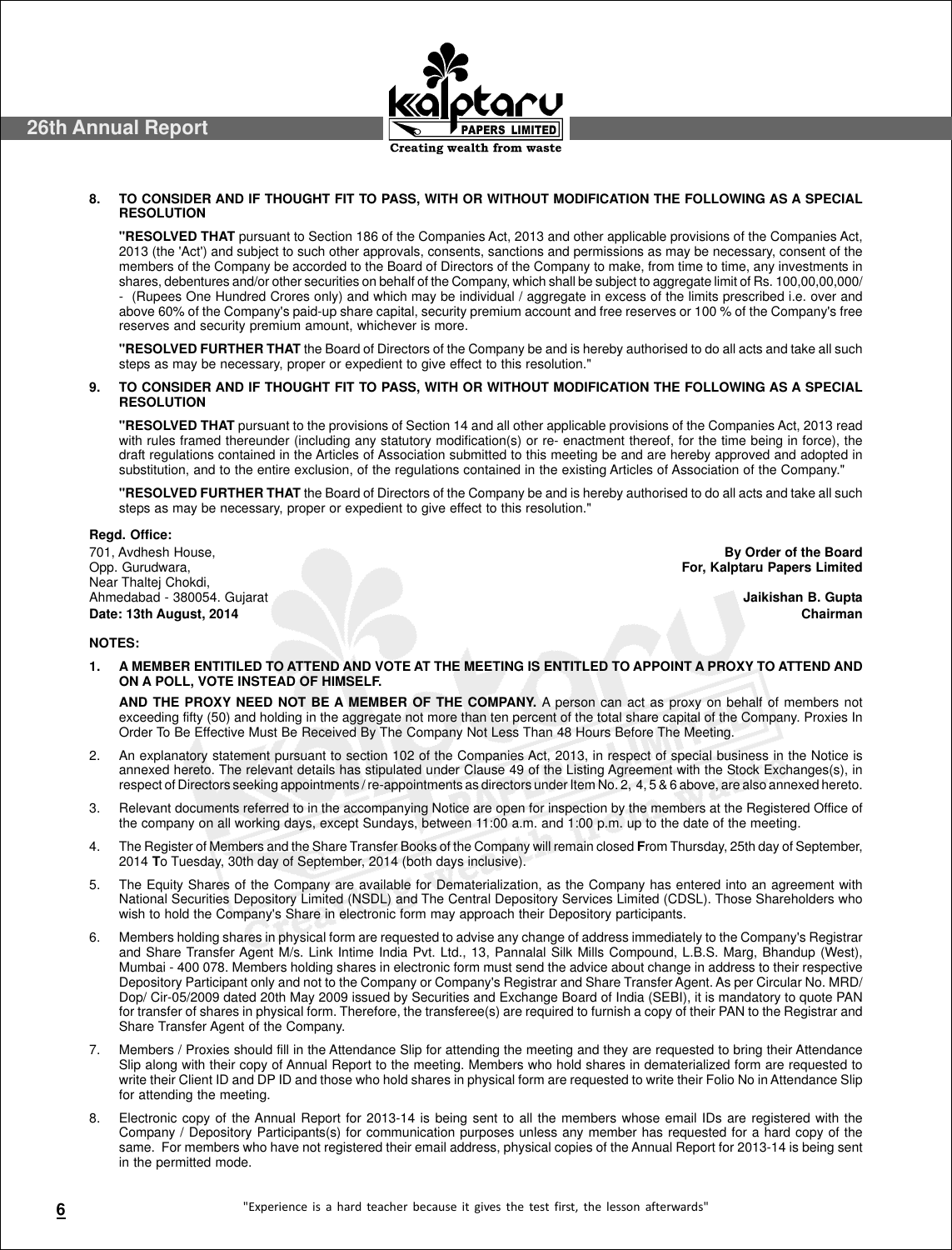

- 9. Electronic copy of the Notice of the 26th Annual General Meeting of the Company inter alia indicating the process and manner of e-voting along with Attendance Slip and Proxy Form is being sent to all the members whose email IDs are registered with the Company / Depository Participants(s) for communication purposes unless any member has requested for a hard copy of the same. For members who have not registered their email address, physical copies of the Notice of the 26th Annual General Meeting of the Company inter alia indicating the process and manner of e-voting along with Attendance Slip and Proxy Form is being sent in the permitted mode.
- 10. Members may also note that the Notice of the 26th Annual General Meeting and the Annual Report for 2013-14 will also be available on the Company's website www.kalptaru.co.in for their download. The physical copies of the aforesaid documents will also be available at the Company's Registered Office for inspection during normal business hours on working days. Even after registering for e-communication, members are entitled to receive such communication in physical form, upon making a request for the same, by post free of cost. For any communication, the shareholders may also send requests to the Company's investor email id : contact@kalptaru.co.in
- 11. Members are requested to intimate to the company, queries, if any, on the accounts at least ten days before the meeting to enable the Management to keep the required information available at the meeting.
- 12. Voting through electronic means

In compliance with provisions of Section 108 of the Companies Act, 2013 and Rule 20 of the Companies (Management and Administration) Rules, 2014, the Company is pleased to provide members facility to exercise their right to vote at the 26th Annual General Meeting (AGM) by electronic means and the business may be transacted through e-Voting services provided by CDSL - Central Depository Services (India) Limited:

#### **SECTION A - E-VOTING Process**

- Step 1 Open your web browser during the voting period and log on to the e-voting website www.evotingindia.com
- Step 2 Click on "Shareholders" to cast your vote(s)
- Step 3 Select the Electronic Voting Sequence Number "EVSN" along with "COMPANY NAME" i.e. "Kalptaru Papers Limited" from the drop down menu and click on "SUBMIT"

EVSN of the Company: 140823023

- Step 4 Please enter User ID
	- a) For account holders in CDSL :- Your 16 digits beneficiary ID
	- b) For account holders in NSDL :- Your 8 Character DP ID followed by 8 Digits Client ID
	- c) Members holding shares in Physical Form should enter Folio Number registered with the Company.
- Step 5 Enter the image Verification as displayed and Click on Login
- Step 6 If you are holding shares in demat form and had logged on to www.evotingindia.com and voted on an earlier voting of any Company, then your existing password is to be used.
- Step 7 If you are a first time user follow the steps given below
- 7.1 Enter your 10 digit alpha-numeric **PAN** issued by Income Tax Department

For members who have not updated their PAN with the Depository Participant are requested to use the first two letters of their name and the last 8 digits of the demat account/folio number in the PAN field. In case the folio number is less than 8 digits enter the applicable number of 0's before the number after the first two characters of the name in CAPITAL letters. Eg. If your name is Dasrath with folio number 100 then enter DA00000100 in the PAN field

- 7.2 Enter the date of birth recorded in the demat account or registered with the company for the demat account in DD/MM/YYYY format\*
- 7.3 Enter your dividend bank details (Account Number) recorded in the demat account or registered with the company for the demat account\*

\* Any one of the details i.e. DOB or Dividend bank details should be entered for logging in to the account. If Dividend Bank details and Date of Birth are not recorded with the Depository or Company please enter the number of shares held by you as on the cut off date (record date) i.e. August 29 2014 in the Dividend Bank details field.

- Step 8 After entering these details appropriately, click on "SUBMIT" tab.
- Step 9 First time user holding shares in Demat form will now reach Password Generation menu wherein they are required to create their login password in the password field. Kindly note that this password is to be also used by the Demat holders for voting for resolution of any other Company on which they are eligible to vote, provided that company opts for e-Voting through CDSL platform. It is strongly recommended not to share your password with any other person and take utmost care to keep your password confidential. The password has to be minimum eight characters consisting of one upper case (A-Z), one lower case (a-z), one numeric value (0-9) and a special character.

Members holding shares in physical form will then directly reach the Company selection screen.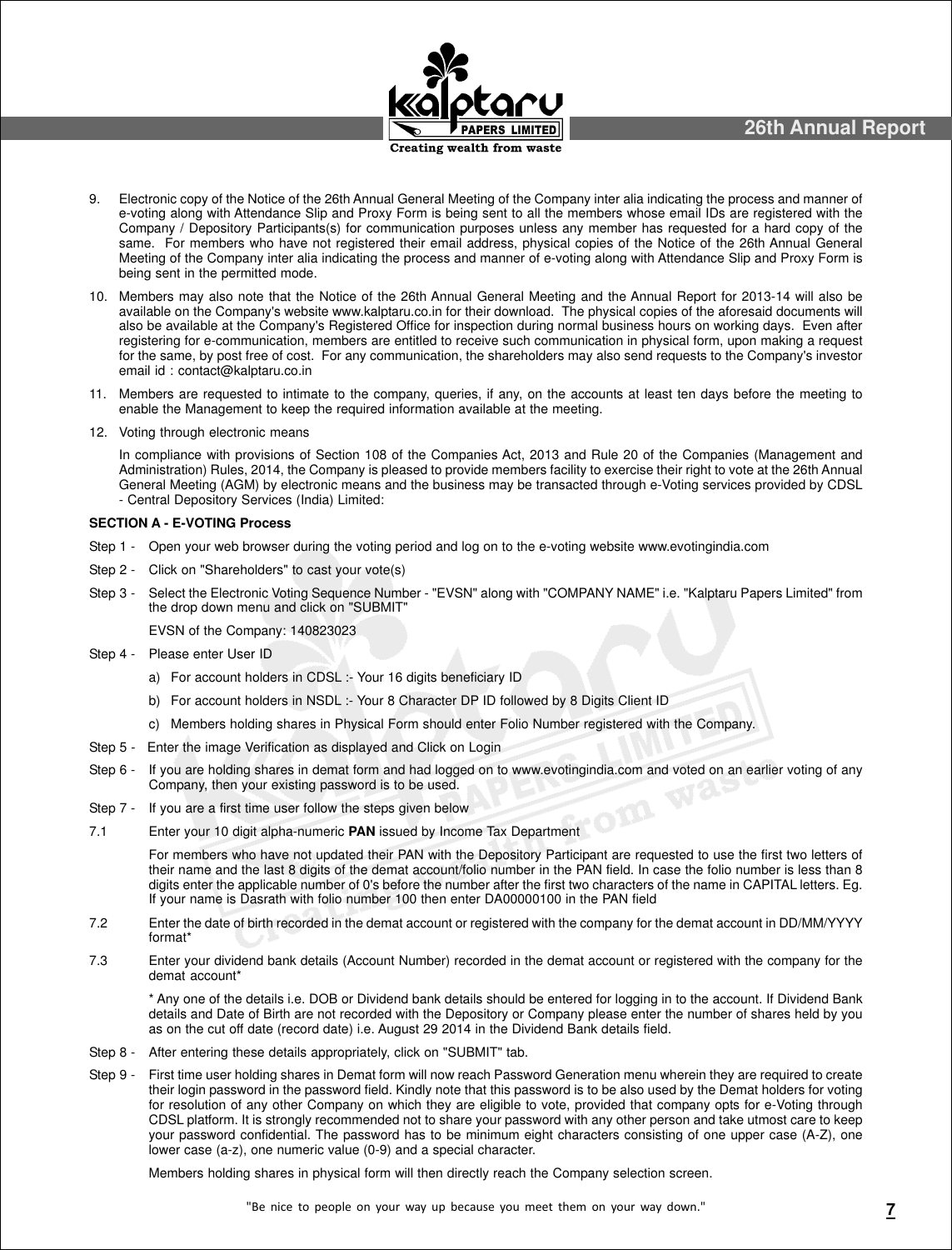# **26th Annual Report**



Step 10 - Click on the relevant EVSN on which you choose to vote.

Step 11 - On the voting page, you will see Resolution description and against the same the option 'YES/NO' for voting.

Select the relevant option as desired YES or NO and click on submit.

- Step 12 Click on the Resolution File Link if you wish to view the Notice.
- Step 13 After selecting the resolution you have decided to vote on, click on "SUBMIT". A confirmation box will be displayed. If you wish to confirm your vote, click on "OK", else to change your vote, click on "CANCEL" and accordingly modify your vote.
- Step 14 Once you 'CONFIRM' your vote on the resolution, you will not be allowed to modify your vote.

Kindly note that once you have cast your vote you cannot modify or vote on poll at the Annual General Meeting. However, you can attend the meeting and participate in the discussions, if any.

#### **SECTION B - COMMENCEMENT OF E-VOTING PERIOD AND OTHER E-VOTING INSTRUCTIONS**

- i. The e-Voting period commences on September 24, 2014 (9.00 am) and ends on September 26, 2014 (6.00 pm). During this period shareholders of the Company, holding shares either in physical form or in dematerialized form, may caste their vote electronically. The e-Voting module shall be disabled for voting thereafter. Once the vote on a resolution is cast by the shareholder, the shareholder shall not be allowed to change it subsequently.
- ii. The voting rights of shareholders shall be in proportion to their shares of the paid up equity share capital of the Company.
- iii. CS Ashok P Pathak, Practicing Company Secretary (Membership No. ACS 9939, CP No: 2662) (Address: F 904, Titanium City Centre, 100ft. Anand Nagar Road, Nr. Indian Oil Petrol Pump, Satellite, Ahmedabad - 380015) has been appointed as the Scrutinizer to scrutinize the e-Voting process.
- iv. The Scrutinizer shall, within a period not exceeding three (3) working days from the conclusion of the e-voting period, unblock the votes in the presence of at least two (2) witnesses not in the employment of the Company and make a Scrutinizer's Report of the votes cast in favour or against, if any and submit forth with to the Chairman of the Company.
- v. The Results shall be declared on the date of AGM of the Company. The Results declared along with the Scrutinizer's Report shall be placed on the Company's website www.kalptaru.co.in and on the website of CDSL https://www.evotingindia.co.in within two days of the passing of the resolutions at the AGM of the Company and communicated to the BSE Limited and National Stock Exchange of India Limited, where the shares of the Company are listed.
- vi. The resolutions shall be deemed to be passed on the date of the Annual General Meeting, subject to receipt of sufficient votes.
- vii. For Members holding shares in physical form, the password and default number can be used only for e-Voting on the resolutions given in the notice.
- viii. Institutional Shareholders (i.e. other than individuals, HUF, NRI etc.) are required to log on to https://www.evotingindia.co.in and register themselves as Corporate, link their account which they wish to vote on and then cast their vote. They should upload a scanned copy of the Board Resolution in PDF format in the system for the scrutinizer to verify the vote.
- ix. You can also update your mobile number and e-mail ID in the user profile details of the folio which may be used for sending communication(s) regarding CDSL e-Voting system in future. The same may be used in case the Member forgets the password and the same needs to be reset.
- x. In case you have any queries or issues regarding e-Voting, you may refer the Frequently Asked Questions ("FAQs") and e-Voting manual available at www.evotingindia.com under help section or write an email to helpdesk.evoting@cdslindia.com

**Regd. Office:**

Near Thaltej Chokdi, Ahmedabad - 380054. Gujarat **Jaikishan B. Gupta Date: 13th August, 2014 Chairman**

701, Avdhesh House, **By Order of the Board** Opp. Gurudwara, **For, Kalptaru Papers Limited**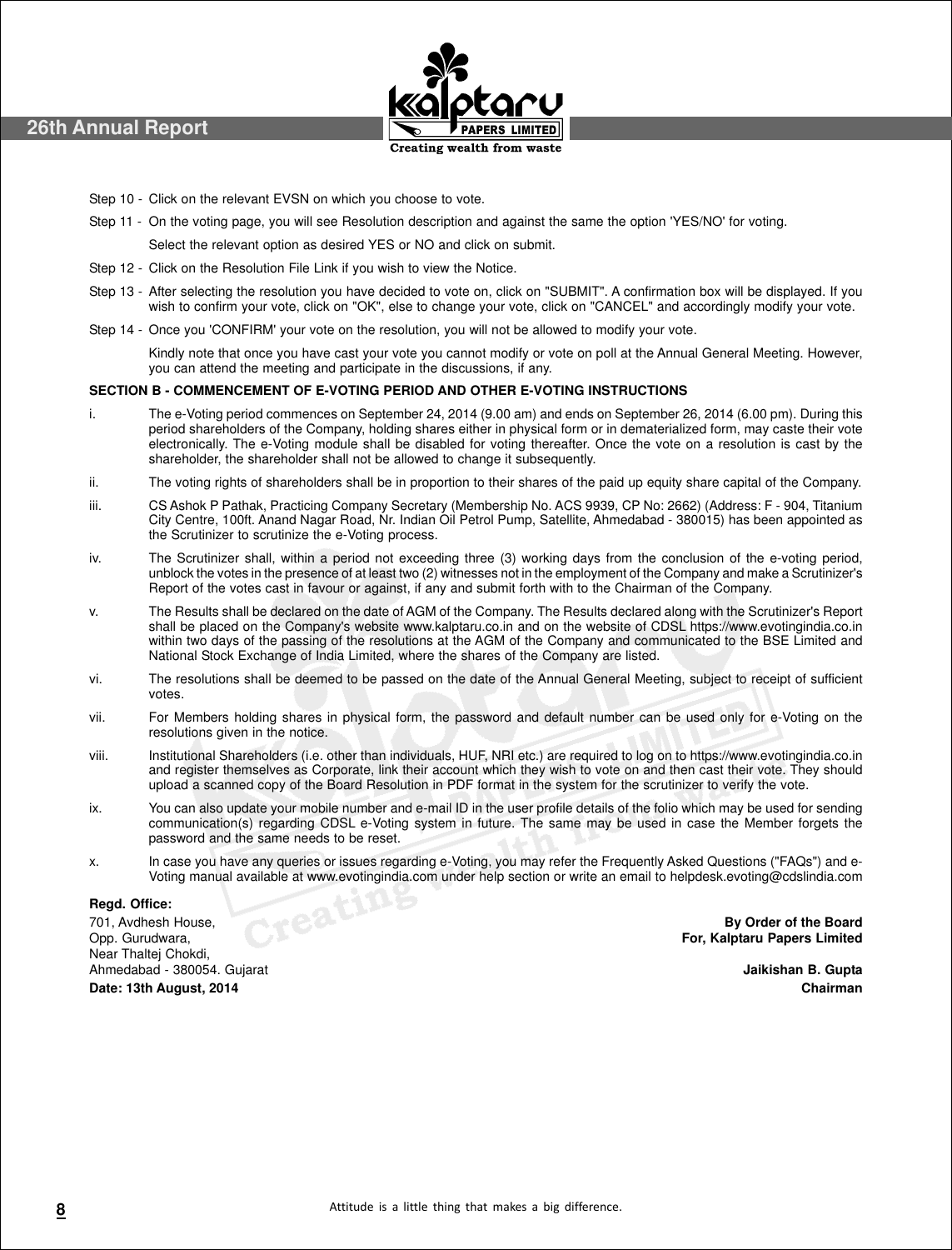

# **ANNEXURE TO THE NOTICE**

Notes on Directors seeking appointment / re-appointment at the annual general meeting as required under the revised Clause 49 of the Listing Agreement entered into with the Stock Exchanges.

#### **Profile of Directors being appointed / re-appointed:**

#### **Item No 2**

| Name                                                                                                    | Shri Jai Kishan Gupta                                                                                                                                                                                                                                                                                                         |  |  |
|---------------------------------------------------------------------------------------------------------|-------------------------------------------------------------------------------------------------------------------------------------------------------------------------------------------------------------------------------------------------------------------------------------------------------------------------------|--|--|
| Qualification                                                                                           | Graduate from Delhi University                                                                                                                                                                                                                                                                                                |  |  |
| Experience                                                                                              | He has experience of more than three and half decades in marketing and manufacturing<br>papers and its allied products, products metals or non ferrous metals. He is associated<br>with the Company since incorporation. Under his able guidance and direction, the<br>Company has achieved phenomenon growth and prosperity. |  |  |
| Other Directorship                                                                                      | Kalptaru Alloys Pvt. Ltd.<br>Kalptaru Fincap Limited<br>Kalptaru Infosoft Pvt. Ltd.<br>Kalptaru Insurance Brokers Limited                                                                                                                                                                                                     |  |  |
| Chairman / Member of the Committees<br>of the Board of the other companies<br>on which he is a director | None                                                                                                                                                                                                                                                                                                                          |  |  |
| No. of shares held in the company                                                                       | 4,20,670 Equity Shares of Rs. 10/- each                                                                                                                                                                                                                                                                                       |  |  |
| Disclosure of the relationships                                                                         | Shri Jai Kishan Gupta, Chairman of the Company is father of Shri Naveen Gupta-<br>Managing Director of the Company.                                                                                                                                                                                                           |  |  |
| Item No 4                                                                                               |                                                                                                                                                                                                                                                                                                                               |  |  |

#### **Item No 4**

| Name                                                                                                    | Shri Shivratan Sharma                                                                                                         |
|---------------------------------------------------------------------------------------------------------|-------------------------------------------------------------------------------------------------------------------------------|
| Qualification                                                                                           | Graduate in Arts                                                                                                              |
| Experience                                                                                              | He has more than 27 years of experience in Management Field                                                                   |
| Other Directorship                                                                                      | Shree Maruti Tubes Pvt. Ltd.                                                                                                  |
| Chairman / Member of the Committees<br>of the Board of the other companies<br>on which he is a director | None                                                                                                                          |
| No. of shares held in the company                                                                       | None                                                                                                                          |
| Disclosure of the relationships                                                                         | Shri Shivratan Sharma is not, in any way, concerned / interested / related with any of<br>the other directors of the company. |

#### **Item No 5**

| Name                                                                                                    | Shri Ramesh Chand                                                                                                         |
|---------------------------------------------------------------------------------------------------------|---------------------------------------------------------------------------------------------------------------------------|
| Qualification                                                                                           | Graduate in Business Administration                                                                                       |
| Experience                                                                                              | He has more than 27 years of experience in accounting and administration field.                                           |
| Other Directorship                                                                                      | None                                                                                                                      |
| Chairman / Member of the Committees<br>of the Board of the other companies<br>on which he is a director | None                                                                                                                      |
| No. of shares held in the company                                                                       | 500 Equity Shares of Rs. 10/- each                                                                                        |
| Disclosure of the relationships                                                                         | Shri Ramesh Chand is not, in any way, concerned / interested / related with any of the<br>other directors of the company. |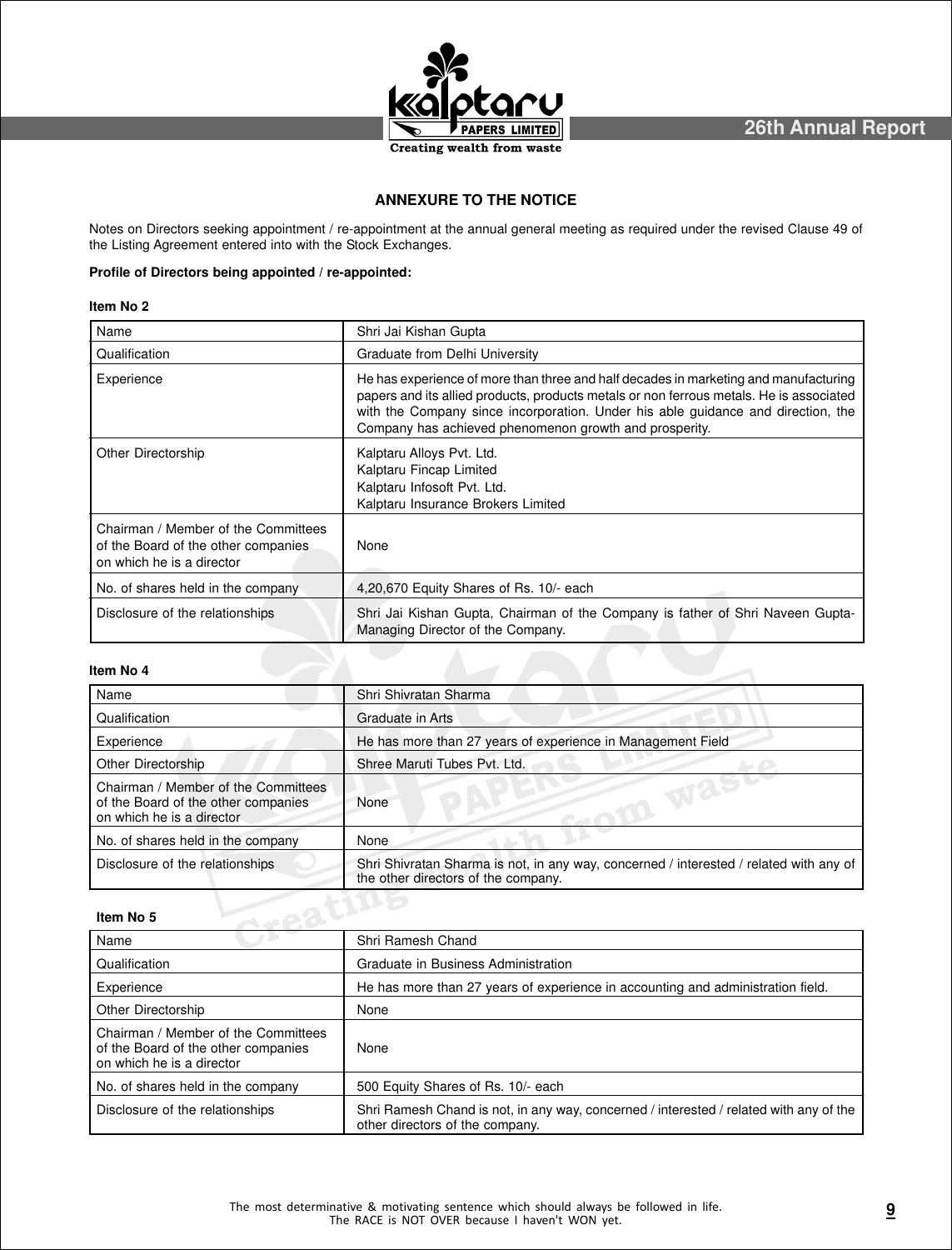

#### **Item No 6**

| Name                                                                                                    | Shri Paresh Pandya                                                                                                         |  |
|---------------------------------------------------------------------------------------------------------|----------------------------------------------------------------------------------------------------------------------------|--|
| Qualification                                                                                           | Post Graduate in Philosophy, LLB                                                                                           |  |
| Experience                                                                                              | Over 35 years as Management Consultant                                                                                     |  |
| Other Directorship                                                                                      | None                                                                                                                       |  |
| Chairman / Member of the Committees<br>of the Board of the other companies<br>on which he is a director | None                                                                                                                       |  |
| No. of shares held in the company                                                                       | 1,000 Equity Shares of Rs. 10/- each.                                                                                      |  |
| Disclosure of the relationships                                                                         | Shri Paresh Pandya is not, in any way, concerned / interested / related with any of the<br>other directors of the company. |  |
| <b>EXPLANATORY STATEMENT PURSUANT TO SECTION 173(2) OF THE COMPANIES ACT, 1956.</b>                     |                                                                                                                            |  |

The Explanatory statement pursuant to section 102 of the Companies Act, 2013 set out all material facts relating to the Special Business mentioned in the accompanying Notice are as follows:

#### **ITEM NO 4**

Shri Shivratan Sharma is a Non-Executive Independent Director of the Company. He joined the Board of Directors of the Company in November 2011.

Shri Shivratan Sharma, aged 58 years is a graduate in Arts. He has his advantage more than 27 years of work experience in Management Field. He is also a Chairman in Audit Committee, Stakeholders Relationship Committee and Nomination and Remuneration Committee. He is also director in Shree Maruti Tubes Pvt. Ltd. and he is not member or chairman of committees in other public Company. He does not held any shares in the Company.

Shri Shivratan Sharma is a director whose period of office is liable to determination by retirement of directors by rotation under the erstwhile applicable provisions of the Companies Act, 1956. Under the Companies Act, 2013, it is required that independent directors not be liable to retire by rotation and be appointed for a fixed term. In terms of Section 149 and any other applicable provisions of the Companies Act, 2013, Shri Shivratan Sharma being eligible and offering himself for appointment, is proposed to be appointed as an Independent Director for five consecutive years for a term upto 31st Annual General Meeting of the Company to be held in the year 2019. A notice has been received from a member proposing Shri Shivratan Sharma as a candidate for the office of Director of the Company.

In the opinion of the Board, Shri Shivratan Sharma fulfills the conditions specified in the Companies Act, 2013 and rules made thereunder for his appointment as an Independent Director of the Company and is independent of the management. Copy of the draft letter for appointment of Shri Shivratan Sharma as an Independent Director setting out the terms and conditions would be available for inspection without any fee by the members at the Registered Office of the Company during normal business hours on any working day, excluding Saturday.

The Board considers that his continued association would be of immense benefit to the Company and it is desirable to continue to avail services of Shri Shivratan Sharma as an Independent Director. Accordingly, the Board recommends the resolution in relation to appointment of Shri Shivratan Sharma as an Independent Director, for the approval by the shareholders of the Company. Except Shri Shivratan Sharma, being an appointee, none of the Directors or Key Managerial Personnel (KMP) of the Company or their relatives are concerned or interested, financial or otherwise, in the resolution set out at Item No. 4. This Explanatory Statement may also be regarded as a disclosure under Clause 49 of the Listing agreement with the Stock Exchange.

#### **ITEM NO 5**

Shri Ramesh Chand is a Non-Executive Independent Director of the Company. He joined the Board of Directors of the Company in July 2011.

Shri Ramesh Chand, aged 55 years is a graduate in Business Administration. He is also member of Audit Committee and Nomination and Remuneration Committee. He has his advantage more than 25 years of work experience in accounting and administration field. He does not hold any directorships in other companies nor is member or chairman of committees in other public Company. He holds 500 shares in the Company.

Shri Ramesh Chand is a director whose period of office is liable to determination by retirement of directors by rotation under the erstwhile applicable provisions of the Companies Act, 1956. Under the Companies Act, 2013, it is required that independent directors not be liable to retire by rotation and be appointed for a fixed term. In terms of Section 149 and any other applicable provisions of the Companies Act, 2013, Shri Ramesh Chand being eligible and offering himself for appointment, is proposed to be appointed as an Independent Director for five consecutive years for a term upto 31st Annual General Meeting of the Company to be held in the year 2019. A notice has been received from a member proposing Shri Ramesh Chand as a candidate for the office of Director of the Company.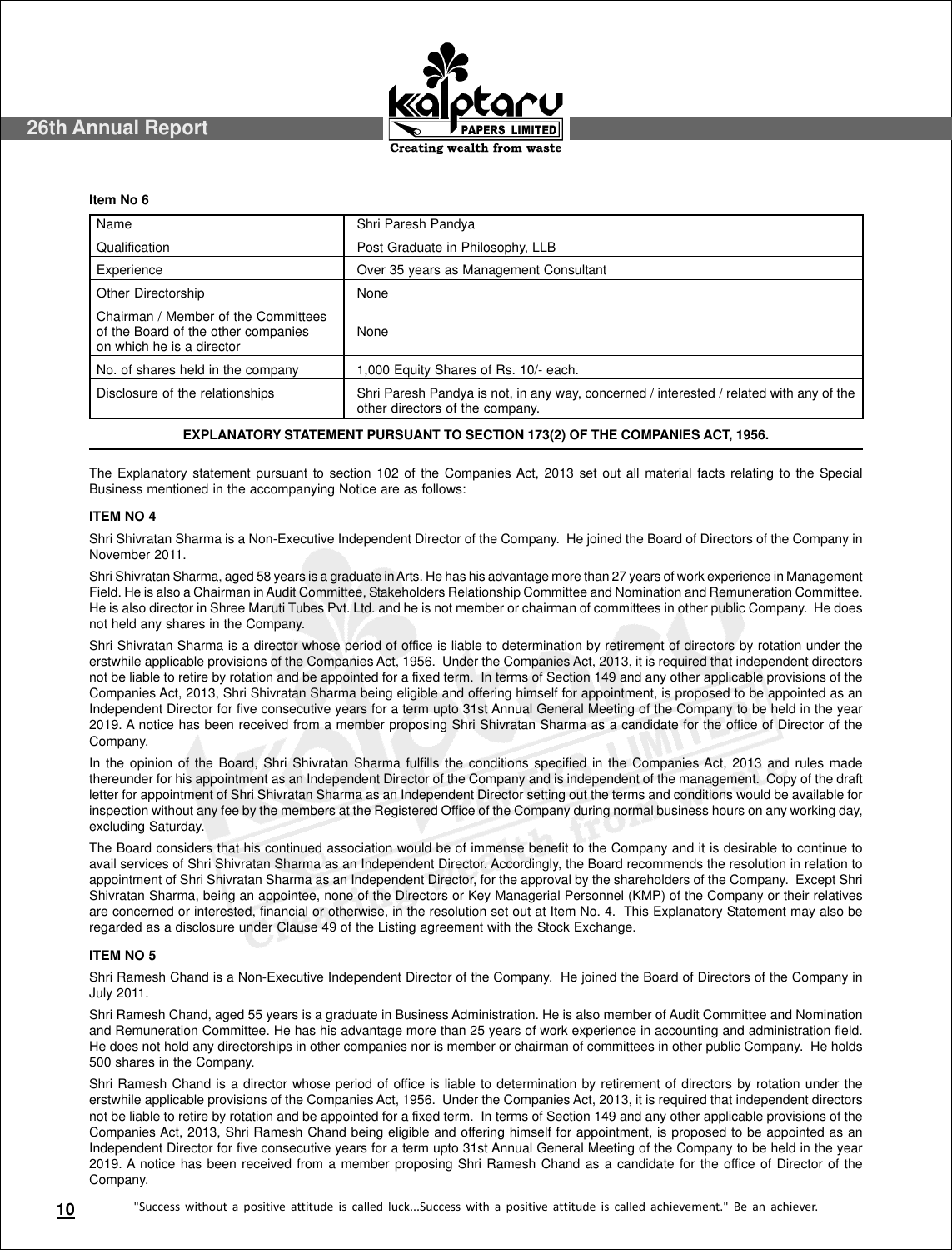

In the opinion of the Board, Shri Ramesh Chand fulfills the conditions specified in the Companies Act, 2013 and rules made thereunder for his appointment as an Independent Director of the Company and is independent of the management. Copy of the draft letter for appointment of Shri Ramesh Chand as an Independent Director setting out the terms and conditions would be available for inspection without any fee by the members at the Registered Office of the Company during normal business hours on any working day, excluding Saturday.

The Board considers that his continued association would be of immense benefit to the Company and it is desirable to continue to avail services of Shri Ramesh Chand as an Independent Director. Accordingly, the Board recommends the resolution in relation to appointment of Shri Ramesh Chand as an Independent Director, for the approval by the shareholders of the Company. Except Shri Ramesh Chand, being an appointee, none of the Directors or Key Managerial Personnel (KMP) of the Company or their relatives are concerned or interested, financial or otherwise, in the resolution set out at Item No. 5. This Explanatory Statement may also be regarded as a disclosure under Clause 49 of the Listing agreement with the Stock Exchange.

#### **ITEM NO 6**

Shri Paresh Pandya is a Non-Executive Independent Director of the Company. He joined the Board of Directors of the Company in November 2011.

Shri Paresh Pandya, aged 64 years is a Post Graduate in Philosophy, LLB. He is also member of Audit Committee and Nomination and Remuneration Committee. He has his advantage more than 35 years of work experience in Management Field. He does not hold any directorships in other companies nor is member or chairman of committees in other public Company. He does not held any shares in the Company.

Shri Paresh Pandya is a director whose period of office is liable to determination by retirement of directors by rotation under the erstwhile applicable provisions of the Companies Act, 1956. Under the Companies Act, 2013, it is required that independent directors not be liable to retire by rotation and be appointed for a fixed term. In terms of Section 149 and any other applicable provisions of the Companies Act, 2013, Shri Paresh Pandya being eligible and offering himself for appointment, is proposed to be appointed as an Independent Director for five consecutive years for a term upto 31st Annual General Meeting of the Company to be held in the year 2019. A notice has been received from a member proposing Shri Paresh Pandya as a candidate for the office of Director of the Company.

In the opinion of the Board, Shri Paresh Pandya fulfills the conditions specified in the Companies Act, 2013 and rules made thereunder for his appointment as an Independent Director of the Company and is independent of the management. Copy of the draft letter for appointment of Shri Paresh Pandya as an Independent Director setting out the terms and conditions would be available for inspection without any fee by the members at the Registered Office of the Company during normal business hours on any working day, excluding Saturday.

The Board considers that his continued association would be of immense benefit to the Company and it is desirable to continue to avail services of Shri Paresh Pandya as an Independent Director. Accordingly, the Board recommends the resolution in relation to appointment of Shri Paresh Pandya as an Independent Director, for the approval by the shareholders of the Company. Except Shri Paresh Pandya, being an appointee, none of the Directors or Key Managerial Personnel (KMP) of the Company or their relatives are concerned or interested, financial or otherwise, in the resolution set out at Item No. 6. This Explanatory Statement may also be regarded as a disclosure under Clause 49 of the Listing agreement with the Stock Exchange.

#### **ITEM NO 7**

The members of the Company on 15th March, 2011 through Postal Ballot had authorised Board of Directors to exercise borrowing powers the outstanding amount of which at any time shall not exceed in the aggregate Rs. 100,00,00,000/- (Rupees One Hundred Crores only)..

Section 180(1)(c) of the Companies Act, 2013 which has replaced Section 293(1)(d) of the Companies Act,1956 provides that the Board of Directors shall not borrow in excess of the Company's paid up share capital and free reserves, apart from temporary loans obtained from the Company's bankers in the ordinary course of business, except with the consent of the Company accorded by way of a special resolution. Further, as per a clarification issued by the Ministry of Corporate Affairs, the ordinary resolution earlier passed under Section 293(1)(a) of the Companies Act, 1956 will remain valid for a period of one year from the date of notification of Section 180 of the Companies Act, 2013 i.e. upto 11 September, 2014.

Accordingly, it is, therefore, necessary for the members to pass a special resolution under Section 180(1)(c) of the Companies Act, 2013, to enable to the Board of Directors to borrow money the outstanding amount of which at any time shall not exceed in the aggregate Rs. 100,00,00,000/- (Rupees One Hundred Crores only).

The Board of Directors recommends the above resolution for your approval.

None of the Directors or any key managerial personnel or any relative of any of the Directors of the Company or the relatives of any key managerial personnel is, in anyway, concerned or interested in the above resolution.

#### **ITEM NO 8**

Pursuant to Section 186 of the Companies Act, 2013 and other applicable provisions of the Companies Act 2013 and / or the Companies Act, 1956 the Company can make loans to, give guarantees, provide securities to and make investments in the securities of any other person / other bodies corporate to the extent of 60% of its paid-up share capital and free reserves and security premium account or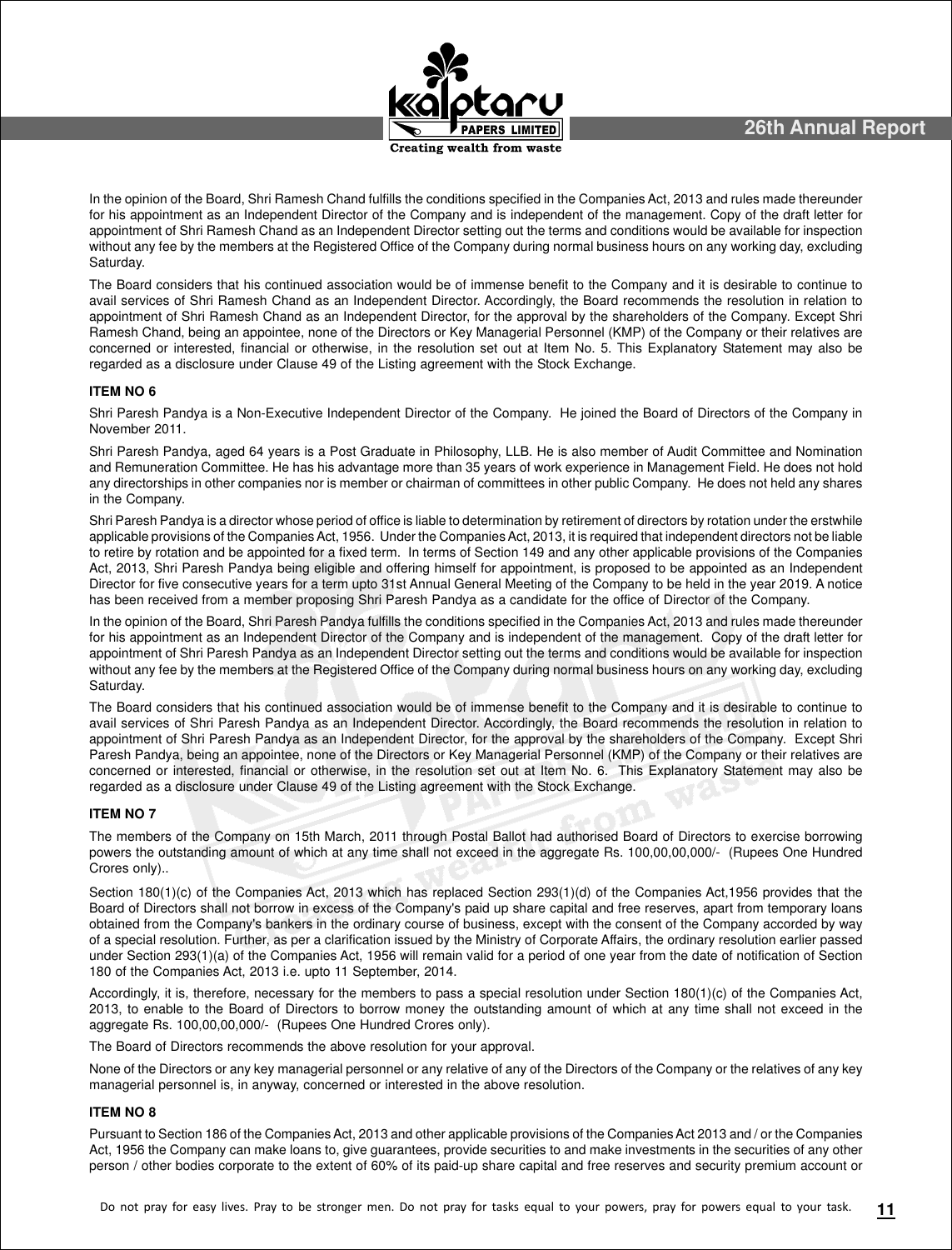

100% of its free reserves and security premium account, whichever is higher, with the approval of the Board of Directors. Where the aggregate of loans and investments made, guarantees given and securities provided exceeds the aforesaid limits, prior approval of the shareholders is required by way of a special resolution.

The Company is constantly reviewing opportunities for expansion of its business operations either directly or through its joint ventures / associate companies / other bodies corporate or persons and would, therefore, be required to provide financial support by way of loan(s) / and / or guarantee(s) and/or security(ies)/investment in securities of any other person joint ventures / associate companies / other bodies corporate or otherwise, in order to achieve greater financial flexibility and to enable optimal financial structuring to facilitate speedy implementation of various projects of such persons/companies.

It is, therefore, proposed that the Board of Directors of the Company be authorized to invest by way of subscription and / or purchase of securities, grant of loan(s), giving of guarantee(s) and/or providing of security(ies) for an amount not exceeding Rs. 100,00,00,000/- (Rupees One Hundred Crores only) from time to time in/to one or more of the persons / entities i.e. subsidiaries / holding / joint ventures / associate companies / other bodies corporate. The source of funds for making these investments would be met from borrowings / surplus funds generated by the Company through operations or from such other sources as the Board may deem appropriate. Since the above investments, loans, guarantees and/or securities proposed together with the aggregate of loans made, guarantees given, securities provided and investments made from time to time by the Company may exceed the limit prescribed, approval of the shareholders is required for the same.

The proposal outlined above is in the interest of the Company and the Board commends the resolution set out in the accompanying Notice.

Except Directors and Key Managerial Personnel's of the Company who are / may be Directors / Shareholders in one or more Persons / bodies corporate described hereinabove, no other Director or Key Managerial Personnel of the Company is concerned or interested in the said resolution.

#### **ITEM NO 9**

The existing Articles of Association ("AoA") are based on the Companies Act, 1956 and several regulations in the existing AoA contain references to specific Sections of the Companies Act, 1956 and some regulations in the existing AoA are no longer in conformity with the Act.

With the coming into force of the Companies Act, 2013, several regulations of the existing AoA of the Company require alteration or deletion. Accordingly, it is proposed to replace the entire existing AoA by a set of new Articles.

The new AoA to be substituted in place of existing AoA are based on Table 'F' of the Companies Act, 2013 which sets out the model Articles of Association for a Company limited by shares.

The proposed new draft of AoA is being uploaded on the Company's website for perusal by the shareholders.

The Board of Directors recommends the above resolution for your approval.

None of the Directors or any key managerial personnel or any relative of any of the Directors of the Company or the relatives of any key managerial personnel is, in anyway, concerned or interested in the above resolution.

#### **Regd. Office:**

Near Thaltej Chokdi,<br>Ahmedabad - 380054. Gujarat Ahmedabad - 380054. Gujarat **Jaikishan B. Gupta Date: 13th August, 2014 Chairman**

701, Avdhesh House, **By Order of the Board** Opp. Gurudwara, **For, Kalptaru Papers Limited**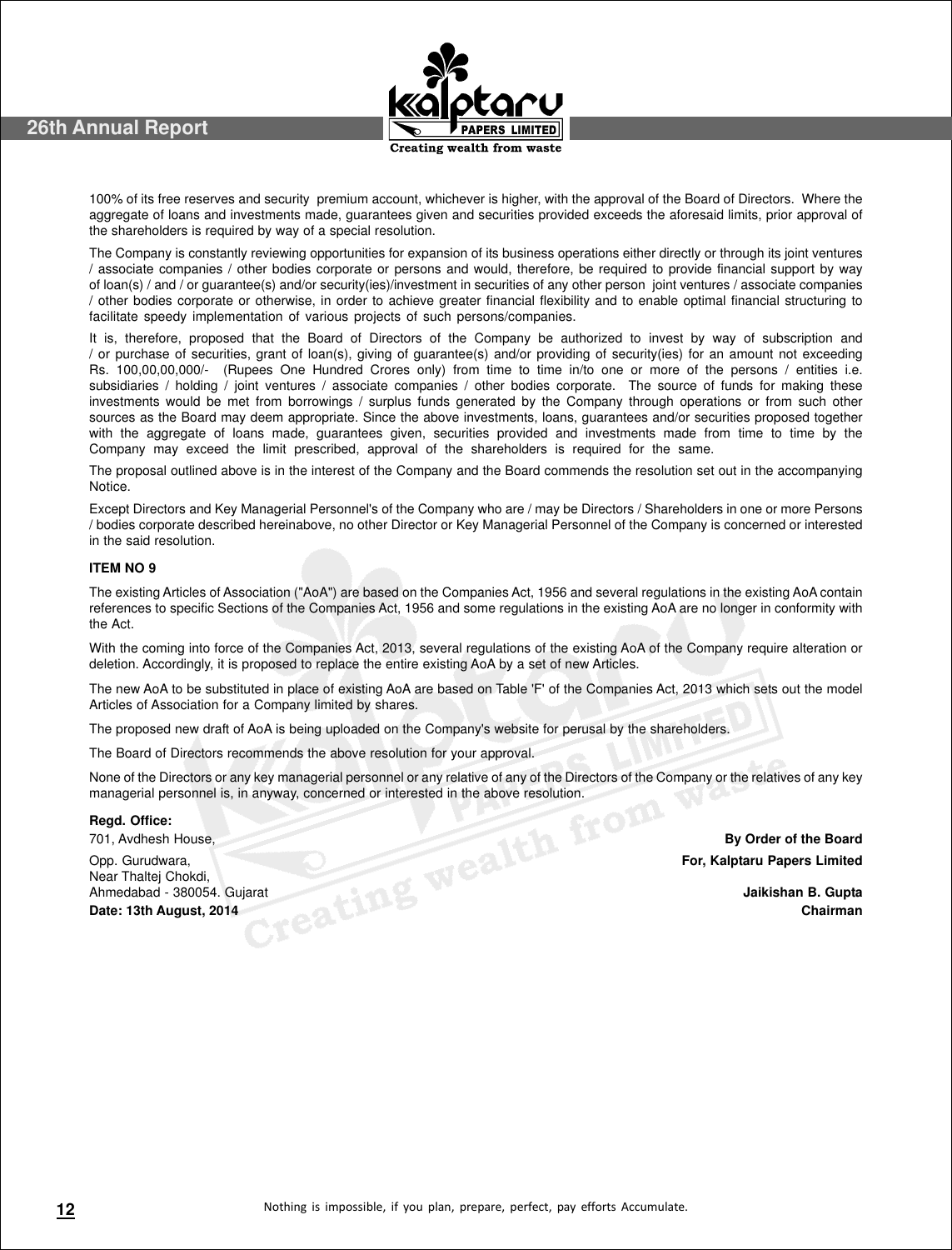

## **DIRECTORS' REPORT**

**To, The Members, Kalptaru Papers Limited, Ahmedabad.**

Your directors are presenting herewith their 26th Annual Report together with the Audited Statements of Accounts for the period ended on 31st March, 2014.

#### **PERFORMANCE HIGHLIGHTS:**

|                                                            |                                 | (Rs. in Lac)              |
|------------------------------------------------------------|---------------------------------|---------------------------|
| <b>Particulars</b>                                         | <b>Current year</b><br>Ended on | Previous year<br>Ended on |
|                                                            | 31/03/2014                      | 31/03/2013                |
| Revenue from Operations                                    | 3622.89                         | 7588.19                   |
| Other Income                                               | 11.18                           | 8.43                      |
| Profit/Loss before exceptional & extraordinary items & tax | (1162.90)                       | (146.10)                  |
| <b>Exceptional Items</b>                                   | 21.15                           |                           |
| Extraordinary Items                                        |                                 |                           |
| Profit /Loss before Tax                                    | (1184.05)                       | (146.10)                  |
| <b>Current Tax</b>                                         |                                 |                           |
| Deferred Tax                                               | (296.46)                        | (36.86)                   |
| P/L from the period from continuing Operations             |                                 |                           |
| P/L from the period from discontinuing Operations          |                                 |                           |
| P/L for the period                                         | (887.60)                        | (109.25)                  |

#### **DIVIDEND:**

Due to loss incurred during the year under review, your directors do not recommend any dividend for the financial year ended on 31st March, 2014.

#### **BUSINESS PERFORMANCE & PROSPECTS:**

During the year under report, the company has a turnover of Rs.3622.89 Lac as compared to Rs. 7588.19 Lac during the previous year and the operation for the year under review has resulted into net loss of Rs. 887.60 Lac in compared to previous year's loss of Rs. 109.25 Lac.

Your company will achieve sustained growth in business by continuing pursuit of our strategy to work with innovation ideas, developing new areas of its activities and reducing cost of products through process innovation. Directors are hoping better performance during the current year.

#### **QUALITY, HEALTH, SAFETY & ENVIRONMENT (QHSE) AND CORPORATE SOCIAL RESPONSIBILITY:**

'Quality, Health, Safety and Environment (QHSE) are our core values. Simply stated, our goals are: give best to all, no accidents, no harm to people and no damage to environment. Health, Safety and Security of everyone who works at Kalptaru are critical to our business.'

Kalptaru's commitment towards excellence in Health, Safety and Environment is one of the company's core values by complying with the Laws and Regulations first, and then going beyond the mandate to keep our planet safe for future generations. Minimizing the environment impact of our operations assumes utmost priority.

The company is unwavering in its policy of 'safety of persons overrides all production targets' which drives all employees to continuously break new grounds in safety management for the benefit of the people, property, environment and the communities in which Kalptaru operates. Our comprehensive QHSE Policy, as well as dedicated measures by conducting the Risk Assessment, Identification of significant environment aspects of all manufacturing plants and signatory commitment of Responsible Care, Greatest emphasis is given to safety measures for minimizing accidents and incidents.

The Company continued extending helping hand towards Social and Economic Development of the villages and the community located closed to its operations and also providing assistance to improving the quality of life.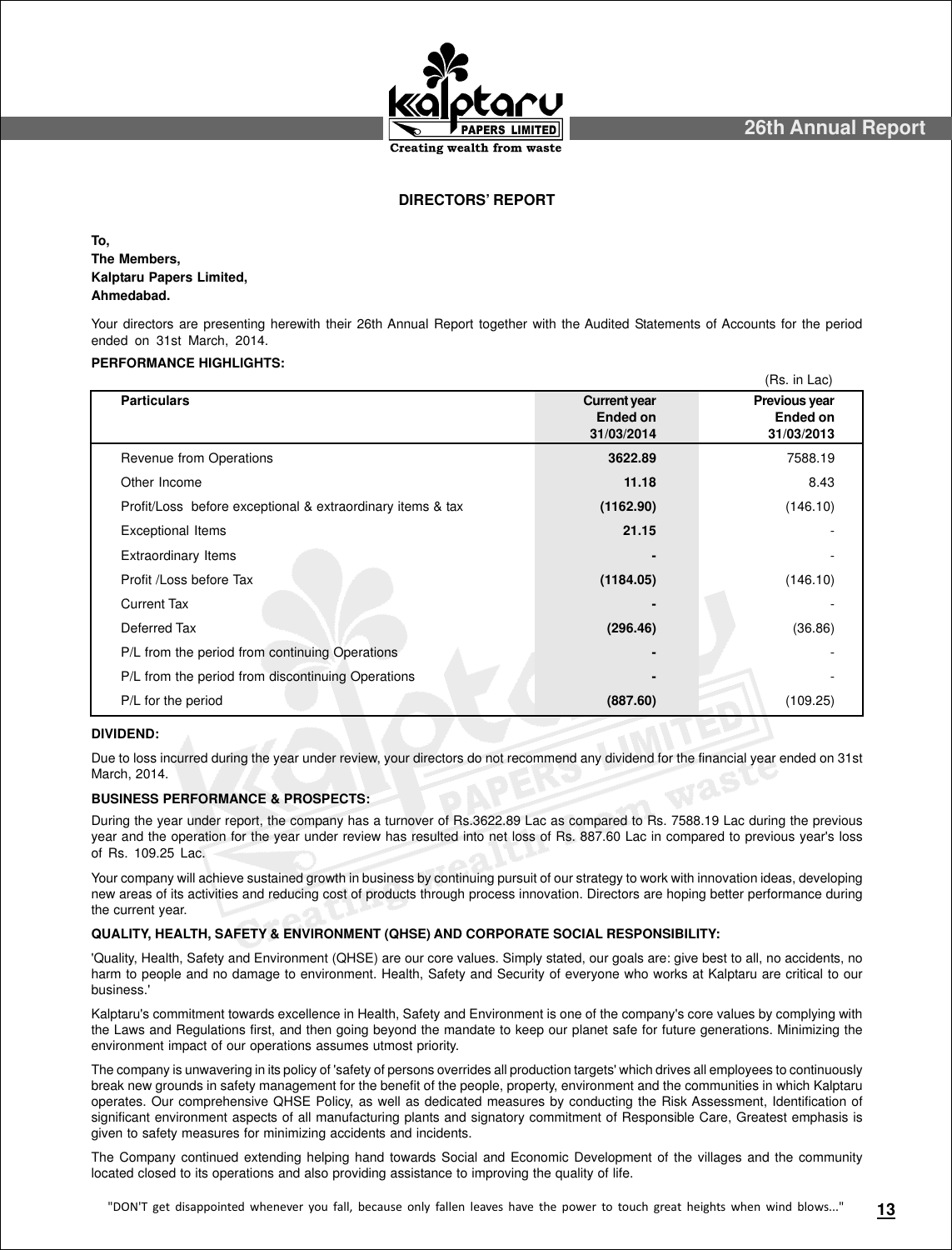# **26th Annual Report**



The Company understands its social obligations. It pays back to the society in whatever way is possible be it flood relief or giving school bags and books to children, installing slides and rides, donating computers in schools in villages around the factory.

The Company is regularly organizing sports and cultural activities for its staff members and their families. The national events like Independence Day and Republic Day are celebrated with full enthusiasm.

#### **FINANCE:**

The Company is at present enjoying financial assistance in the form of working capital facilities and term loan from Indian Overseas Bank, Stadium Road Branch, Ahmedabad, and from Axis Bank Limited, Ahmedabad.

#### **PUBLIC DEPOSITS:**

The Company has complied with the provisions of Section 58A of the Companies Act, 1956 read with Companies (Acceptance of Deposits) Rules, 1975.

#### **CONSERVATION OF ENERGY, TECHNOLOGY ABSORPTION, FOREIGN EXCHANGE EARNINGS / OUTGO:**

The information relating to conservation of Energy, Technology, Absorption and Foreign Exchange Earning / Outgo as required under section 217 (1) (e) of the Companies Act, 1956 read with the Companies (Disclosure of Particulars in the Report of the Board of Directors) Rules, 1988 is given by way of annexure attached hereto which forms part of this report.

#### **PARTICULARS OF EMPLOYEES:**

The information required under the provision of Section 217(2A) of the Companies Act, 1956 read with the Companies (Particulars of Employees) Amendment Rules, 2011 be treated as Nil as none of the employees of the Company was in receipt of total remuneration exceeding of Rs.60,00,000 p.a. or Rs.5,00,000 p.m. for part of the year during the financial year under review. No employee is related to any Director of the Company.

#### **BOARD OF DIRECTORS:**

In accordance with provisions of Section 152 of the Companies Act, 2013, Shri Jai Kishan Gupta retires by rotation at the forthcoming Annual General Meeting and being eligible offers themselves for re-appointment.

The Companies Act, 2013 provides for appointment of Independent Directors. Section 149(10) provides that independent director shall hold office for a term of upto five consecutive years on the Board of a company and shall be eligible for reappointment on passing special resolution by the shareholder of the Company. Section 149(11) states that no independent directors shall be eligible for more than two consecutive term of five years. sub section (13) state that the provisions of retirement by rotation as defined in sub section (6) and (7) of section 152 of the Act shall not apply to such independent director.

Independent Directors, Shri Shivratan Sharma, Shri Ramesh Chand and Shri Paresh Pandya as per New Companies Act, 2013 is proposed to be appointed till March 31, 2019 as per Notice of AGM dated 13th August, 2014.

#### **RECONSTITUTION OF AUDIT COMMITTEE:**

The Board of Directors of the company at its meeting held on 27th July, 2013 has re-constituted an Audit Committee comprising three Independent Non-Executive Directors viz. Shri Ramesh Chand, Ex-Chairman, Shri Paresh Pandya and Shri Shivaratan Sharma. Shri Paresh Pandya (having financial and accounting knowledge) was appointed as Chairman of the Audit Committee as Shri Ramesh Chand has expressed his willingness to continue as Member of the Committee.

The Board of Directors of the company at its meeting held on 28th May, 2014 has again re-constituted an Audit Committee comprising three Independent Non-Executive Directors viz. Shri Shivaratan Sharma - Chairman, Shri Paresh Pandya and Shri Ramesh Chand.

The constitution of Audit Committee meets with the requirements under Section 177(2) of the Companies Act, 2013 and Clause 49 of the Listing agreement of the Stock Exchanges as well.

The Committee periodically discussed the Financial Reporting process, reviewed the Financial Statements, and discussed the quality of the applied accounting principles and significant judgment that affected the Company's Financial Statements. Before presenting the audited accounts to the members of the Board, the Audit Committee recommended the appointment of the statutory auditors, subject to the Board's approval. The audit Committee reviewed with adequacy of internal control systems with the management, statutory and internal auditors.

#### **RECONSTITUTION AND CHANGE OF NAME OF STAKEHOLDERS' RELATIONSHIP COMMITTEE:**

The Board of Directors of the company at its meeting held on 27th July, 2013 has re-constituted a Stakeholders' Relationship Committee comprising three Directors viz. Shri Paresh Pandya, Shri Naveen Gupta and Shri Jai Kishan Gupta. Shri Paresh Pandya was appointed as Chairman as well as Member of the Stakeholders' Relationship Committee.

The Board of Directors of the company at its meeting held on 28th May, 2014 has again re-constituted a Stakeholders' Relationship Committee comprising three Directors viz. Shri Shivaratan Sharma - Chairman, Shri Naveen Gupta and Shri Jai Kishan Gupta. Shri Shivaratan Sharma, Independent Non Executive Direcor was appointed as Chairman as well as Member of the Stakeholders' Relationship Committee as Shri Paresh Pandya has shown his unwillingness to act as a Chairman and Member of the Stakeholders' Relationship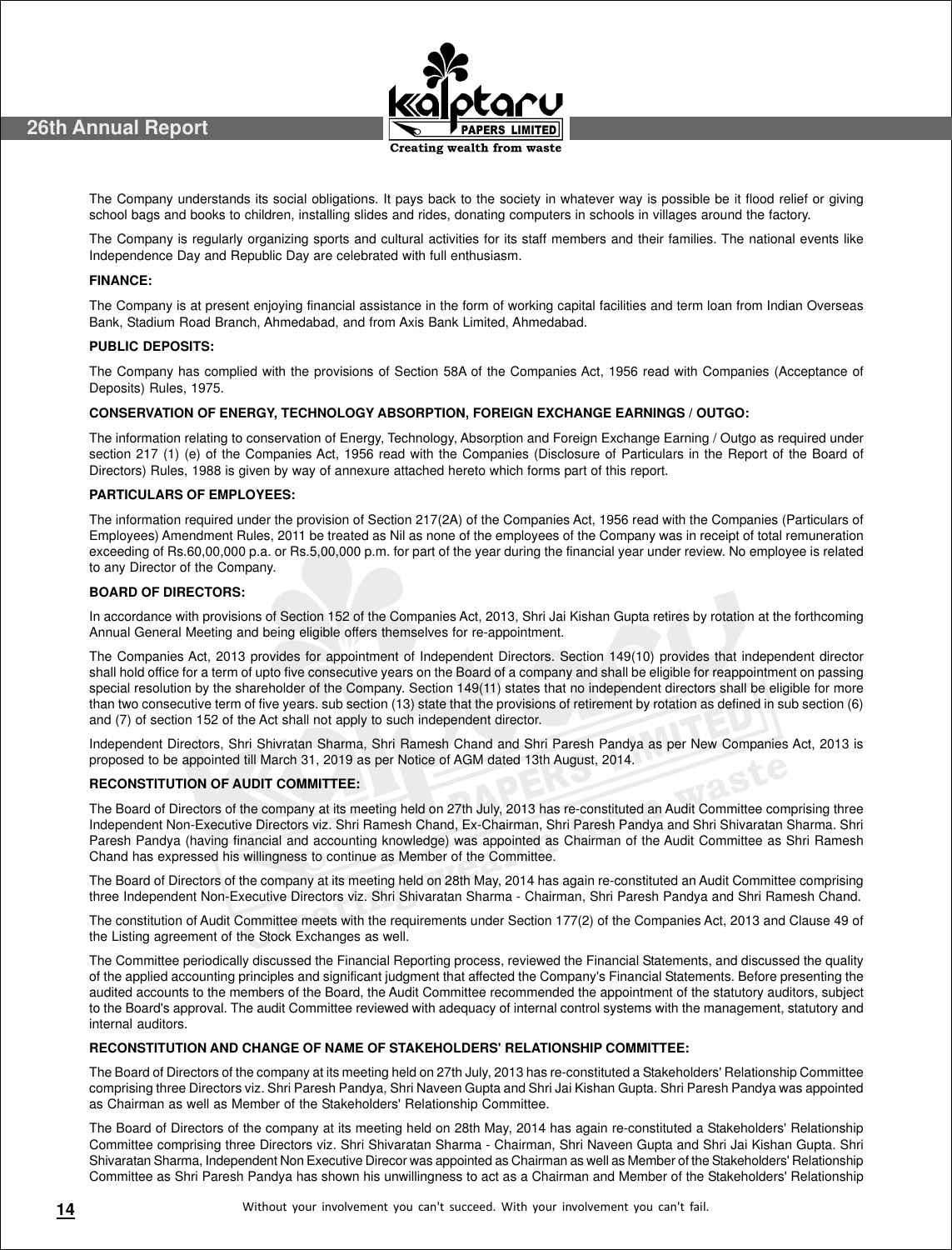

Committee. On 28th May, 2014 the name of the Stakeholders & Investors' Grievance Committee has been changed to Stakeholders' Relationship Committee to meet with the requirement of new Companies Act, 2013.

The constitution of Stakeholders' Relationship Committee meets with the requirements under Section 178(5) of the Companies Act, 2013 and Clause 49 of the Listing agreement of the Stock Exchanges as well.

The Committee, inter alia, approves issue of duplicate certificates and oversees and reviews all matters connected with the securities transfers. The Committee also looks into redressal of shareholders' complaints like transfer of shares, non-receipts of balance sheet, non-receipt of declared dividends etc. The Committee overseas the performance of the Registrar and Transfer Agents and recommends measures for overall improvement in the quality of investor services.

#### **CONSTITUTION OF NOMINATION AND REMUNERATION COMMITTEE:**

The Board of Directors of the company at its meeting held on 28th May, 2014 has constituted a Nomination & Remuneration Committee comprising three Independent Non Executive Directors viz. Shri Shivaratan Sharma - Chairman, Shri Paresh Pandya and Shri Ramesh Chand.

The constitution of Nomination & Remuneration Committee meets with the requirements under Section 178(1) of the Companies Act, 2013 and Clause 49 of the Listing agreement of the Stock Exchanges as well.

The Nomination and Remuneration Committee identifies persons who are qualified to become directors and who may be appointed in senior management in accordance with the criteria laid down, recommend to the Board their appointment and removal and shall carry out evaluation of every director's performance. The Nomination and Remuneration Committee also formulate the criteria for determining qualifications, positive attributes and independence of a director and recommend to the Board a policy, relating to the remuneration for the directors, key managerial personnel and other employees.

#### **ACCOUNTING STANDARDS AND FINANCIAL REPORTING:**

The Company incorporates the accounting standards as and when issued by the Institute of Chartered Accountants of India. The Company complied with the Stock Exchange and legal requirement concerning the Financial Statements at the time of preparing them for the Annual Report.

#### **CORPORATE GOVERNANCE:**

Your Company follows the principles of effective Corporate Governance. The Company has complied with the mandatory provisions of Corporate Governance as prescribed in the revised Clause 49 of the Listing Agreement executed with the Stock Exchange(s).

A separate section on Corporate Governance is included in the Annual Report and Certificate from Company's Auditors confirming the compliance with the code of Corporate Governance as enumerated in Clause-49 of the listing agreement with the Stock Exchange is annexed hereto.

#### **MANAGEMENT'S DISCUSSION AND ANALYSIS REPORT:**

Management's Discussion and Analysis Report for the year under review, as stipulated under Clause 49 of the Listing Agreement executed with the Stock Exchanges, is presented in a separate section forming part of the Annual Report.

#### **DEMATERIALISATION OF EQUITY SHARES :**

As per direction of the SEBI and the Bombay Stock Exchange Limited, the shares of the Company are under compulsory demat form. The Company has established connectivity with both the Depositories i.e. **N**ational **S**ecurities **D**epository **L**imited [NSDL] and **C**entral **D**epository **S**ervices India **L**imited [CDSL] and the demat activation number allotted to the Company is ISIN: INE783C01019. Presently shares are held in electronic and physical mode (96.71% of shares in demat and 3.29 % in physical mode.)

#### **LISTING:**

The Equity Shares of the Company are listed in the Stock Exchange, Mumbai (BSE) which has the connectivity in most of the cities across the country.

#### **AUDITORS:**

M/s. V. D. Aggarwal & Co., Chartered Accountants, Delhi, (ICAI Registration No. 008332N) retires at the ensuing Annual General Meeting and have expressed their willingness to continue, if so appointed. As required under the provisions of Section 139 (1) of the Companies Act, 2013 the Company has obtained a written confirmation from the Statutory Auditor's proposed to be reappointed to the effect that their re-appointment, if made at the ensuing AGM would be in terms of Section 139 and 141 of the Companies Act, 2013 and Rules made thereunder.

A proposal seeking their re-appointment is provided as a part of the Notice of the ensuing Annual General Meeting.

#### **AUDITORS REPORT:**

The comments in the Auditors Report with Notes to Accounts referred to the Auditor's Report are self explanatory and, therefore do not call for any further explanation.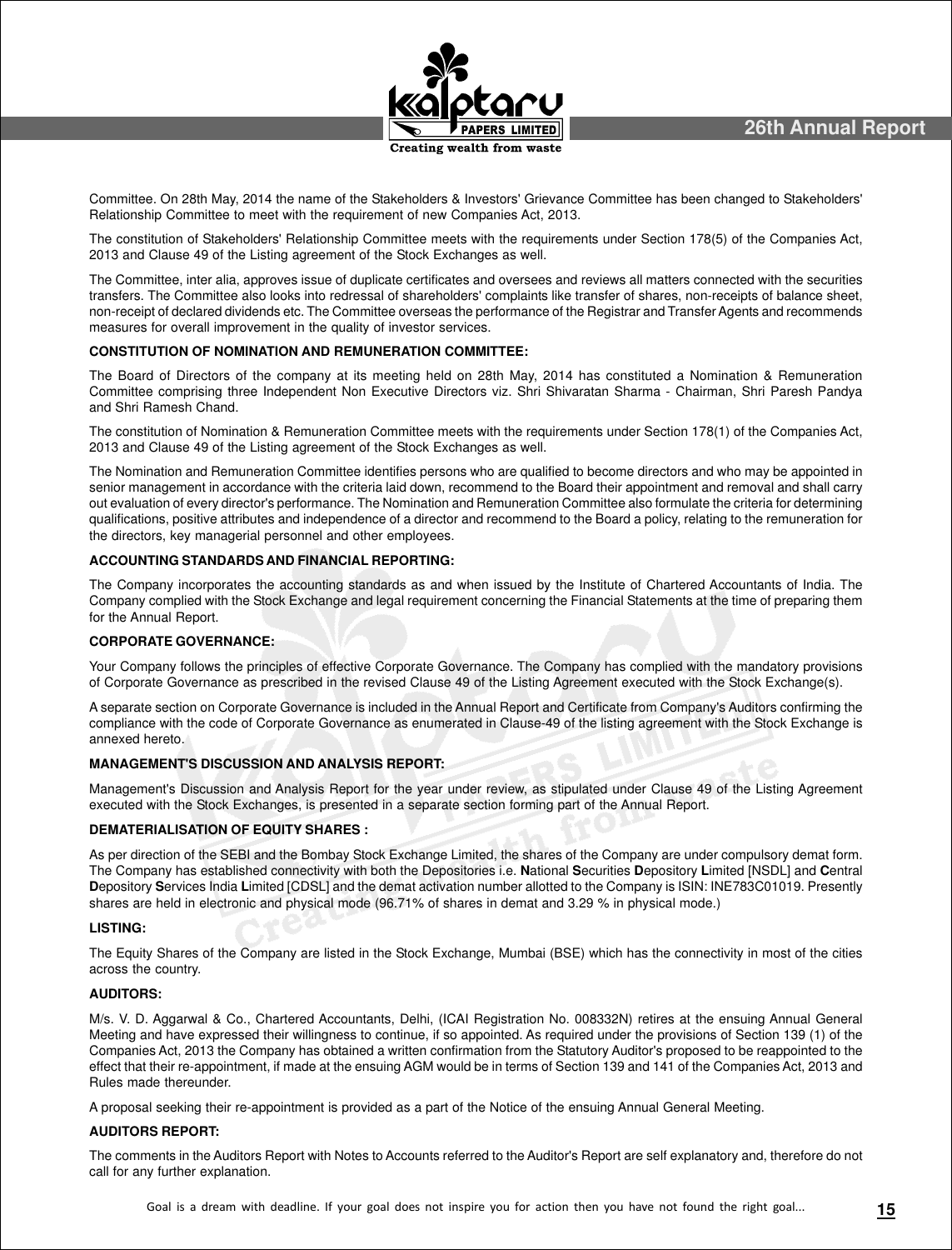

#### **INTERNAL AUDITOR:**

The Company has appointed M/S. A J Jain & Co., Chartered Accountants, Ahmedabad, as an Internal Auditor of the Company as required under Section 138 of the Companies Act, 2013.

#### **APPOINTMENT OF COST AUDITOR:**

The Cost Audit Report of the Company for the Financial Year 2012 – 2013 had been filed by the Cost Auditor on 11/10/2013. The Due Date of filling of Cost Audit Report by the Cost Auditor for the Financial Year ending on 31st March, 2014 (i.e. Financial Year 2013 – 2014) is within 180 days from the end of Financial Year i.e. before 30th September, 2014. Shri Kiran J Mehta & Co., Cost Auditor of the Company is in process to prepare Cost Audit Report for the Financial Year ending on 31st March, 2014.

#### **INDUSTRIAL RELATIONS:**

Industrial relations continued to be cordial during the year under review. The Directors express their appreciation towards the workers, staffs and executive staffs for their support and hope for a continued harmonious relations.

#### **DIRECTORS' RESPONSIBILITY STATEMENT:**

Pursuant to the requirement under Section 217(2AA) of the Companies Act, 1956 with respect to Director's Responsibilities Statement, it is hereby confirmed:

- (i) that in the preparation of the Annual Accounts for the Financial Year ended 31st March, 2014, the applicable accounting standards had been followed along with proper explanation relating to material departures;
- (ii) that the Director had selected such accounting policies and applied them consistently and made judgments and estimates that were reasonable and prudent so as to give a true and fair view of the state of affairs of the Company at the Financial Year and of the Profit or Loss of the Company for the Company for the year under review;
- (iii) that the Directors had taken proper and sufficient care for the maintenance of Adequate accounting records in according with the provisions of the Companies Act 2013, for safeguarding the assets of the Company and for preventing and detecting fraud and other irregularities;
- (iv) that the Directors had prepared the accounts for the Financial Year ended 31st March, 2014, on a going concern basis.
- (v) that the company has adequate internal systems and controls in place to ensure compliance of laws applicable to the company.

#### **VISION :**

#### **"LEADERSHIP" that allows you to stretch yourself; beyond the impossible, saying SKY IS THE LIMIT.**

#### **OUR MISSION :**

#### **Offering "COST EFFECTIVE PRODUCTS" of BEST QUALITY.**

#### **INSURANCE:**

The company has made the necessary arrangement for adequately insuring its insurable interests.

#### **ACKNOWLEDGEMENT:**

Your Directors would like to express their grateful appreciation for the assistance and co operation received from the Government, Banks, Customers, Suppliers and Business associates during the year under review. The Directors also express their gratitude to the shareholders for the confidence reposed towards the Company. Your Directors wish to place on record their deep sense of appreciation to all the employees for their commendable team work and enthusiastic contribution during the year.

#### **Regd. Office :**

Near Thaltej Chokdi, Ahmedabad - 380054. Gujarat **Jaikishan B. Gupta Date: 28th May, 2014 Chairman**

701, Avdhesh House, **By Order of the Board** Opp. Gurudwara, **For, Kalptaru Papers Limited**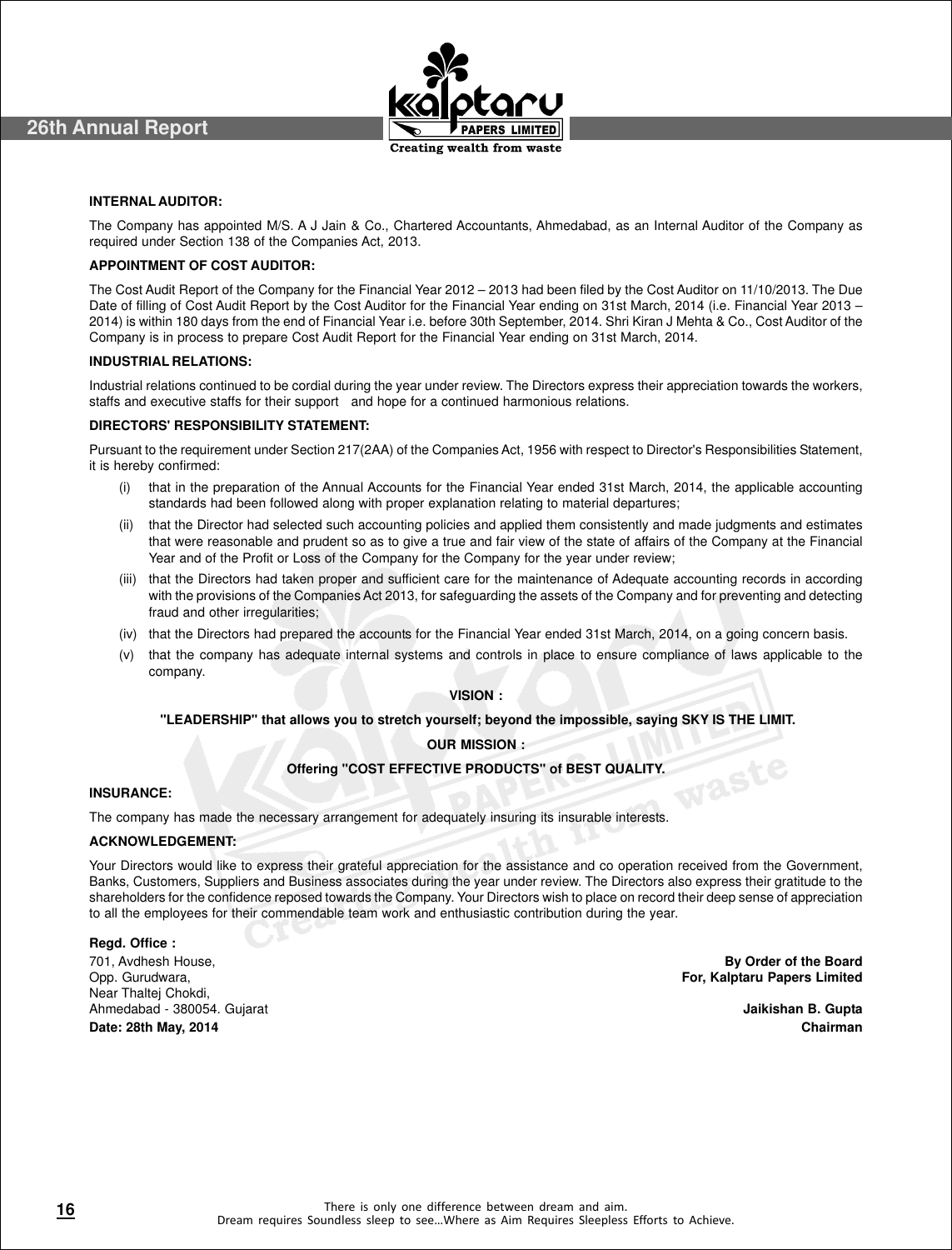

#### **ANNEXURE FORMING PART OF DIRECTOR' REPORT**

Disclosure of particulars with respect to conservation of energy as required under Section 217 (1) (e) read with the Companies (Disclosure of Particulars in the Report of Board of Directors) Rules, 1988 and forming part of Report of Board of Directors for the year ended on 31st March, 2014.

#### **I ENERGY CONSERVATION MEASURES:**

Energy Conservation is the most essential part in today's working. It is the duty of every individual at all levels to save energy as far as possible. Saving energy is not one time job but constant efforts are required for the same. The management has formed Committee to look into the matter and suggest latest measures to save steam and power.

Variable Drives have been installed to save energy. Energy efficient Motors / Pumps have been installed to achieve energy savings.

#### **II TECHNOLOGY ABSORPTION, ADOPTION AND INNOVATION:**

Use of the latest technology is the dire need of the industry if it wants to survive and keep pace with others in the changed environment.

#### **III FOREIGN EXCHANGE EARNINGS AND OUTGO:**

|                                                            | 2013-14         | 2012-13              |
|------------------------------------------------------------|-----------------|----------------------|
| Foreign exchanges earned:                                  | 43.971.21       | NIL                  |
| Foreign exchange outgo:<br>(Including Imports & Traveling) | US\$2.16.494.08 | <b>US\$ 5,17,268</b> |

**FORM A**

#### **(DISCLOSURE OF PARTICULARS WITH RESPECT TO CONSERVATION OF ENERGY)**

|     | <b>Particulars</b>                                                              |           | 2013-2014                                                                                                  | 2012-2013                                                          |                                                                    |
|-----|---------------------------------------------------------------------------------|-----------|------------------------------------------------------------------------------------------------------------|--------------------------------------------------------------------|--------------------------------------------------------------------|
| (A) | <b>Power and Fuel Consumption:</b>                                              |           |                                                                                                            |                                                                    |                                                                    |
|     | 1. Electricity<br>Purchased Power (units)<br><b>Total Amount</b><br>Rate (unit) |           |                                                                                                            | 4856009<br>37124349<br>7.64                                        | 10821628<br>74411114<br>6.88                                       |
|     |                                                                                 |           | Non performance from October 2013 to march 2014                                                            | 41330237                                                           |                                                                    |
|     | 2.                                                                              |           | <b>Boiler Fuel</b><br>Quantity (kg)<br><b>Total Amount</b><br>Average Rate (kg)                            | 6148250<br>22994455<br>3.74                                        | 16729745<br>43367470.00<br>2.59                                    |
|     | 3.                                                                              | (a)       | <b>LNG Gas</b><br>In SCM<br>eating wealth<br>In Rs.<br>Average Rate<br><b>Total Units</b><br>Rate per Unit | <b>NIL</b><br><b>NIL</b><br><b>NIL</b><br><b>NIL</b><br><b>NIL</b> | <b>NIL</b><br><b>NIL</b><br><b>NIL</b><br><b>NIL</b><br><b>NIL</b> |
|     |                                                                                 | (b)       | L.E.O.<br>In Liters<br>In Rs.<br>Average Rate<br><b>Total Units</b><br>Rate per Unit                       | <b>NIL</b><br><b>NIL</b><br><b>NIL</b><br><b>NIL</b><br><b>NIL</b> | <b>NIL</b><br><b>NIL</b><br><b>NIL</b><br><b>NIL</b><br><b>NIL</b> |
|     |                                                                                 | (c)       | <b>Furnace Oil</b><br>In Liters<br>In Rs.<br>Average Rate<br><b>Total Units</b><br>Rate per Unit           | <b>NIL</b><br><b>NIL</b><br><b>NIL</b><br><b>NIL</b><br><b>NIL</b> | <b>NIL</b><br><b>NIL</b><br><b>NIL</b><br><b>NIL</b><br><b>NIL</b> |
| (B) |                                                                                 | Coal (kg) | Consumption per unit of production :<br>Electricity (Unit)                                                 | 0.672<br>0.850                                                     | 0.500<br>0.773                                                     |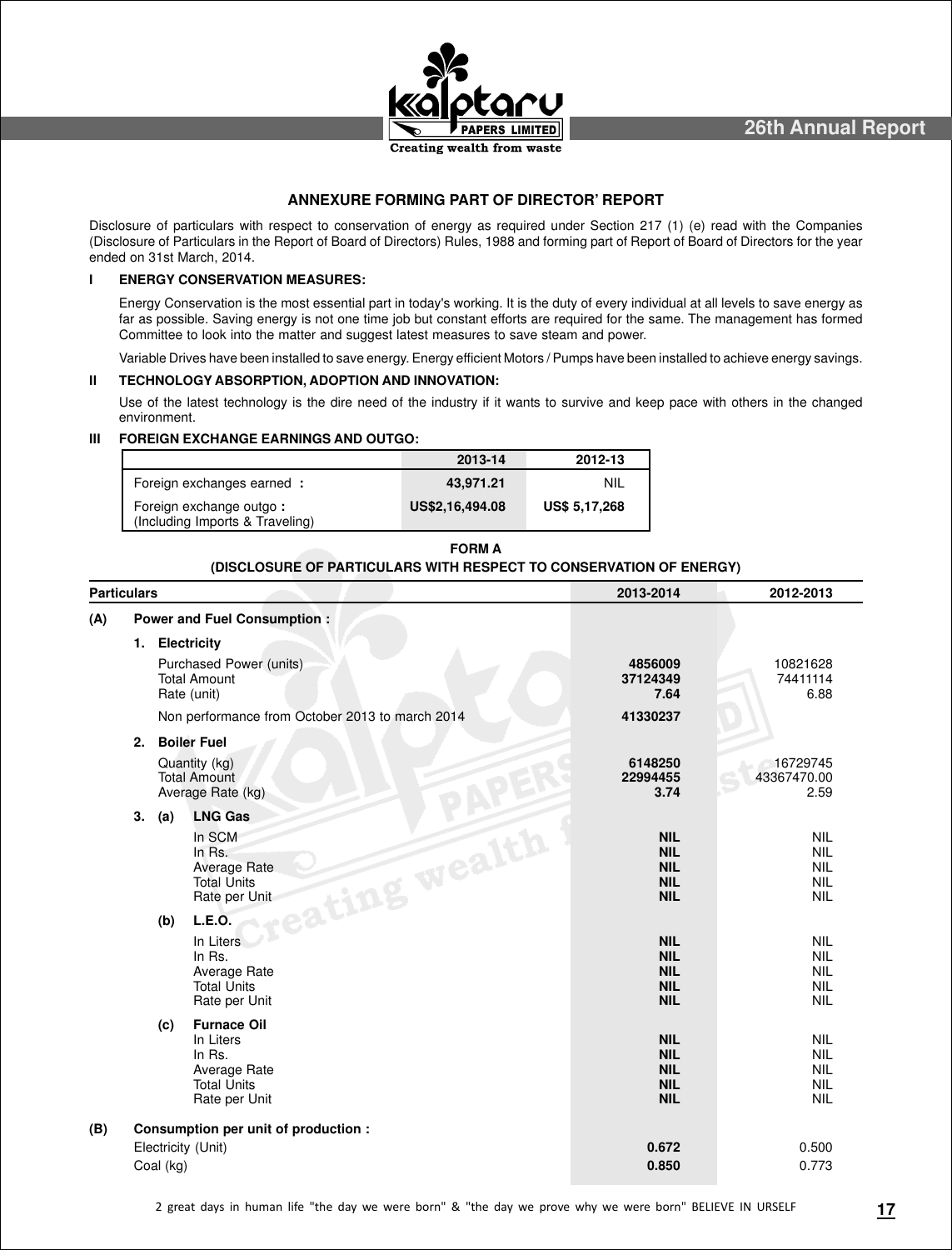

# **MANAGEMENT DISCUSSION AND ANALYSIS REPORT**

#### **A. BUSINESS HIGHLIGHTS :**

#### **Turnover :**

Kalptaru Papers Limited has achieved a turnover of 3622.89 Lacs in 2013-2014 as against 7588.19 Lacs during the previous year recording an decrease of over 52.25%

#### **Other Income:**

Other income mainly consists of sales of scrap, profit on sales of assets, etc. Other income for the year amounted to 11.18 Lacs as against 8.43 Lacs during the previous year.

#### **Material Costs :**

Purchase costs include Raw Material consumption for the year was 1300.98 Lacs as against 2808.48 Lacs during the previous year. Inventory of Raw Materials has decreased during the year by 49.57 Lacs. Work in progress has decreased by 2.88 Lacs.

#### **Manufacturing Expenses :**

Purchase Cost also includes Manufacturing Expenses mainly comprises Power & Fuel 370.72 Lacs, Repairs & Maintenance 8.98 Lacs, as against 744.11Lacs and 12.37 Lacs respectively during the previous year.

#### **Employee Emoluments:**

Employee's emoluments (other than managerial remuneration) have decreased to 183.90 Lacs during the year as against 224.86 Lacs during the previous year.

#### **Administrative, Selling and Other Expenses:**

Major components of administrative, selling and other expenses include managerial remuneration, rent, postage, stationary, audit fees, traveling, commission on sales etc. Administrative, selling and other expenses for the year amounted to 242.65 Lacs as against 132.01 Lacs during the previous year. These expenses accounted for 6.69% of sales during the year as against 1.73% during the previous year.

#### **Interest and Finance Charges:**

Interest and finance charges during the year come to 474.42 Lacs as against 399.62 Lacs during the previous year.

#### **Depreciation:**

Depreciation charge for the current year came to 261.16 Lacs as against 257.24 Lacs during the previous year.

#### **Provision for Tax :**

Provision made during the year towards current tax as Nil against Nil Lacs during the previous year. The deferred tax for current year was 296.46 Lac.

#### **Profit after Tax :**

Net profit during the year was (887.60) Lacs as against (109.24) Lacs during the previous year.

#### **Financial Condition:**

#### **Secured loans:**

Secured loans stood at 3526.93 Lacs as at 31st March, 2014 as against 3447.36 Lacs as at 31st March, 2013 due to disbursement of loans sanctioned (enhanced credit facilities) during the year.

#### **Unsecured Loans :**

Unsecured loans as on 31st March, 2014 were at 672.24 Lacs as against 761.46 Lacs as on 31st March, 2013.

#### **Inventories :**

Major items of inventories as of 31st March, 2014 are as under :

|                      |                | (Rs. in Lac) |
|----------------------|----------------|--------------|
| <b>Particulars</b>   | 2013-2014      | 2012-2013    |
| <b>Raw Materials</b> | 93.20          | 144.61       |
| Work in process      | $\blacksquare$ | 2.88         |
| Finished goods       | 5.97           | 99.88        |

#### **Debtors :**

Debtors as on 31st March, 2014 amounted to 905.95 Lacs as against 1220.39 Lacs during the previous year.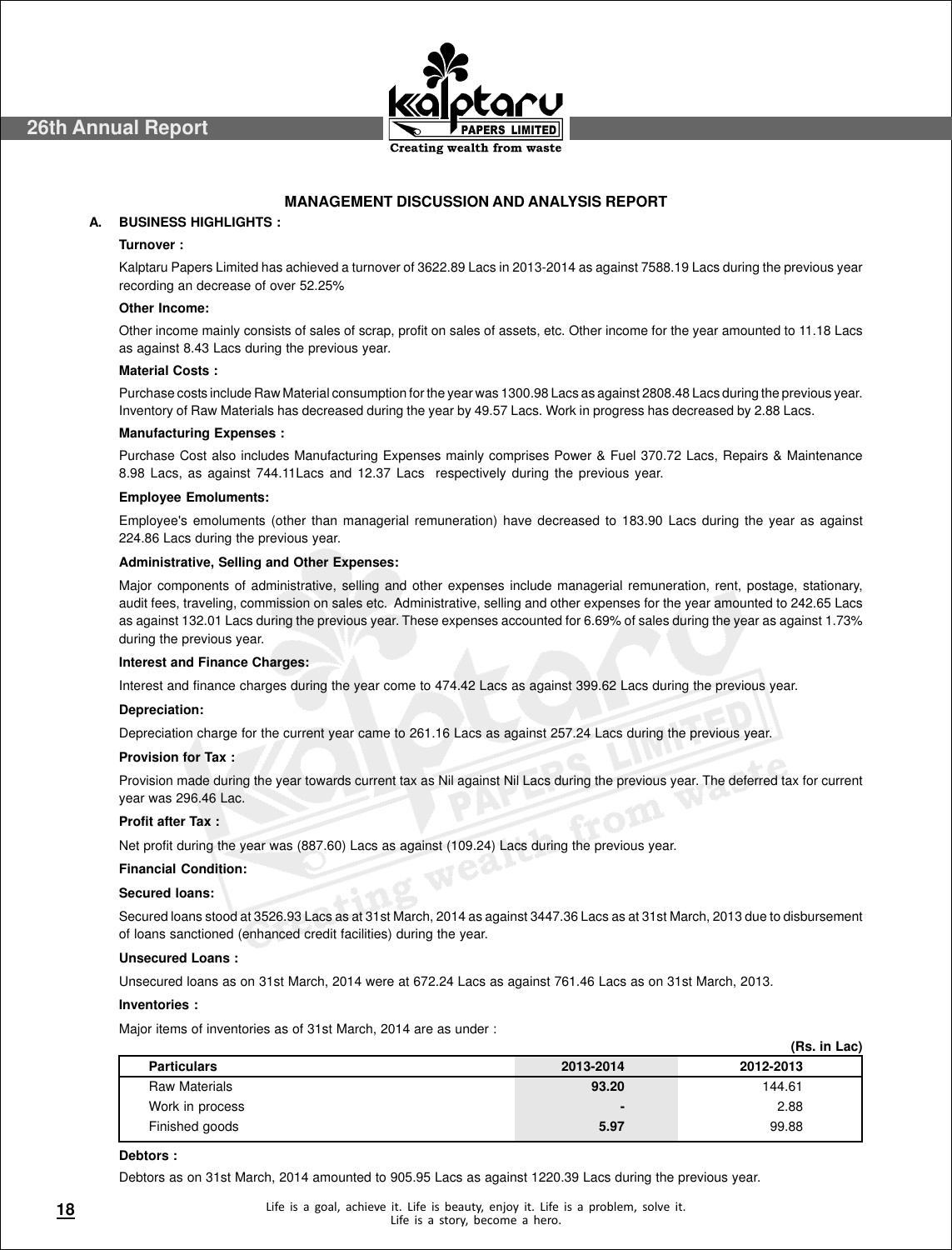

#### **Fixed Assets :**

Net block of the fixed assets at the end of the year increased to 4207.15 Lacs compared to previous year's figure of 4606.62 Lacs.

#### **B. SEGMENT WISE PERFORMANCE :**

The company is operating in only one segment i.e. paper. The production of Kraft Paper is 70% and of news print paper is only 30% of total production. There is no material deference in the technical and financial performance in either of the papers.

Your company has adopted various marketing strategies for sustained growth including increase in number of clients / customers to reduce the dependency on any single client / customer.

#### **C. AN INDUSTRY OVERVIEW:**

The paper industry in India is having shortage of raw materials, as we do not have enough forests to meet the industry requirement of pulpable wood, hence the dependence on waste paper is on higher scale. The central pulp and papers research institute and many other organizations are actively involve to find out ways to increase collection of waste papers to reduce dependence on imports.

The management is confident of improvement in the demand of paper in the near future with fast growth of decorative and industrial laminate industry. News paper readers are also on increase. Both this trends will lead to higher demand of your company products year by year. The unit of the company is eco-friendly and has already adopted the concept of recycle of papers.

The scenario of the paper industry and economy in general is buoyant even after the industry is exposed to global competition with globalization policy of the government. The industry is facing problems for availability of raw materials and high cost of power and steam. The process of development, increasing thrust of the government on the education and demand from packaging sector, the future of papers industry appears quite bright.

#### **D. SWOT ANALYSIS OF THE COMPANY :**

#### **Strength:**

- $\bullet$  Management depth and ability to manage client relationships.
- l R & D capabilities to develop efficient and cost effective process at short notice having a State of the Art dedicated R & D Center.
- $\bullet$  Multi-purpose and multi-production facilities having Quality Certifications.
- l Enhanced presence in the market through clientele basis.
- l Has equipped itself with new business dynamics of comprehensive service providers to the clients this may call for required diversification also for which the company has already equipped itself.

#### **Opportunities:**

The paper industry in subject to tough competition amongst various segments of manufactures within and outside the country. The threat of competition is comparatively less in the product which your company is manufacturing viz. Absorbent paper and news print. Your company is exclusively manufacturing Absorbent paper which is being supplied to almost all the decorative and Industrial Laminate manufactures, and the products have been well approved by them. The company is market leader in absorbent paper. The increase in demand from this sector will provide opportunity to your company to increase its sale and capture more market share. Moreover, Indian paper industry witnessing changes in business dynamics.

**Threats:**

• Competition from other Indian companies operating in similar segments.

#### **E. RISKS AND CONCERNS :**

Your company is mainly focusing on R & D and manpower and the intelligence. Apart from the risk on account of interest rate and regulatory changes, business of the company are exposed to certain operating business risks, which is mitigated by regular monitoring and corrective actions. The company has taken necessary measures to safe guard its assets and interest etc.

#### **F. INTERNAL CONTROL SYSTEMS AND THEIR ADEQUACY :**

The company has proper and adequate system of internal controls commensurate with its size and nature of operations to provide reasonable assurance that all assets are safeguarded, transactions are authorized, recorded and reported properly and to monitor internal business process, financial reporting and compliance with applicable laws.

The internal control system has been designed so as to ensure that the financial and other records are reliable and reflects a true and fair view of the state of the Company's business.

To further strengthen the Internal Audit system, including internal control systems and MIS, your company has appointed an experienced firm of Chartered Accountants as Internal Auditors.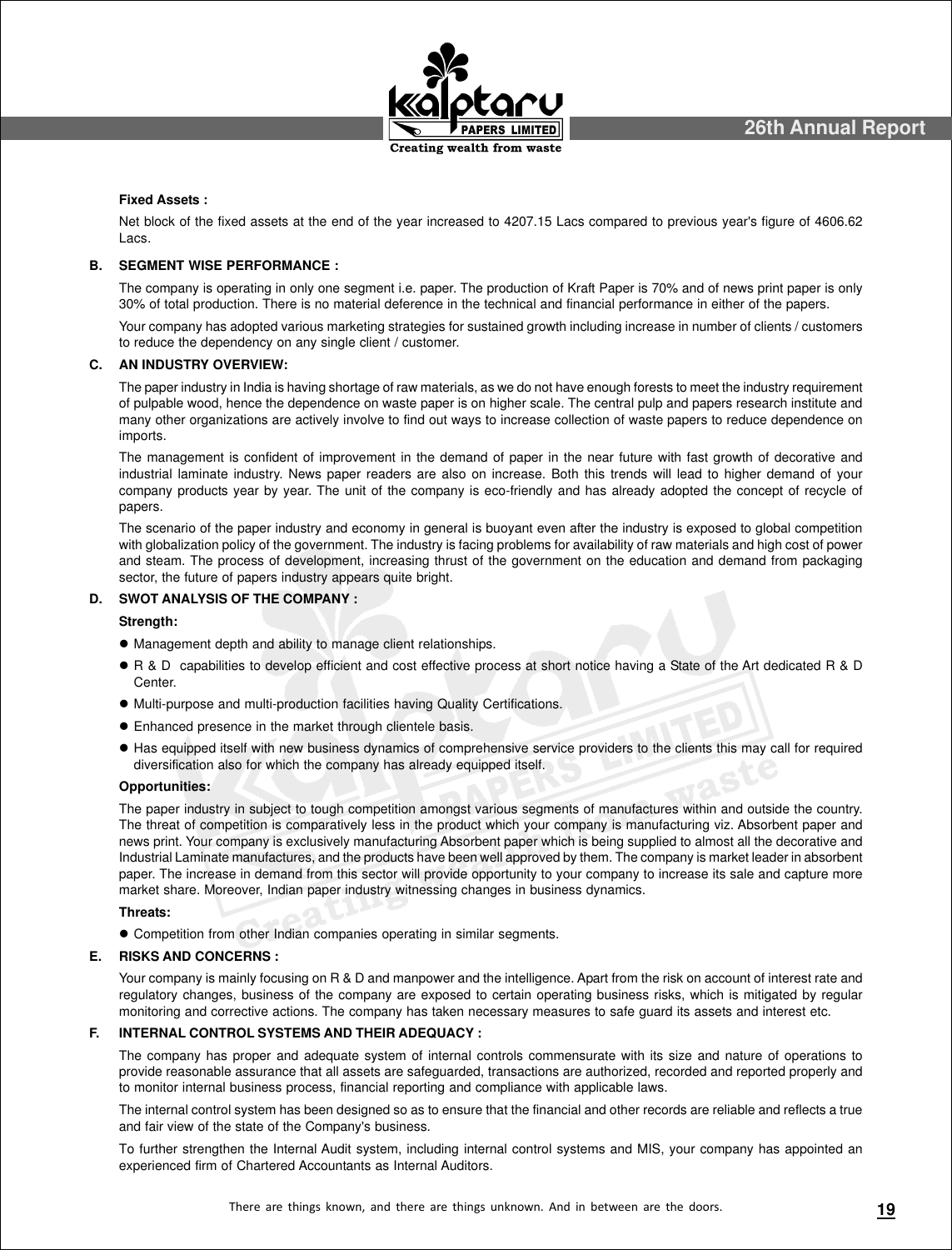

#### **G. INDUSTRIAL RELATIONS & HUMAN RESOURCE MANAGEMENT :**

The Company believes that human resource is the most important assets of the organization. It is not shown in the corporate balance sheet, but influences appreciably the growth, progress, profits and the shareholders' values. During the year your company continued its efforts aimed at improving the HR policies and processes to enhance its performance. The vision and mission of the company is to create culture and value system and behavioral skills to insure achievement of its short and long term objectives.

The company as at year end has 40 employees on its role and continues to attract talent both from within and outside India to further its business interests. Industrial relations continue to be cordial.

#### **Cautionary Statement:**

Statement made in the Management Discussion & Analysis describing the company's objectives, projections, estimates, expectations may be "Forward-looking statements" within the meaning of applicable securities laws & regulations. Actual results could differ from those expressed or implied. Important factors that could make a difference to the Company's operations include economic conditions affecting demand supply and price conditions in the markets in which the company operates, changes in the government regulations, tax laws & other statutes & other incidental factors.

## **CORPORATE GOVERNANCE REPORT**

#### **Corporate Governance and practices in accordance with the provisions of the Revised Clause 49 of the Listing Agreement:**

#### **1. Company's philosophy on Code of Governance :**

The Company believes that good Corporate Governance is essential to achieve long term corporate goals and enhance stakeholders' value. Thus, Company's philosophy on Corporate Governance is aimed at the attainment of laws in all facets of operations, leading to best standards of Corporate Governance.

It is Company's belief that good ethics make good business sense and our business practices are in keeping with this spirit of maintaining the highest level of ethical standards. The implementation of Company's code for prohibition of Insider Trading exemplifies this spirit of good ethics.

Corporate Governance signifies acceptance by management of the inalienable rights of shareholders as the true owners of organization and of their own role as trustees on behalf of the shareholders. At the highest level, the company continuously endeavors to improve upon these aspects on an ongoing basis and adopts innovative approaches for leveraging resources, converting opportunities into achievements through proper empowerment and motivation, fostering a healthy growth and development of human resources to take the company forward.<br> **Board of Directors:**<br> **Composition:** development of human resources to take the company forward.

#### **2. Board of Directors :**

#### **Composition:**

The Board of Directors of the Company (hereinafter referred as 'Board') comprises of a combination of executive and non executive Directors. The Chairman of the Board is an Executive Director and more than half of the Board Members (excluding Alternate Director) are Independent. The Composition of the Board is in line with the requirement of Clause 49 of the Listing Agreement. Directors are qualified and experienced professionals in business, finance and corporate management.

The present Board of Directors consists of 3(three) non-executive / independent directors. As of date, the Board Comprises of 1(one) promoter and whole time executive director and 1(one) promoter and executive directors and 3(three) independent / Non-Executive directors.

The number of non-executive/independent directors is 60% of the total number of directors. The Company, therefore, meets with the requirements relating to the composition of the Board of Directors.

The composition and category of Directors are as follows :

| Category                                   | <b>Name of Directors</b>                                                                          |
|--------------------------------------------|---------------------------------------------------------------------------------------------------|
| Promoter and Whole Time Executive Director | Shri Naveen J. Gupta, Managing Director                                                           |
| <b>Promoter and Executive Directors</b>    | Shri Jaikishan B. Gupta, Chairman                                                                 |
| Independent & Non-Executive Directors      | Shri Paresh Pandya - Director<br>Shri Ramesh Chand - Director<br>Shri Shivratan Sharma - Director |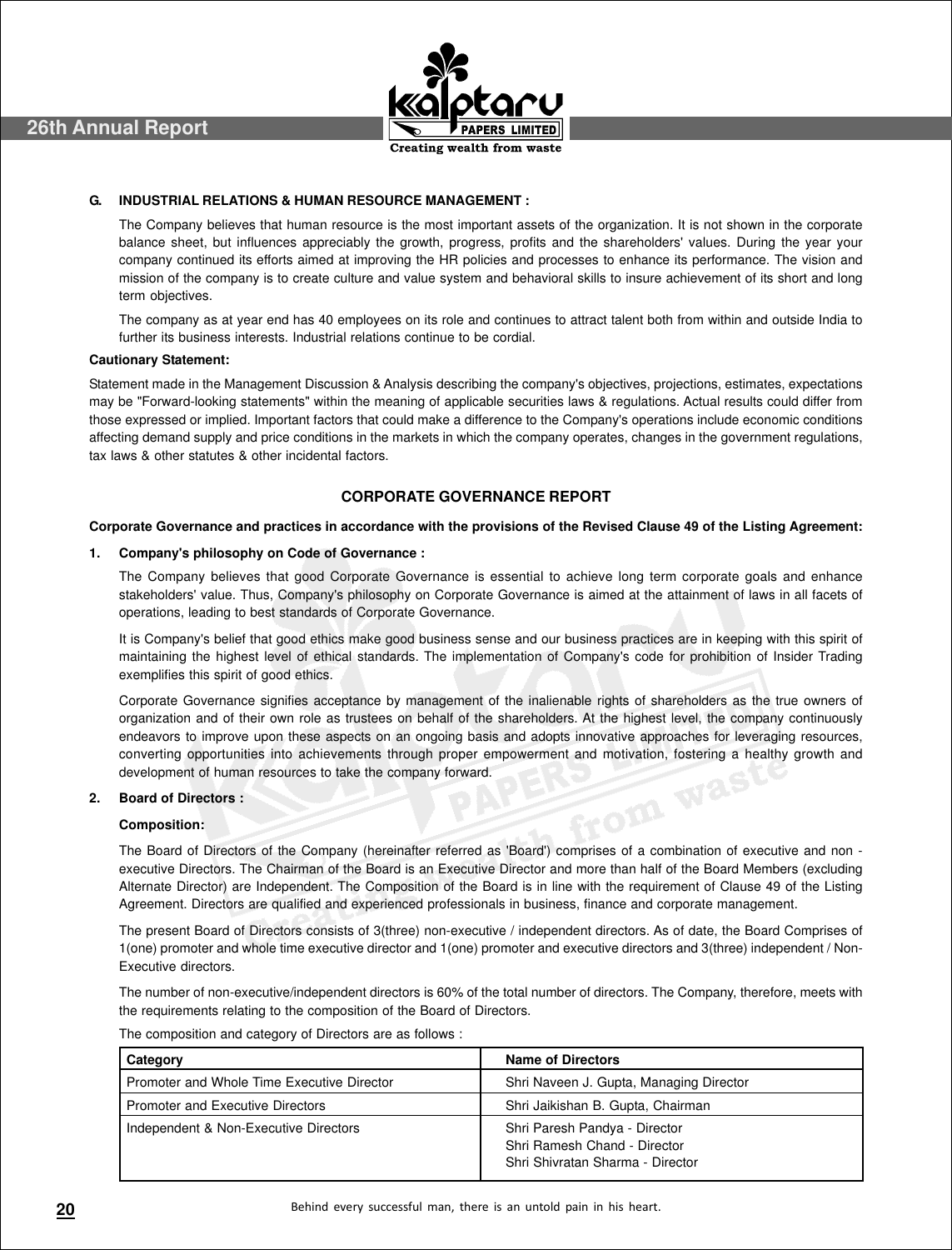

**Disclosure of relationships between Directors inter-se :**

| <b>Name of Directors</b> | <b>Relationship with other Director</b>                                                            |
|--------------------------|----------------------------------------------------------------------------------------------------|
| Shri Jaikishan B. Gupta  | Father of Shri Naveen Gupta, Managing Director of the Company.                                     |
| Shri Naveen J. Gupta     | Son of Shri Jaikishan Gupta, Chairman of the Company.                                              |
| Shri Paresh Pandya       | Not, in any way, concern / interested / related with any of the other directors of the<br>company. |
| Shri Ramesh Chand        | Not, in any way, concern / interested / related with any of the other directors of the<br>company. |
| Shri Shivratan Sharma    | Not, in any way, concern / interested / related with any of the other directors of the<br>company. |

**Attendance of each Director at the Board meetings, Last Annual General Meeting and Number of Other Directorships and Chairmanships / Memberships of Committees of each Director in various Companies, during the year 2013-2014 :**

| <b>Name of Directors</b> | <b>Attendance</b><br>particulars |                    | No. of Directorships and<br>Committees Memberships / Chairmanships |                                  |                                    |
|--------------------------|----------------------------------|--------------------|--------------------------------------------------------------------|----------------------------------|------------------------------------|
|                          | <b>Board</b><br><b>Meetings</b>  | Last<br><b>AGM</b> | Other<br>Directorship*                                             | <b>Committee</b><br>Membership** | <b>Committee</b><br>Chairmanship** |
| Shri Naveen Gupta        | 9                                | Present            |                                                                    |                                  | None                               |
| Shri Jaikishan Gupta     | 8                                | Present            |                                                                    |                                  |                                    |
| Shri Paresh Pandya       | 9                                | Present            | None                                                               | 2                                | None                               |
| Shri Ramesh Chand        | 9                                | Present            | None                                                               |                                  | None                               |
| Shri Shivratan Sharma*   | 9                                | Present            |                                                                    | 3                                | 3                                  |

**\*** The number of Directorships means maximum twenty out of which maximum number of public Companies in which a person can be appointed as a Director shall not exceed ten and excludes Directorships of Foreign Companies, Companies licensed under section 8 of the Companies Act, 2013 and Alternate Directorships.

\*\* Committee includes Audit Committee, Stakeholders' Relationship Committee and Nomination & Remuneration Committee of Public Limited Companies (excluding Foreign Companies and Section 8 Companies) in terms of Clause 49 of the Listing Agreement.

#### **Note :**

- I) Details of the Committee membership/chairmanship are in accordance with the revised Clause 49 of Listing Agreement.
- II) None of the Directors of the Company is a member of more than ten committees nor is the Chairman of more than five Committees across all the Companies in which he is a Director.

#### **Number of Board Meetings held and the dates on which held**

9(Nine) Board Meetings were held during the year 2013-2014, as against the minimum requirement of 4 meetings. The dates on which the meetings were held are: 29/05/2013, 24/06/2013, 01/07/2013, 27/07/2013, 14/08/2013, 25/09/2013, 13/11/2013, 12/02/2014 and 26/02/2014.

The Company has held one meeting every quarter and the maximum time gap between any two meetings was not more than four months.

The Information as required under Annexure IA to Clause 49 of the Listing Agreement is made available to the Board. The agenda and the papers for consideration at the Board meeting are circulated to the Directors in advance to the meeting. Adequate information is circulated as part of the Board papers and is also made available at the Board meeting to enable the Board to take informed decisions.

Where it is not practicable to attach supporting / relevant document(s) to the Agenda, the same are tabled at the meeting with specific reference to this is made in the Agenda.

#### **Remuneration to directors:**

#### **Non - Executive Directors:**

The Non Executive Directors do not draw any remuneration from the Company including the Sitting Fees.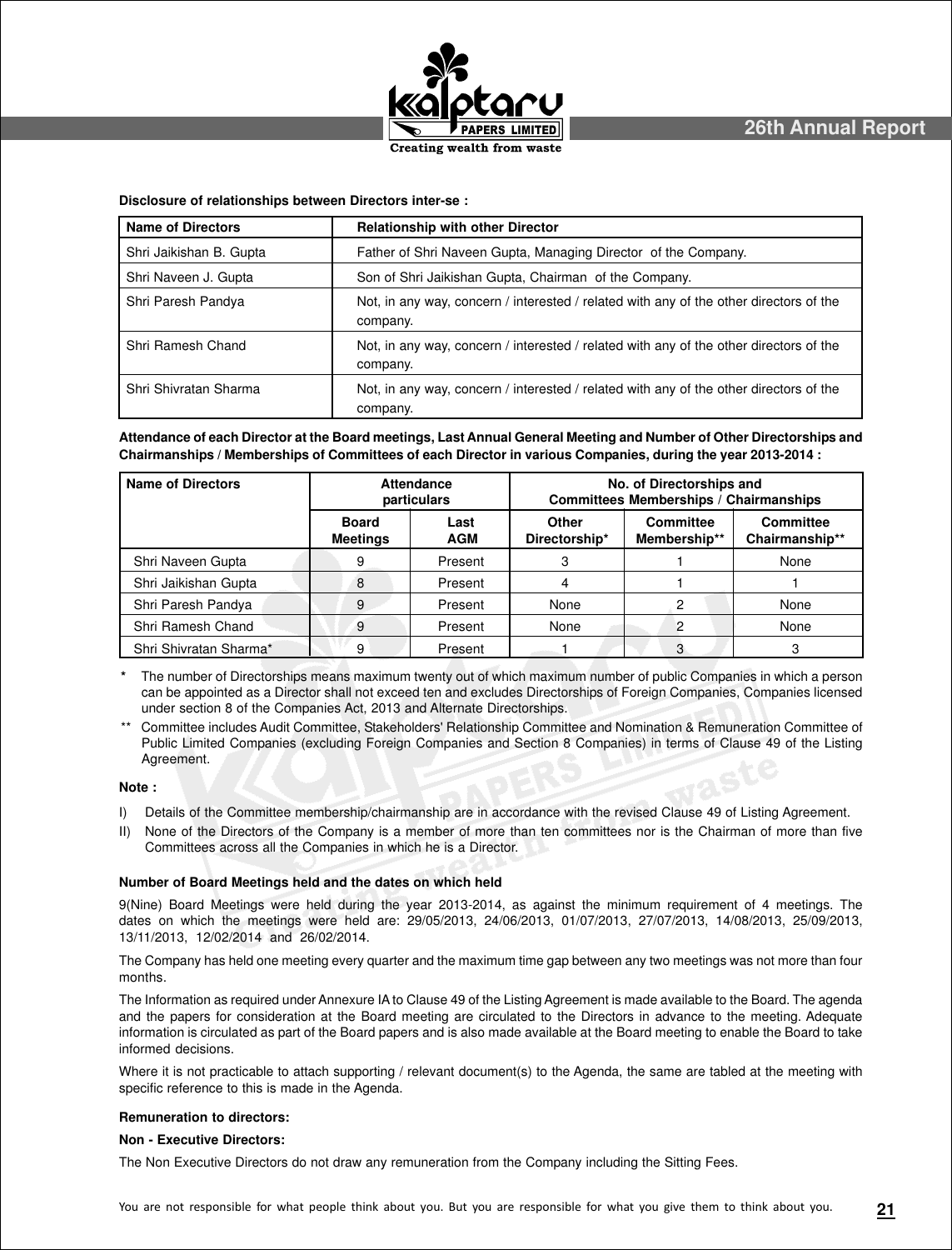

#### **Executive Directors:**

The salary, perquisites and allowances paid for the year ended March, 31 2014 to Executive Directors are:

|                                        |            |                          | (Amount in Rs.) |
|----------------------------------------|------------|--------------------------|-----------------|
| <b>Name of Director</b>                | Salary     | Perquisites & Allowances | Total           |
| Shri Jai Kishan Gupta                  | <b>NIL</b> | <b>NIL</b>               | NIL             |
| Shri Naveen Gupta (Managing Director)* | 9.00.000   | NIL                      | 9,00,000        |

#### **Information provided to the Board :**

The agenda is circulated well in advance to the Board members to enable the Board to deliberate on relevant points and arrive at an informed decision. All relevant information related to the working of the Company is made available to the Board. In addition to matters which require to be placed before the Board for its noting and / or approval, information is also provided on various other significant matters.

#### **CEO Certification :**

The Managing Director of the Company gives annual certification on financial reporting and internal controls to the Board in terms of Clause 49. The Managing Director also gives quarterly certification on financial results while placing the financial results before the Board in terms of Clause 41.

#### **Code of Conduct :**

The Company has formulated and implemented a Code of Conduct for all Board members and senior management personnel of the Company in compliance with Clause 49(I) (D) of the Listing Agreement.

The code of conduct for Directors and Senior Managerial Management personnel's has been posted at Company's website www.kalptaru.co.in. A declaration of CEO / Managing Director of the Company to this effect is also appended to this report.

#### **Risk Management Policy :**

The Company has formulated a Corporate Policy applicable to its operations, and duly approved by the Board of Directors in compliance with the requirement of the revised Clause 49 of the Listing Agreement with the Stock Exchanges. Audit Committee and Board Members are reviewing and updating the said policy periodically.

#### **3. Audit Committee for the Financial Year 2013-2014:**

#### **Composition and procedure of Audit Committee**

Audit Committee of the Company comprises three independent Non-Executive Directors viz. Shri Shivratan Sharma, Chairman (having financial and accounting knowledge), Shri Paresh Pandya and Shri Ramesh Chand.

The constitution of Audit Committee meets with the requirements under Section 177(2) of the Companies Act, 2013 and Clause 49 of the Listing agreement of the Stock Exchanges as well. Detail of members and number of meeting attended by Committee members as mentioned as under:

| Sr. No. | Name of the Member     | <b>Designation</b> | No. of meeting attended |
|---------|------------------------|--------------------|-------------------------|
|         | Shri Shivratan Sharma* | Chairman           |                         |
| 2.      | Shri Paresh Pandya**   | Member             |                         |
| o<br>.ت | Shri Ramesh Chand      | Member             |                         |

\*Appointed as Chairman w.e.f. 28/05/2014.

\*\*Appointed as Chairman on 27/07/2013 and shown unwillingness to act as a Chairman on 28/05/2014.

The necessary quorum was present at the meetings. There are changes in the composition of the Committee during the year. Six (6) meetings were held during the year. Dates of the meetings are: 29/05/2013, 27/07/2013, 14/08/2013, 25/09/2013, 13/11/2013 and 12/02/2014.

#### **Powers of the Audit Committee:**

The Audit Committee has powers that include the following:

- a) To investigate any activity of the Company within its terms of reference
- b) To seek information from any employee
- c) To obtain outside legal and other professional advice
- d) To secure attendance of outsiders with relevant expertise, if it considers necessary.

#### **4. Nomination & Remuneration Committee:**

The Board of Directors of the Company has constituted a Nomination & Remuneration Committee w.e.f. 28/05/2014. Presently, Nomination & Remuneration Committee comprising three Independent Non Executive Directors viz. Shri Shivaratan Sharma - Chairman, Shri Paresh Pandya and Shri Ramesh Chand.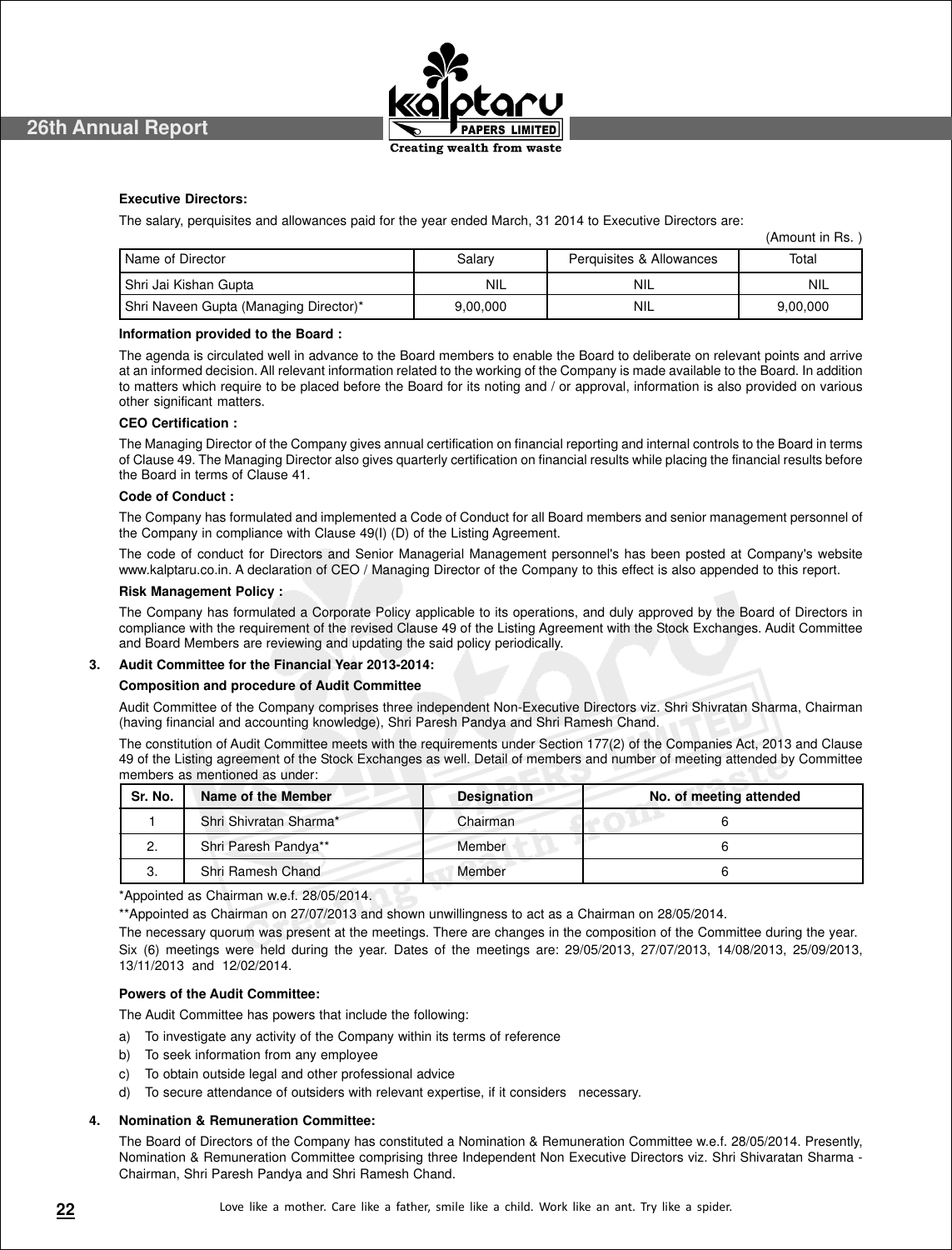The constitution of Nomination & Remuneration Committee meets with the requirements under Section 178(1) of the Companies Act, 2013 and Clause 49 of the Listing agreement of the Stock Exchanges as well Agreement, with following terms of reference:

- l To determine the Company's policy on specific remuneration packages for Executive Directors including pension rights and any compensation payment;
- $\bullet$  To approve remuneration payable to all managerial personnel including the Executive Directors;
- l To determine the elements of remuneration package of Executive Directors summarized under major groups, such as salary, benefits, bonuses, stock options, pension etc;
- $\bullet$  To determine details of fixed component and performance linked incentives, alongwith the performance criteria;
- **e** Service contracts, notice period, severance fees;
- **•** Stock options details, if any.

#### **5. Shareholders' Relationship Committee :**

The Board of Directors of the Company has constituted a Stakeholders' Relationship Committee. Presently, the Stakeholders' Relationship Committee comprises of three directors namely, Shri.Shivratan Sharma, Chairman of the Committee, Shri Jai Kishan Gupta and Shri. Naveen Gupta. The Committee, inter alia, approves issue of duplicate certificates and oversees and reviews all matters connected with the securities transfers. The Committee also looks into redressal of shareholders' complaints like transfer of shares, non-receipts of balance sheet, non-receipt of declared dividends etc. The Committee overseas the performance of the Registrar and Transfer Agents and recommends measures for overall improvement in the quality of investor services.

| Sr. No. | Name of the Member     | Designation | No. of meeting attended |
|---------|------------------------|-------------|-------------------------|
|         | Shri Shivratan Sharma* | Chairman    | <b>NIL</b>              |
| 2       | Shri Jai Kishan Gupta  | Member      |                         |
| 3       | Shri Naveen Gupta      | Member      | 5                       |

\*Appointed as Chairman as well as Member w.e.f. 28/05/2014

Five (5) meetings were held in year 2013-14. Dates of the meetings are: 30/05/2013, 14/08/2013, 07/11/2013, 21/01/2014 and 13/02/2014.

The necessary quorum was present at the meetings. There is no change in the composition of the Committee during the year. None of the request for transfers, dematerialization and re-materialization was pending for approval as on 31st March, 2014. Quarter-wise Summary of Investors' Complaints received and resolved to the satisfaction of the shareholders during the financial year 2013-2014.

| <b>Quarter Period</b>                    |                                            | <b>Complaints</b>                                    | <b>Complaints</b>                 | <b>Complaints</b>                 | <b>Complaints</b>                       |
|------------------------------------------|--------------------------------------------|------------------------------------------------------|-----------------------------------|-----------------------------------|-----------------------------------------|
| <b>From</b>                              | To                                         | <b>Position at</b><br>the begining<br>of the quarter | received<br>during the<br>quarter | resolved<br>during the<br>quarter | pending at<br>the end of<br>the quarter |
| 01/04/2013                               | 30/06/2013                                 | <b>NIL</b>                                           | <b>NIL</b>                        | <b>NIL</b>                        | <b>NIL</b>                              |
| 01/07/2013                               | 30/09/2013                                 | <b>NIL</b>                                           | <b>NIL</b>                        | <b>NIL</b>                        | <b>NIL</b>                              |
| 01/10/2013                               | 31/12/2013                                 | <b>NIL</b>                                           | <b>NIL</b>                        | <b>NIL</b>                        | <b>NIL</b>                              |
| 01/01/2014                               | 31/03/2014                                 | <b>NIL</b>                                           | <b>NIL</b>                        | <b>NIL</b>                        | <b>NIL</b>                              |
|                                          | Total                                      | <b>NIL</b>                                           | <b>NIL</b>                        | <b>NIL</b>                        | <b>NIL</b>                              |
|                                          | Complaint pending at beginning of the year | $=$                                                  | <b>NIL</b>                        |                                   |                                         |
| Complaint received during the year       |                                            | $=$                                                  | <b>NIL</b>                        |                                   |                                         |
| Complaint resolved during the year       |                                            | $=$                                                  | <b>NIL</b>                        |                                   |                                         |
| Complaint pending at the end of the year |                                            | $=$                                                  | <b>NIL</b>                        |                                   |                                         |

#### **6. Annual General Body Meetings :**

Location, Date and Time for last three Annual General Meetings were as follows :

| Year    | Location                                                                      | Date       | Time       |
|---------|-------------------------------------------------------------------------------|------------|------------|
| 2010-11 | 701, Avdhesh House, Opp: Gurudwara,<br>Nr. Thaltej Chokdi, Ahmedabad - 380054 | 28/09/2011 | $10.30$ am |
| 2011-12 | 701, Avdhesh House, Opp: Gurudwara,<br>Nr. Thaltej Chokdi, Ahmedabad - 380054 | 26/09/2012 | $10.00$ am |
| 2012-13 | 701, Avdhesh House, Opp: Gurudwara,<br>Nr. Thaltej Chokdi, Ahmedabad - 380054 | 25/09/2013 | $10.00$ am |

"We are what we repeatedly do. Excellence, therefore, is not an act but a habit."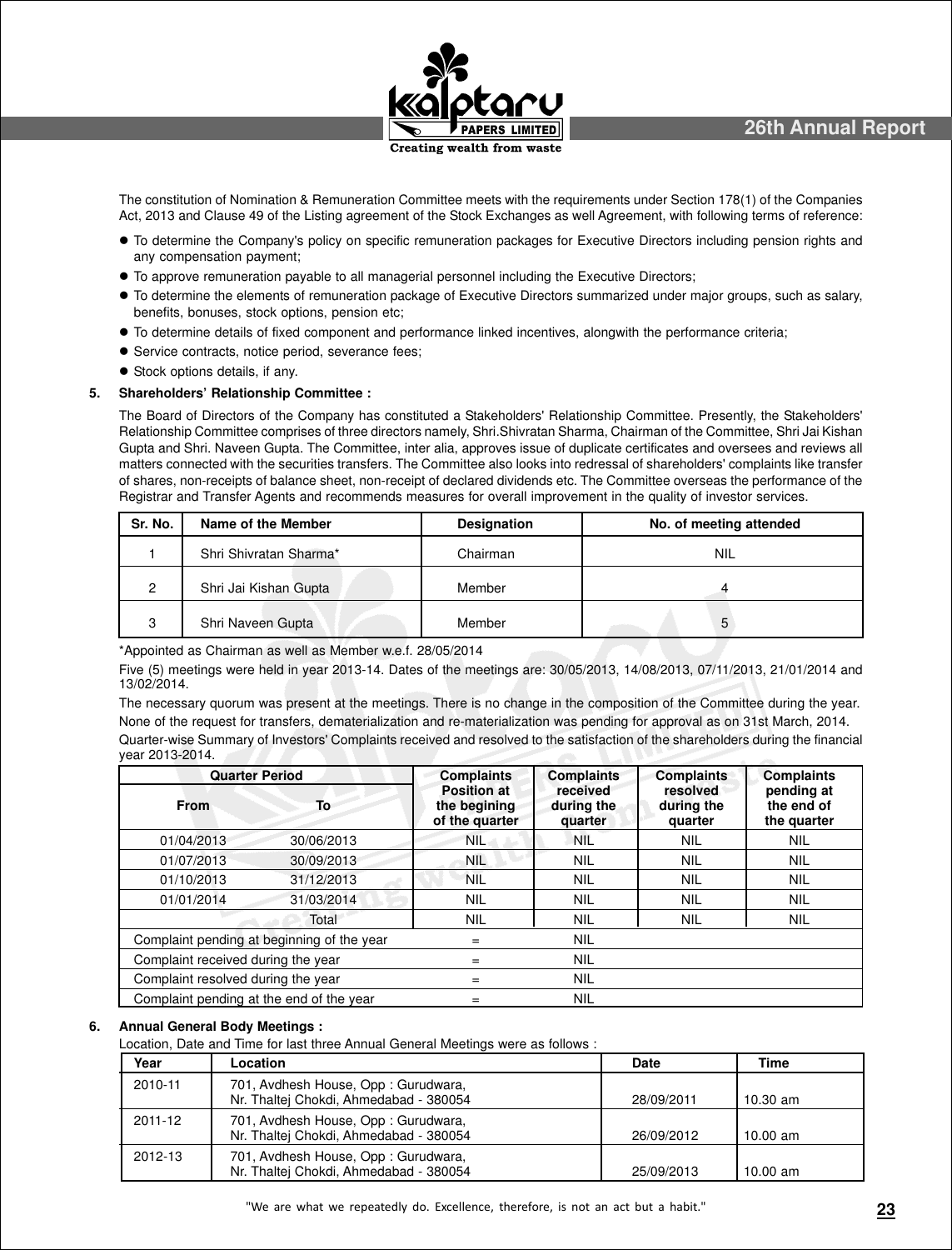



Pursuant to the provisions of Section 192A of the Companies Act, 1956 there was one matter required to be dealt by the company to be passed through Postal Ballot.

#### **Whether any Special Resolutions :**

| (a) | Were put in the previous AGM                       | No. |
|-----|----------------------------------------------------|-----|
| (b) | Were put through Postal Ballot last year           | Yes |
| (c) | Are proposed to be conducted through postal ballot | No. |

#### **7. Disclosures:**

- **7.1** There are no materially significant related party transactions i.e. transactions of material nature, with its promoters, the directors or the management, their subsidiaries or relatives etc., that may have potential conflicts with the interests of the company at large in the financial year 2013 - 2014. Related party transactions have been disclosed in the Notes to the Annual Accounts of the Company for the year ended 31st March, 2014.
- **7.2** There has been no instance of non-compliance by the company on any matter related to capital markets, during the last three years and hence no penalties or strictures have been imposed on the company by Stock Exchange(s) or SEBI or any other statutory authority.
- 7.3 The Company has complied with all the mandatory requirements of the Revised Clause 49 of the Listing Agreement.

#### **8. Means of Communication:**

The Company has always promptly reported to all the Stock Exchanges where the securities of the Company are listed, all the material information including declaration of quarterly/ half yearly and annual Financial Results in the prescribed formats and through press release etc.

The Financial Result and the other statutory information are communicated to the shareholders by way of advertisement in one English daily and one Gujarati language daily newspaper, as per the requirement of the Listing Agreement entered with Stock Exchanges.

Financial Results are normally published in "Western Times" in English daily and in its Gujarati edition.

The said are also available on the Company's website: www.kalptaru.co.in

As the Financial Results are published in leading newspapers as well as hosted on the Company's website, the results are not sent to the households of the individual shareholders.

All price sensitive information and announcements are communicated immediately after the Board decisions to the Stock Exchanges, where the company's shares are listed, for dissemination to the Shareholders and also hosted on Company's website.<br>
The Management Discussion and Analysis Report forms part of this report.<br> **General Shareholder Information** 

The Management Discussion and Analysis Report forms part of this report.

#### **9. General Shareholder Information :**

#### **9.1 26th Annual General Meeting**

Date : 30th day of September, 2014

Time : 10:00 a.m.

Venue : 701, Avdhesh House, Opp. Gurudwara, Near Thaltej Chokdi, Ahmedabad - 380054

As required under Clause 49(IV) (G) (i), particulars of Directors seeking appointment/re-appointment are given in Annexure to the Notice of the Annual General Meeting to be held on 30th September, 2014.

#### **9.2 Financial Year / Calendar :**

The Company follows April to March as its Financial Year. The results for every quarter beginning from April are being declared in the month following the quarter as per the Listing Agreement.

#### **9.3 Date of Book Closure :**

**F**rom Thursday, 25th day of September, 2014 **T**o Tuesday, 30th day of September, 2014 (both days inclusive), for the Annual General Meeting scheduled to be held on 30th September, 2014.

#### **9.4 Listing on Stock Exchanges :**

Bombay Stock Exchange Limited.

#### **9.5 Stock Code**

| Bombay Stock Exchange Limited                      | 590036              |
|----------------------------------------------------|---------------------|
| Demat ISIN Number in NSDL & CDSL for Equity Shares | <b>INE783C01019</b> |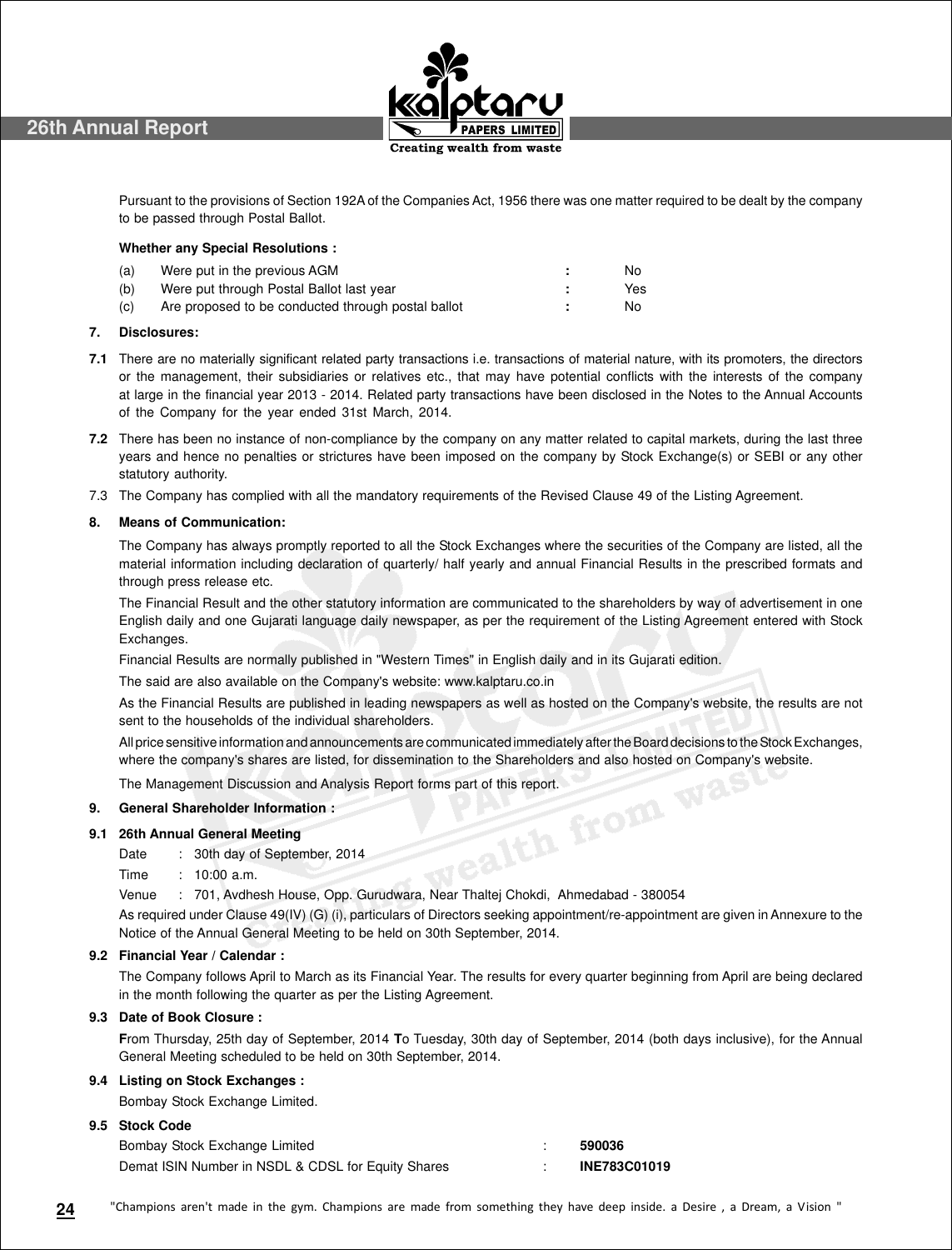

**9.6 Market Price Information and Other information concerning the shares**

**The table below sets forth, for the periods indicated, the Closing high and low and volume of trading activity on the BSE for the shares**

| <b>Month</b>    | <b>Bombay Stock Exchange (BSE)</b> |            |                      |  |
|-----------------|------------------------------------|------------|----------------------|--|
|                 | High (₹)                           | Low $( ₹)$ | <b>Volume Traded</b> |  |
| April, 2013     | 6.29                               | 6.00       | 1085                 |  |
| May, 2013       | 6.00                               | 5.43       | 474                  |  |
| June, 2013      | 5.16                               | 5.16       | 75                   |  |
| July, 2013      | 0.00                               | 0.00       | 0                    |  |
| August, 2013    | 0.00                               | 0.00       | 0                    |  |
| September, 2013 | 0.00                               | 0.00       | 0                    |  |
| October, 2013   | 5.35                               | 3.97       | 415                  |  |
| November, 2013  | 4.00                               | 3.50       | 12980                |  |
| December, 2013  | 3.63                               | 3.00       | 119030               |  |
| January, 2014   | 4.58                               | 3.81       | 28855                |  |
| February, 2014  | 3.90                               | 4.19       | 10787                |  |
| March, 2014     | 4.19                               | 3.99       | 662                  |  |
| <b>Total</b>    |                                    |            | 174363               |  |

#### **9.7 BSE - Share performance of the Company**



#### **9.8 Registrars and Shares Transfer Agents :**

#### **LINK INTIME INDIA PVT. LTD.**

#### **Head Office :**

13, Pannalal Silk Mills Compound, L.B.S. Marg, Bhandup (West), Mumbai – 400 078 Tel.: 91-22-2596 3838. Fax : 91-22-2594 6969. E-mail : mumbai@linkintime.co.in

#### **Branch Office:**

Unit No. 303, 3rd Floor, Shoppers Plaza V, Opp. Municipal Market, Behind Shoppers Plaza II, Off C G Road, Ahmedabad - 380009 Tel.: 079-26465179. E-mail : ahmedabad@linkintime.co.in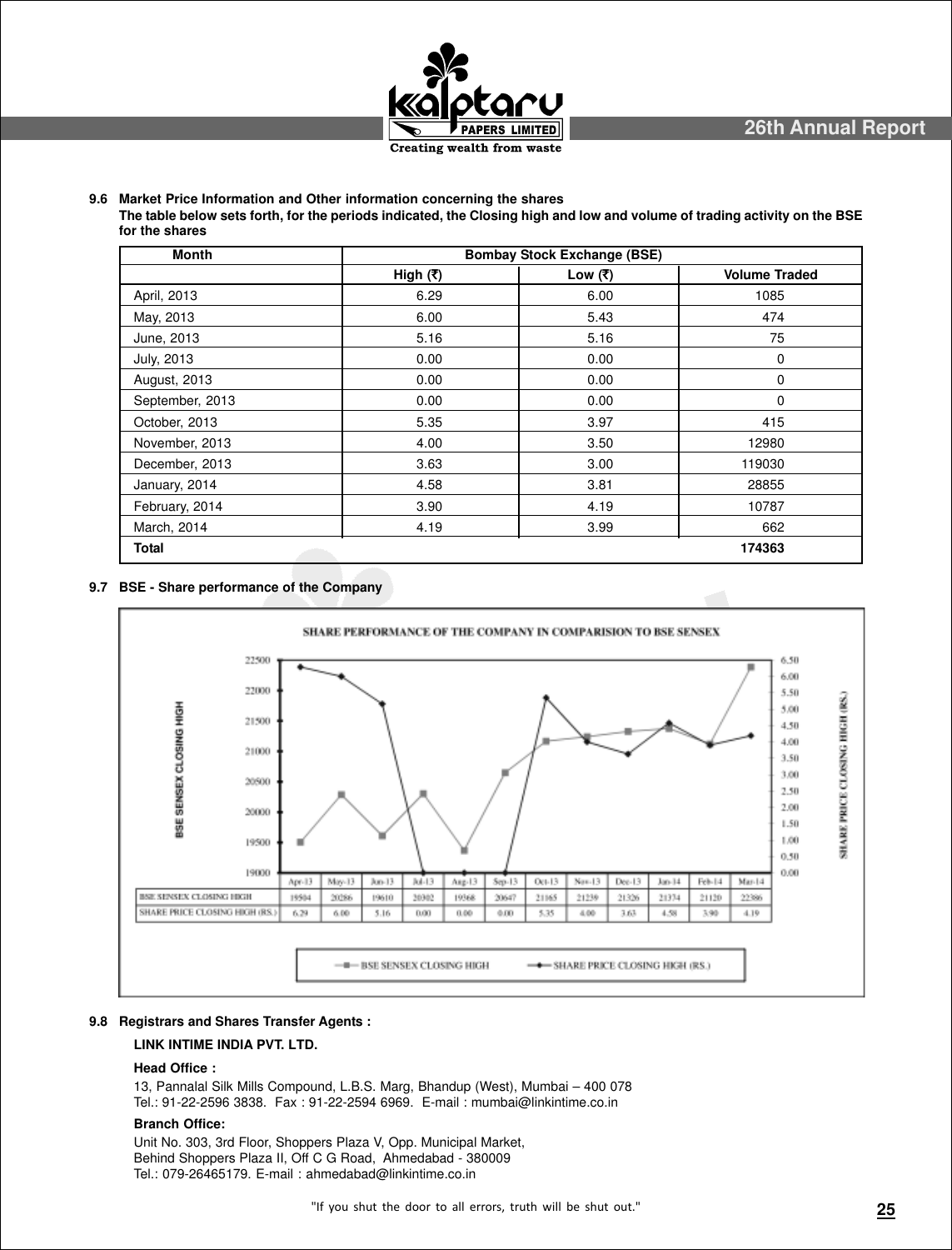

#### **9.9 Share Transfer / Demat System**

All the shares related work is being undertaken by our R & T Agent, Link Intime India Pvt. Ltd., 13, Pannalal Silk Mills Compound, L.B.S. Marg, Bhandup (West), Mumbai - 400 078. To expedite the process of share transfer, transmission, split, consolidation, re-materialization and de-materialization etc. of securities of the Company, the Board of Directors has delegated the power of approving the same to the Company's R & T Agent under the supervision and control of the Company Secretary & Compliance Officer of the Company, who is placing a summary statement of transfer / transmission etc. of securities of the Company at the meeting of the Shareholders' and Investors' Grievance Committee.

Shares lodged for transfer at the R & T Agents address in physical form are normally processed and approved within 15 days from the date of receipt, subject to the documents been valid and complete in all respect. Normally, the entire requests for de-materialization of shares are processed and the confirmation is give to the Depository within 15 days. The investors / shareholders grievances are also taken-up by our R & T Agent.

The Company has obtained and filed with the Stock Exchange(s), the half yearly certificates from a Company Secretary in Practice for due compliance with the share transfer formalities as required under Clause 47(c) of the Listing Agreement.

#### **9.10 Details of Shares held by Non Executive Directors as on 31st March, 2014:**

| Name of Non Executive Director | <b>Shares held</b> |
|--------------------------------|--------------------|
| Shri Paresh Pandya             | 1000               |
| Shri Ramesh Chand              | 500                |
| Shri Shivratan Sharma          | NII.               |

#### **9.11 Distribution Schedule and Shareholding Pattern as on 31st March, 2014**

#### **Distribution Schedule**

| No. of equity shares held |                          |       | No. of holders | %      | No. of Shares | % of Total |
|---------------------------|--------------------------|-------|----------------|--------|---------------|------------|
|                           |                          | 500   | 1727           | 79.80  | 251235        | 5.62       |
| 501                       |                          | 1000  | 182            | 8.41   | 152888        | 3.42       |
| 1001                      |                          | 2000  | 98             | 4.53   | 157918        | 3.54       |
| 2001                      | $\overline{\phantom{a}}$ | 3000  | 48             | 2.22   | 118310        | 2.65       |
| 3001                      |                          | 4000  | 15             | 0.69   | 52737         | 1.18       |
| 4001                      |                          | 5000  | 19             | 0.88   | 87976         | 1.97       |
| 5001                      |                          | 10000 | 27             | 1.25   | 198477        | 4.44       |
| 10001                     | and                      | Above | 48             | 2.22   | 3448579       | 77.18      |
|                           |                          | Total | 2164           | 100.00 | 4468120       | 100.00     |

#### **Shareholding Pattern :**

| No.            | Category                                                           |                               | As on March 31, 2014              |                                  | As on March 31, 2013    |
|----------------|--------------------------------------------------------------------|-------------------------------|-----------------------------------|----------------------------------|-------------------------|
|                |                                                                    | Nos. of<br><b>Shares held</b> | Voting<br><b>Strength</b><br>$\%$ | Nos. of<br><b>Shares</b><br>held | Voting<br>Strength<br>% |
|                | Promoters                                                          | 2684165                       | 60.07                             | 2655686                          | 59.44                   |
| $\overline{2}$ | Mutual Fund & UTI                                                  | $\bf{0}$                      | 0.00                              | 0                                | 0.00                    |
| 3              | Bank, Financial Institutions (FI's),<br><b>Insurance Companies</b> | $\bf{0}$                      | 0.00                              | 0                                | 0.00                    |
| 4              | Foreign Institutional Investors (FII's)                            | $\bf{0}$                      | 0.00                              | 0                                | 0.00                    |
| 5              | <b>Private Bodies Corporate</b>                                    | 135172                        | 3.03                              | 166296                           | 3.72                    |
| 6              | Indian Public                                                      | 1601812                       | 35.85                             | 1599547                          | 35.80                   |
| 7              | Any other (i) Non Resident Indian<br>(ii) Clearing Member          | 41555<br>5416                 | 0.93<br>0.12                      | 40305<br>6286                    | 0.90<br>0.14            |
|                | <b>Total</b>                                                       | 4468120                       | 100.00                            | 4468120                          | 100.00                  |

#### **9.12 Dematerialization of Shares and Liquidity :**

The Company's Shares are in compulsory De-mat segment and as on 31st March, 2014, Equity Shares of the Company forming 96.71% of the company's paid - up Equity share capital is in dematerialized form. Company's shares are easily traded on Bombay Stock Exchange Limited.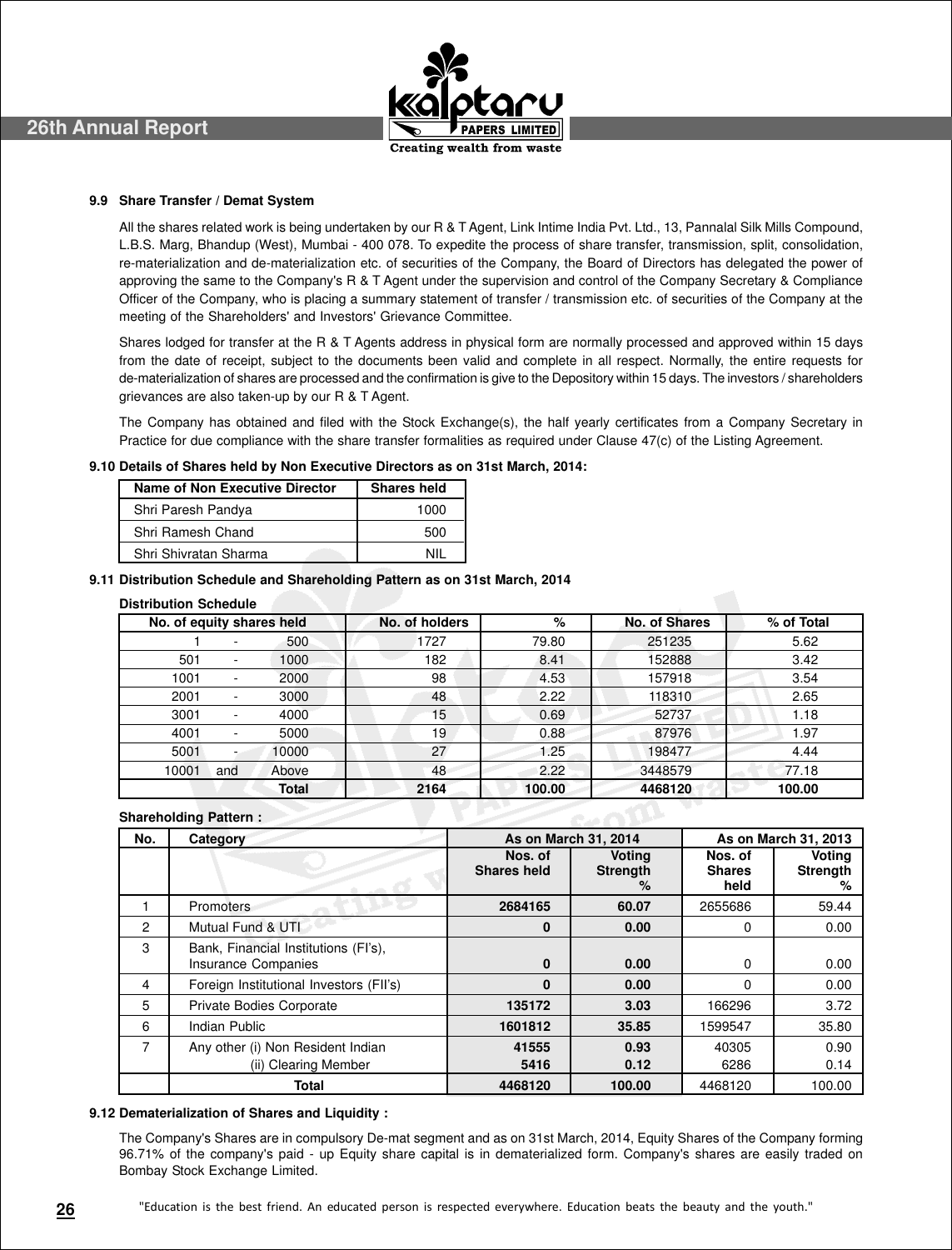

The Table herein below gives the breakup of shares in physical and demat form as on 31st March, 2014:

| No. of Shares in Physical Segment | 147100  | $3.29\%$ |
|-----------------------------------|---------|----------|
| No. of Shares in Demat Segment    | 4321020 | 96.71%   |
| Total                             | 4468120 | 100.00%  |

#### **9.13 Out standing GDRs/ADRs/Warrants or any Convertible Instruments**

- Not applicable.

#### **9.14 Insider Trading**

All the Directors and Senior Management have affirmed compliance of "The Code of Conduct and Ethics" as suggested under the SEBI (Prohibition of Insider Trading) regulations, 1992.

#### **9.15 Plant Location :**

Khatraj Chokdi, Village Karoli, Kalol, Dist. Gandhinagar, Gujarat

#### **9.16 Address for correspondence :**

| Investor correspondence for transfer /<br>a)<br>dematerialization of shares, payment of<br>dividend on shares and any other query<br>relating to the shares of the company. | Link Intime India Pyt. Ltd.<br>13, Pannalal Silk Mills Compound,<br>L.B.S. Marg, Bhandup (West),<br>Mumbai - 400 078                                                    |
|-----------------------------------------------------------------------------------------------------------------------------------------------------------------------------|-------------------------------------------------------------------------------------------------------------------------------------------------------------------------|
| b) Any query on Payment of Dividend on<br>shares and Annual Report                                                                                                          | 701, Avdhesh House, Opp. Gurudwara,<br>Near Thaltej Chokdi, Ahmedabad - 380054<br>Tel.: 079 26858510/511, 40230202. Fax: 079 30171202<br>e-mail: contact@kalptaru.co.in |

#### **9.17 Reconciliation of Share Capital Audit Report :**

The Reconciliation of Share Capital Audit Report of the Company prepared in terms of SEBI Circular No. D&CC/FITTC/CIR-16/ 2002 dated December 31, 2002 reconciling the total shares held in both the depositories, viz NSDL and CDSL and in physical form with the total issued / paid-up capital of the Company were placed before the Board of Directors every quarter and also submitted to the Stock Exchange(s) every quarter.

#### **9.18 Investor Education and Protection Fund:**

Pursuant to the provision of Section 125(2) of the Companies Act, 2013, dividends, matured fixed deposits, redeemed debentures and interest thereon, which remained unclaimed up to 29th October, 2014 were deposited with Investors' Education and Protection Fund (IEPF) of the Central Government.

The amount of dividend paid, fixed deposit that have matured, debentures redeemed and interest thereon, after 29th October, 2014 will be transferred to the IEPF as mentioned above, no claim shall lie in respect of the same, with the Company and /or Government of India. Therefore, the shareholders are advised to claim such amounts immediately.

#### **CERTIFICATE OF COMPLIANCE WITH THE CODE OF CONDUCT FOR BOARD OF DIRECTOR AND SENIOR MANAGEMENT PERSONNEL**

#### To

#### **The Member of**

#### **M/S. Kalptau Papers Limited,**

As required under Clause 49(I) (D) of the Listing Agreement with the Stock Exchanges, I hereby declare that all the Board Members and senior management personnel of the Company have complied with the Code of Conduct of the Company for the year ended 31st March, 2014.

For, Kalptaru Papers Limited

Place: Ahmedabad **Naveen Gupta**

Managing Director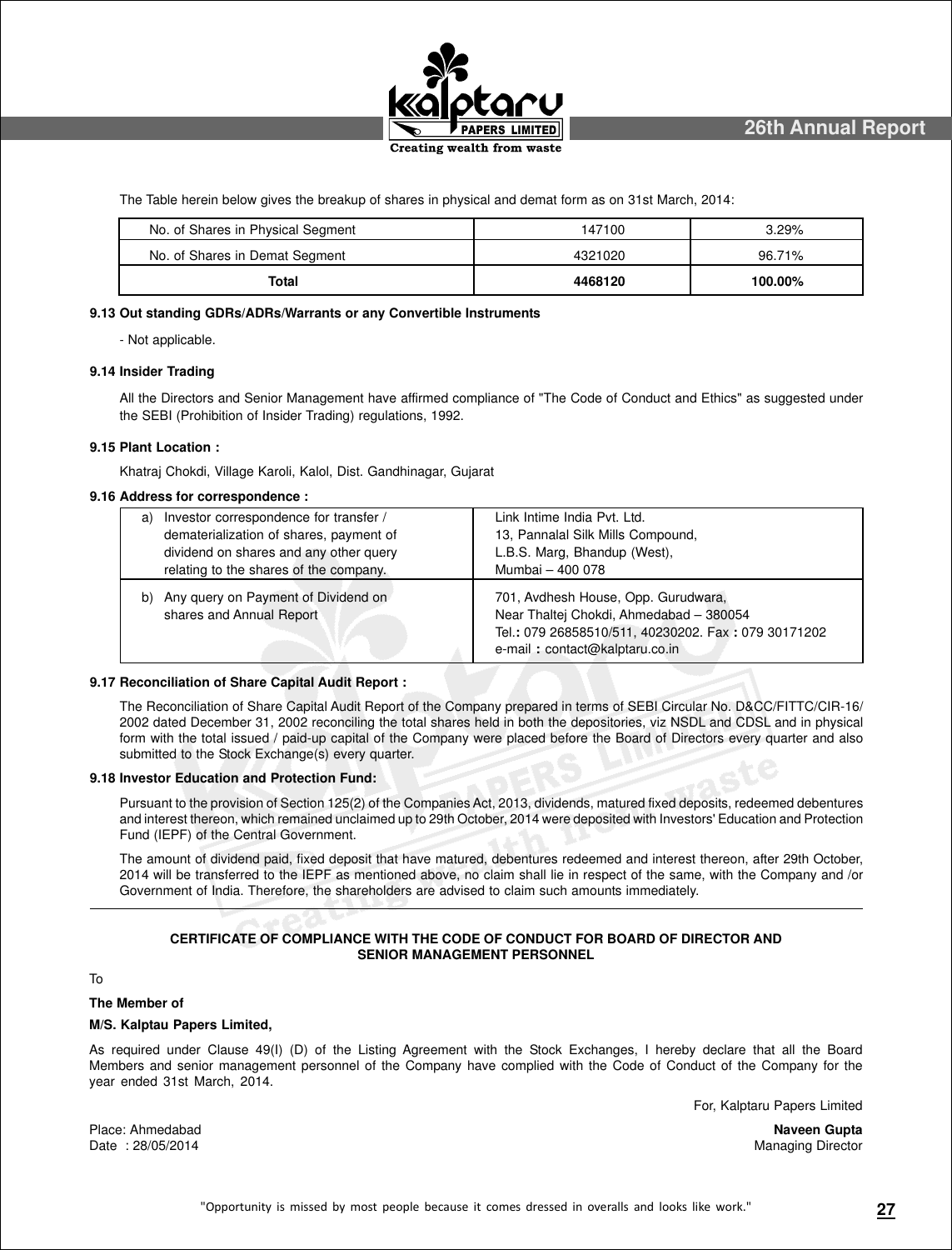

# **AUDITOR'S CERTIFICATE ON CORPORATE GOVERNANCE**

To,

#### **The Members of M/s. Kalptaru Papers Limited**

We have examined the compliance of condition of Corporate Governance by M/s. Kalptaru Papers Limited ('the Company') for the year ended 31st March, 2014 as stipulated in Clause 49 of Listing Agreement of the company with Stock Exchanges.

The compliance of condition of Corporate Governance is the responsibility of the management. Our examination has been limited to a review of the procedures and implementation thereof, adopted by the Company for ensuring the compliance of the conditions of the Corporate Governance as stipulated in the said Clause. It is neither an audit nor an expression of opinion of the financial statements of the Company.

In our opinion and to the best of our information and according to the explanations given to us and based on the representations made by the Directors and the Management, we certify that the Company has complied with the conditions of Corporate Governance as stipulated in Clause 49 of the above mentioned Listing Agreement.

We further state that such compliance is neither an assurance as to future viability of the Company nor of the efficiency or effectiveness with which Management has conducted the affairs of the Company.

> **V. D. AGGARWAL & CO. Chartered Accountant**

**(CAABHIJAI AGGARWAL) Place : Ahmedabad Partner Date : 28/05/2014 Membership No. 517463 FRN No. 008332N**

# **CEO / MD CERTIFICATION PURSUANT TO CLAUSE 49 (V) OF THE LISTING AGREEMENT**

To,

The Board of Directors

#### **Kalptaru Papers Limited**

701, Avdhesh House, Opp. Gurudwara, Near Thaltej Chokdi, Ahmedabad-380054

#### **CERTIFICATION BY CHIEF EXECUTIVE OFFICER / MANAGING DIRECTOR**

I, Naveen J. Gupta, Managing Director of the Company M/s. Kalptaru Papers Limited, hereby certify that for the financial year ending 31st March, 2014 on the basis of the review of the financial statements and the cash flow statement and to the best of my knowledge and belief that :

- 1 These statements do not contain any materially untrue statement or omit any material fact or contain statements that might be misleading.
- 2 These statements together present a true and fair view of the Company's affairs and are in compliance with existing accounting standards, applicable laws and regulations.
- 3 There are, to the best of my knowledge and belief, no transactions entered into by the Company during the year 2013-2014 which are fraudulent, illegal or in violation of the Company's code of conduct.
- 4 I accept responsibility for establishing and maintaining internal controls. I have evaluated the effectiveness of the internal control systems of the company and I have disclosed to the auditors and the Audit Committee those deficiencies, of which I am aware, in the design or operation of the internal control systems and that I have taken the required steps to rectify these deficiencies.
- 5 I further certify that **:**
	- a) there have been no significant changes in internal control during this year.
	- b) there have been no significant changes in accounting policies during this year.
	- c) there have been no instances of significant fraud of which I have become aware and the involvement therein, of management or an employee having a significant role in the Company's internal control system.

**Place : Ahmedabad Naveen J. Gupta**

**Date : 28/05/2014 Managing Director**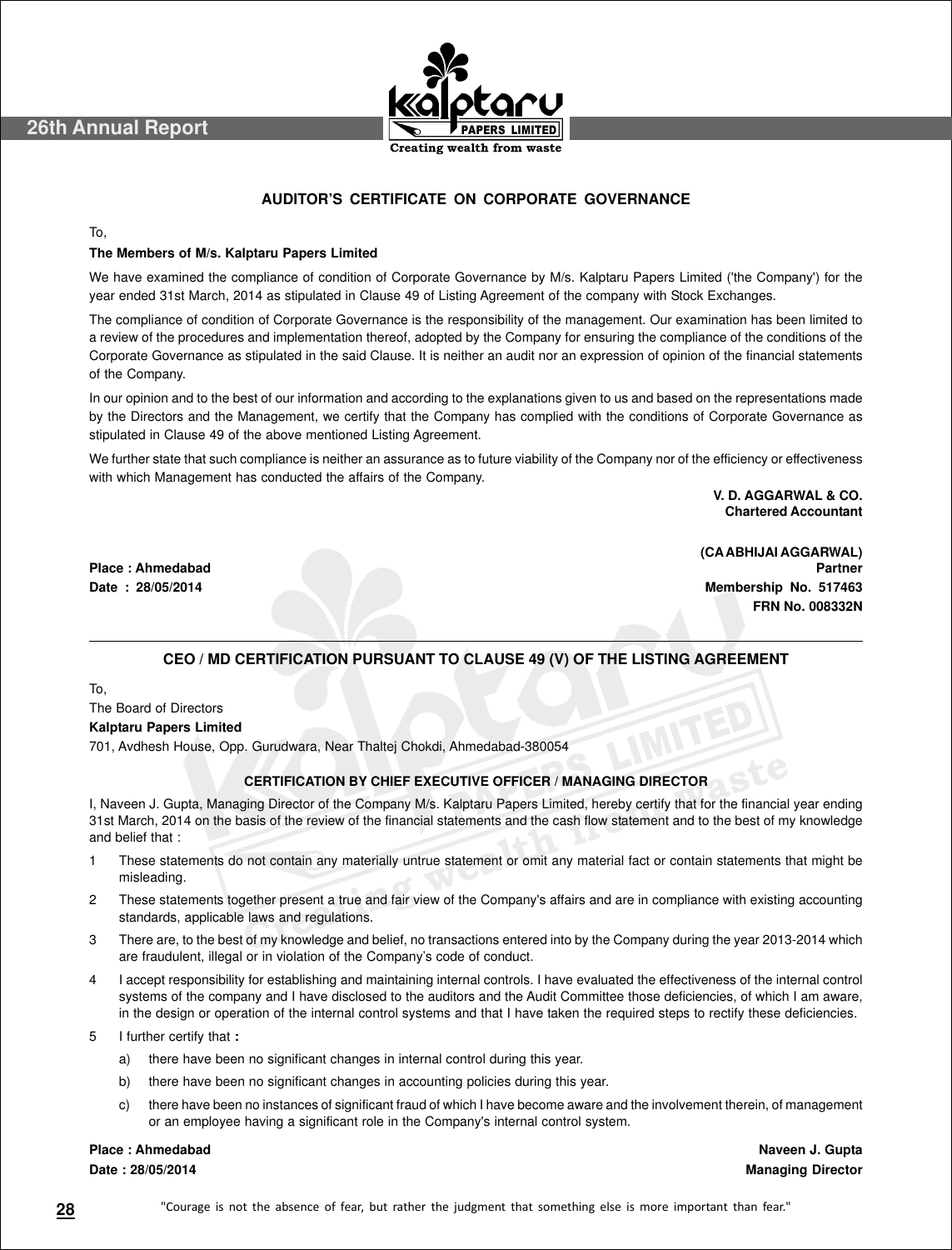**26th Annual Report**



# **INDEPENDENT AUDITOR'S REPORT**

To, The Shareholders

#### **KALPTARU PAPERS LIMITED**

#### **Report on the Financial Statements**

We have audited the accompanying financial statements of KALPTARU PAPERS LIMITED ("the Company"), which comprise the Balance Sheet as at March 31, **2014**, and the Statement of Profit and Loss and Cash Flow Statement for the year then ended, and a summary of significant accounting policies and other explanatory information.

#### **Management's Responsibility for the Financial Statements**

Management is responsible for the preparation of these financial statements that give a true and fair view of the financial position, financial performance and cash flows of the Company in accordance with the Accounting Standards referred to in sub-section (3C) of section 211 of the Companies Act, 1956 ("the Act"). This responsibility includes the design, implementation and maintenance of internal control relevant to the preparation and presentation of the financial statements that give a true and fair view and are free from material misstatement, whether due to fraud or error.

#### **Auditor Responsibility**

Our responsibility is to express an opinion on these financial statements based on our audit. We conducted our audit in accordance with the Standards on Auditing issued by the Institute of Chartered Accountants of India. Those Standards require that we comply with ethical requirements and plan and perform the audit to obtain reasonable assurance about whether the financial statements are free from material misstatement.

An audit involves performing procedures to obtain audit evidence about the amounts and disclosures in the financial statements. The procedures selected depend on the auditor's judgment, including the assessment of the risks of material misstatement of the financial statements, whether due to fraud or error. In making those risk assessments, the auditor considers internal control relevant to the Company's preparation and fair presentation of the financial statements in order to design audit procedures that are appropriate in the circumstances. An audit also includes evaluating the appropriateness of accounting policies used and the reasonableness of the accounting estimates made by management, as well as evaluating the overall presentation of the financial statements.

We believe that the audit evidence we have obtained is sufficient and appropriate to provide a basis for our audit opinion.

#### **Opinion**

In our opinion and to the best of our information and according to the explanations given to us, the financial statements give the information required by the Act in the manner so required and give a true and fair view in conformity with the accounting principles generally accepted in India:

- a) In the case of the Balance Sheet, of the state of affairs of the Company as at March 31, **2014**;
- b) In the case of the Profit and Loss Account, of the profit/ loss for the year ended on that date; and
	- the case of the Cash Flow Statement, of the cash flows for the year ended on that date.

#### **Report on Other Legal and Regulatory Requirements**

- As required by the Companies (Auditor's Report) Order, 2003 ("the Order") issued by the Central Government of India in terms of sub-section (4A) of section 227 of the Act, we give in the Annexure a statement on the matters specified in paragraphs 4 and 5 of the Order.
- 2. As required by section 227(3) of the Act, we report that:
	- (a) we have obtained all the information and explanations which to the best of our knowledge and belief were necessary for the purpose of our audit;
	- (b) in our opinion proper books of account as required by law have been kept by the Company so far as appears from our examination of those books.
	- (c) the Balance Sheet, Statement of Profit and Loss, and Cash Flow Statement dealt with by this Report are in agreement with the books of account.

in our opinion, the Balance Sheet, Statement of Profit and Loss, and Cash Flow Statement comply with the Accounting Standards referred to in subsection (3C) of section 211 of the Companies Act, 1956;

on the basis of written representations received from the directors as on March 31, 2014, and taken on record by the Board of Directors, none of the directors is disqualified as on March 31, 2014, from being appointed as a director in terms of clause (g) of sub-section (1) of section 274 of the Companies Act, 1956.

Since the Central Government has not issued any notification as to the rate at which the cess is to be paid under section 441A of the Companies Act, 1956 nor has it issued any Rules under the said section, prescribing the manner in which such cess is to be paid, no cess is due and payable by the Company.

> Forming an Opinion and Reporting on Financial Statements **For V. D. AGGARWAL & CO. CHARTERED ACCOUNTANTS**

**CAABHIJAI AGGARWAL (PARTNER) Place : Ahmedabad Membership No. 517463 Date : 28/05/2014 FRN No. 008332N**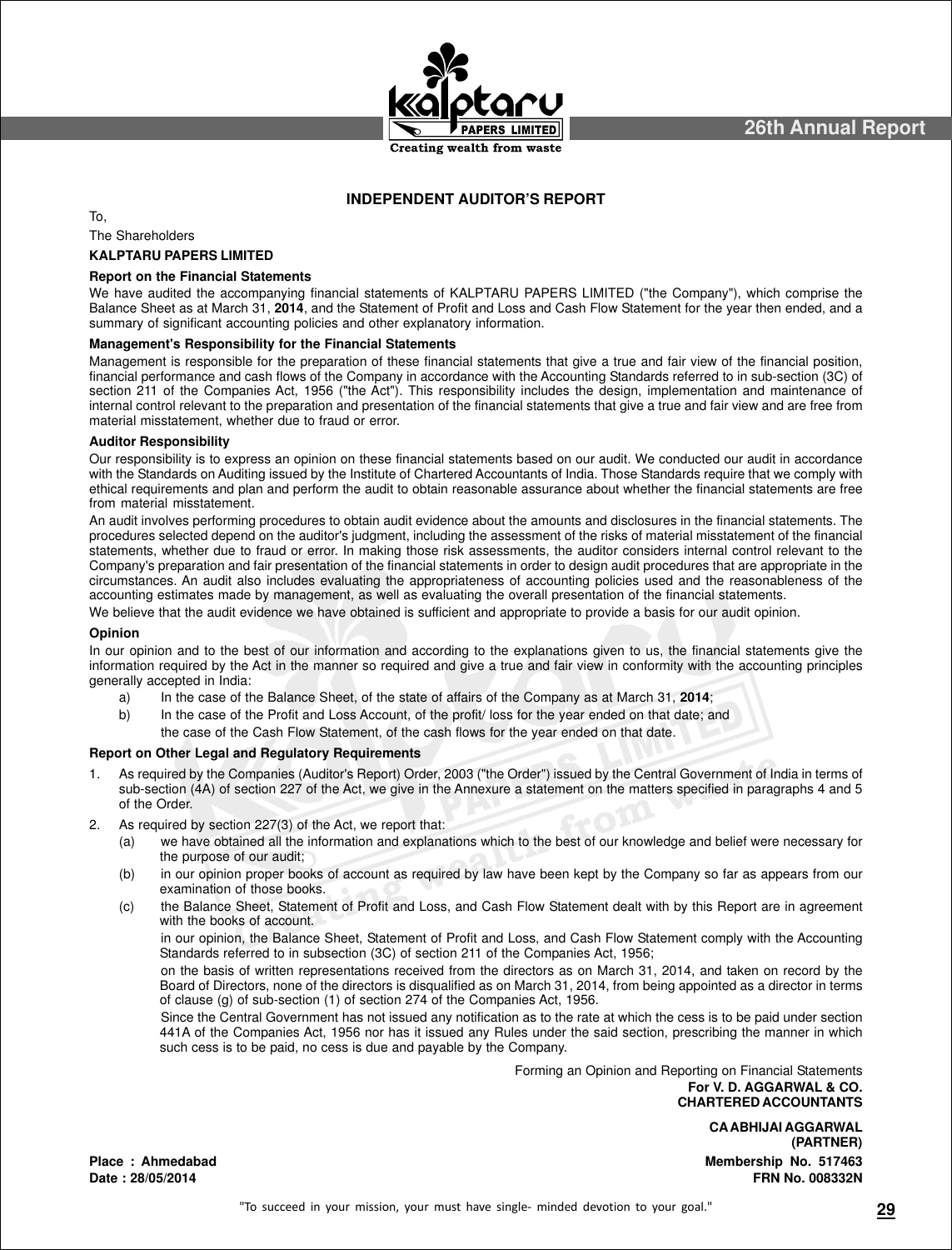# **26th Annual Report**



## **ANNEXURE TO THE AUDITOR'S REPORT**

The Annexure referred to in paragraph 1 of the Our Report of even date to the members of KALPTARU PAPERS LIMITED on the accounts of the company for the year ended 31st March, 2014.

On the basis of such checks as we considered appropriate and according to the information and explanation given to us during the course of our audit, we report that:

- 1. (a) The company has maintained proper records showing full particulars including quantitative details and situation of its fixed assets.
	- (b) As explained to us, fixed assets have been physically verified by the management at reasonable intervals; no material discrepancies were noticed on such verification.
	- (c) In our opinion and according to the information and explanations given to us, no fixed asset has been disposed during the year and therefore does not affect the going concern assumption.
- 2. (a) As explained to us, inventories have been physically verified during the year by the management at reasonable intervals.
	- (b) In our opinion and according to the information and explanations given to us, the procedures of physical verification of inventories followed by the management are reasonable and adequate in relation to the size of the company and the nature of its business.
	- (c) In our opinion and on the basis of our examination of the records, the Company is generally maintaining proper records of its inventories. No material discrepancy was noticed on physical verification of stocks by the management as compared to book records.
- 3. (a) According to the information and explanations given to us and on the basis of our examination of the books of account, the Company has not granted any loans, secured or unsecured, to companies, firms or other parties listed in the register maintained under Section 301 of the Companies Act, 1956. Consequently, the provisions of clauses iii (b), iii(c) and iii (d) of the order are not applicable to the Company.
	- (b) According to the information and explanations given to us and on the basis of our examination of the books of account, the Company has taken loans from companies, firms or other parties listed in the register maintained under Section 301 of the Companies Act, 1956.

| <b>No of Parties</b>                                                                                                        | <b>Maximum Outstanding Balance</b>                                                                                           | <b>Closing Balance</b> |  |  |
|-----------------------------------------------------------------------------------------------------------------------------|------------------------------------------------------------------------------------------------------------------------------|------------------------|--|--|
|                                                                                                                             | 6.89.05.381.00                                                                                                               | 6.42.74.381.00         |  |  |
|                                                                                                                             | (c) According to information & Explanations given to us the rate of interest & other terms & Conditions of Secured/Unsecured |                        |  |  |
| loans taken by the company from companies. Firms & other parties listed in the register maintained u/s 301 of the Companies |                                                                                                                              |                        |  |  |
|                                                                                                                             | Act, 1956 are prime facie not prejudicial to the interest of the company.                                                    |                        |  |  |

- (d) Stipulations regarding repayment of principal amount have not been made. However loans are repayable on demands, as we have been explained.
- (e) There are no over due amount of loan of more than one Lakh taken from or granted to companies, firms or other parties listed in the register maintained under Section 301 of the Companies Act.
- 4. In our opinion and according to the information and explanations given to us, there is generally an adequate internal control procedure commensurate with the size of the company and the nature of its business, for the purchase of inventories & fixed assets and payment for expenses & for sale of goods. During the course of our audit, no major instance of continuing failure to correct any weaknesses in the internal controls has been noticed.
- 5. a) Based on the audit procedures applied by us and according to the information and explanations provided by the management, the particulars of contracts or arrangements referred to in section 301 of the Act have been entered in the register required to be maintained under that section.
	- b) As per information & explanations given to us and in our opinion, the transaction entered into by the company with parties covered u/s 301 of the Act does not exceeds five lacs rupees in a financial year therefore requirement of reasonableness of transactions does not arises.
- 6. The Company has not accepted any deposits from the public covered under section 58A and 58AA of the Companies Act, 1956.
- 7. As per information & explanations given by the management, the Company has an internal audit system commensurate with its size and the nature of its business.
- 8. As per information & explanation given by the management, maintenance of cost records has been prescribed by the Central Government under clause (d) of sub-section (1) of section 209 of the Act and we are of the opinion that prima facie the prescribed accounts and records have been made and maintained.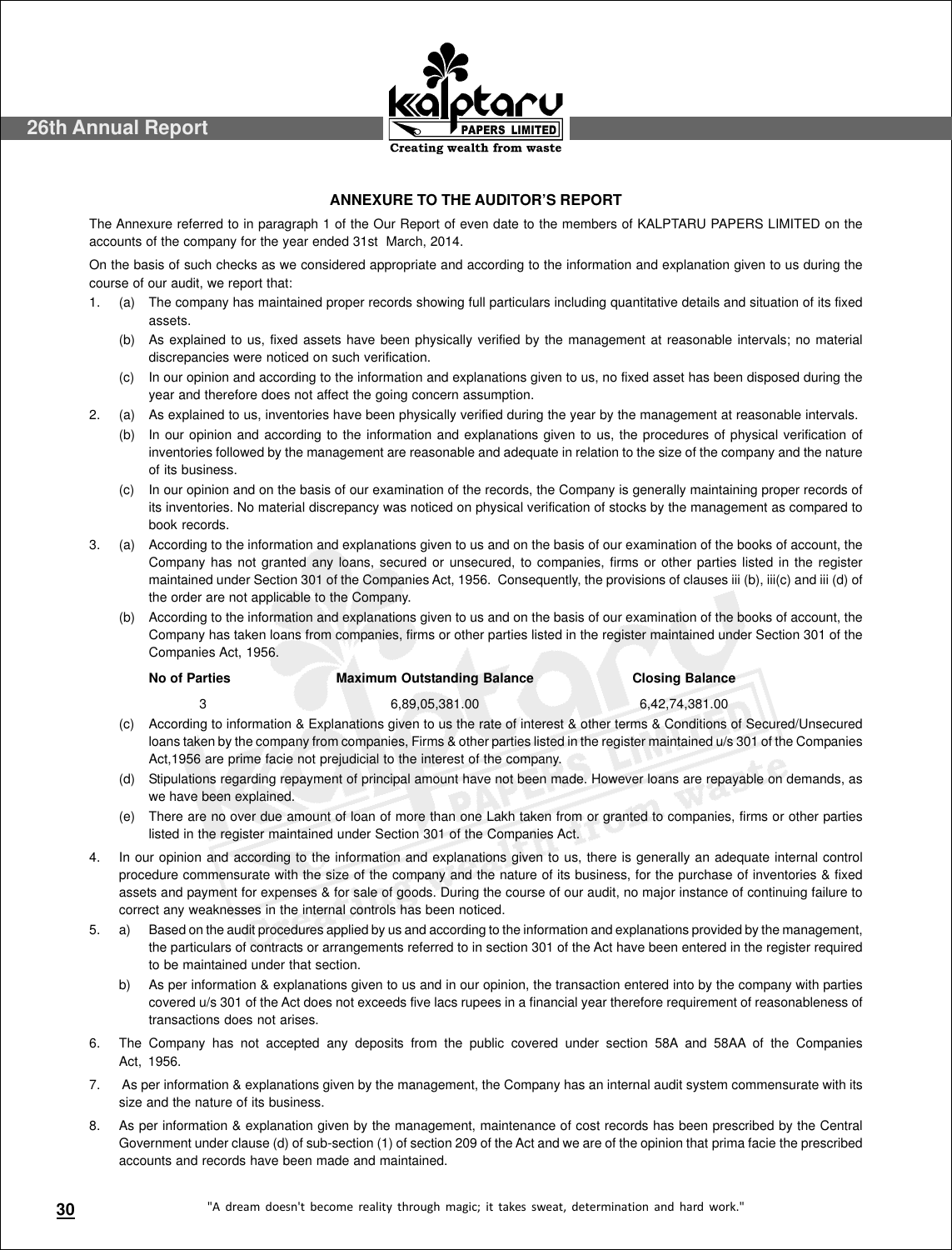

9. According to information & explanations given to us an amount of Rs. 1,49,410.00 in respect of sales tax is disputed & appeal for the same is still pending with Gujrat Sales tax Department. The details of which are

| <b>Name of Statute</b> | <b>Nature of Dues</b>                                                 | Amount (Rs.) | <b>Forum where</b><br>Dispute is Pending |
|------------------------|-----------------------------------------------------------------------|--------------|------------------------------------------|
| Guirat Sales tax Act   | Excess benefit Claimed under<br>Deferment tax Scheme in<br>FY 2004-05 | 1.49.410.00  | <b>Guirat Sales Tax</b><br>Deptt.        |

- 10. The Company have accumulated loss of Rs. 3,92,02,658.23 and has incurred cash loss of Rs. 9,22,89,152.82 during the financial year covered by our audit and no cash loss incurred in the immediately preceding financial year.
- 11. Based on our audit procedures and on the information and explanations given by the management, we are of the opinion that, the Company has defaulted in repayment of dues to Indian Overseas Bank from Oct-13 and became NPA w.r.f 30.06.2012.
- 12. According to the information and explanations given to us, the Company has not granted loans and advances on the basis of security by way of pledge of shares, debentures and other securities.
- 13. The Company is not a chit fund or a nidhi /mutual benefit fund/society. Therefore, the provision of this clause of the Companies (Auditor's Report) Order, 2003 (as amended) is not applicable to the Company.
- 14. According to information and explanations given to us, the Company is trading in Shares, Mutual funds & other Investments. Proper records & timely entries have been maintained in this regard & further investments specified are held in their own name.
- 15. According to the information and explanations given to us, the Company has not given any guarantees for loan taken by others from a bank or financial institution.
- 16. Based on our audit procedures and on the information given by the management, we report that the company has not raised any term loans during the year.
- 17. Based on the information and explanations given to us and on an overall examination of the Balance Sheet of the Company as at 31st March, 2014, we report that no funds raised on short-term basis have been used for long-term investment by the Company.
- 18. Based on the audit procedures performed and the information and explanations given to us by the management, we report that the Company has not made any preferential allotment of shares during the year.
- 19. The Company has no outstanding debentures during the period under audit.
- 20. The Company has not raised any money by public issue during the year.
- 21. Based on the audit procedures performed and the information and explanations given to us, we report that no fraud on or by the Company has been noticed or reported during the year, nor have we been informed of such case by the management.

**For V. D. AGGARWAL & CO. CHARTERED ACCOUNTANTS**

**CAABHIJAI AGGARWAL (PARTNER) Place : Ahmedabad Membership No. 517463 Date : 28/05/2014 FRN No. 008332N**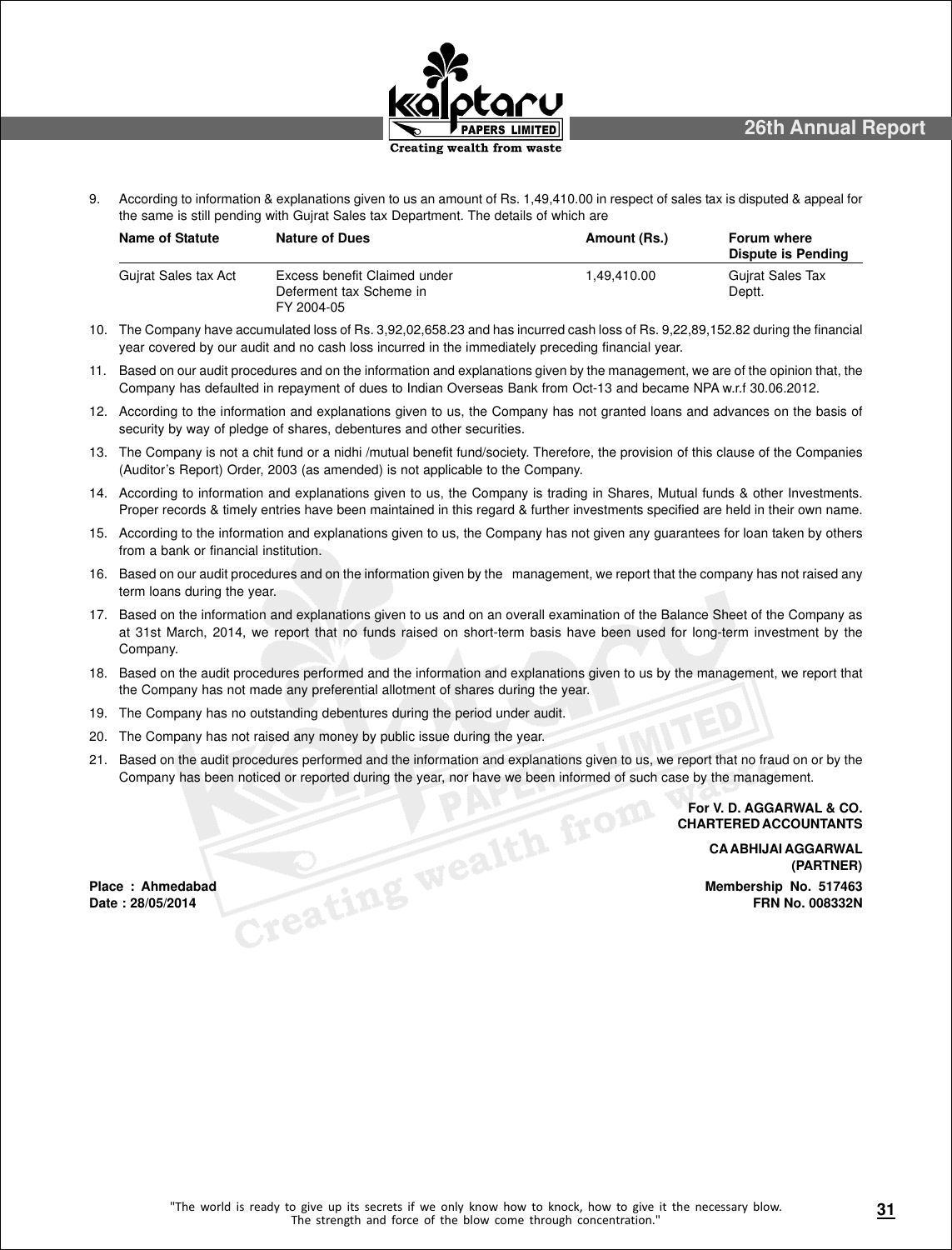

# **BALANCE SHEET AS AT 31ST MARCH, 2014**

| <b>Particulars</b> |                                                               | <b>Note</b><br>No. | Figures as at the<br>end of the current<br>reporting period<br>(3) | Figures as at the<br>end of the Previous<br>reporting period<br>(3) |
|--------------------|---------------------------------------------------------------|--------------------|--------------------------------------------------------------------|---------------------------------------------------------------------|
|                    | <b>I. EQUITY AND LIABILITIES</b>                              |                    |                                                                    |                                                                     |
| (1)                | <b>Shareholder's Funds</b>                                    |                    |                                                                    |                                                                     |
|                    | (a) Share Capital                                             | 1                  | 4,46,81,200.00                                                     | 4,46,81,200.00                                                      |
|                    | (b) Reserves and Surplus                                      | $\overline{2}$     | (2,99,86,975.98)                                                   | 5,87,72,288.25                                                      |
|                    | (c) Money received against share warrants                     |                    |                                                                    |                                                                     |
| (2)                | Share Application money pending allotment                     |                    |                                                                    |                                                                     |
| (3)                | <b>Non-Current Liabilities</b>                                |                    |                                                                    |                                                                     |
|                    | (a) Long-Term Borrowings                                      | 3                  | 29,85,70,464.53                                                    | 29,85,39,898.06                                                     |
|                    | (b) Deferred Tax Liabilities (Net)                            | 4                  | 19,38,751.72                                                       | 3,15,84,605.39                                                      |
|                    | (c) Other Long Term Liabilities                               | 5                  | 5,48,91,681.00                                                     | 5,78,45,403.00                                                      |
|                    | (d) Long Term Provisions                                      | 6                  | 14,36,859.00                                                       | 10,58,475.00                                                        |
| (4)                | <b>Current Liabilities</b>                                    |                    |                                                                    |                                                                     |
|                    | (a) Short-Term Borrowings                                     | 7                  | 10,59,68,480.33                                                    | 9,74,06,798.93                                                      |
|                    | (b) Trade Payables                                            | 8                  | 3,37,10,867.43                                                     | 4,25,31,032.61                                                      |
|                    | (c) Other Current Liabilities                                 | 9                  | 5,59,16,364.90                                                     | 4,72,72,570.29                                                      |
|                    | (d) Short-Term Provisions                                     | 10                 | 1,85,83,584.29                                                     | 29,46,945.00                                                        |
|                    | <b>Total Equity &amp; Liabilities</b>                         |                    | 58, 57, 11, 277. 24                                                | 68,26,39,216.53                                                     |
| <b>II. ASSETS</b>  |                                                               |                    |                                                                    |                                                                     |
| (1)                | <b>Non-Current Assets</b>                                     |                    |                                                                    |                                                                     |
|                    | (a) Fixed Assets                                              | 11                 |                                                                    |                                                                     |
|                    | 1) Tangible Assets                                            |                    | 32,43,42,364.18                                                    | 34,48,37,195.31                                                     |
|                    | 2) Intangible Assets                                          |                    | 1,28,922.31                                                        | 1,74,148.21                                                         |
|                    | 3) Capital Work-in-progress                                   |                    | 9,62,44,470.39                                                     | 11,56,51,039.50                                                     |
|                    | 4) Intangible Assets under Development                        |                    |                                                                    |                                                                     |
|                    | (b) Non-current investments                                   | 12                 | 46,000.00                                                          | 46,000.00                                                           |
|                    | (c) Deferred tax assets (net)                                 |                    |                                                                    |                                                                     |
|                    | (d) Long term loans and advances                              | 13                 | 35,89,886.88                                                       | 35,52,886.88                                                        |
|                    | (e) Other non-current assets                                  | 14                 | 2,36,19,989.50                                                     | 2,37,19,989.50                                                      |
| (2)                | <b>Current Assets</b>                                         |                    |                                                                    |                                                                     |
|                    | (a) Current investments                                       |                    |                                                                    |                                                                     |
|                    | (b) Inventories                                               | 15 <sub>1</sub>    | 2,61,56,124.35                                                     | 5,39,56,978.31                                                      |
|                    | wea<br>(c) Trade receivables                                  | 16                 | 9,05,95,441.24                                                     | 12,20,39,824.38                                                     |
|                    | (d) Cash and cash equivalents                                 | 17                 | 25,71,337.44                                                       | 79,30,580.34                                                        |
|                    | (e) Short-term loans and advances<br>(f) Other current assets | 18                 |                                                                    |                                                                     |
|                    |                                                               |                    | 1,84,16,740.95                                                     | 1,07,30,574.11                                                      |
|                    | <b>Total Assets</b>                                           |                    | 58, 57, 11, 277. 24                                                | 68,26,39,216.53                                                     |
|                    | <b>NOTES TO ACCOUNTS</b>                                      | $01 - 33$          |                                                                    |                                                                     |
|                    | The notes form an integral part of these Financial Statements |                    |                                                                    |                                                                     |

**Company Secretary** 

**Place : Ahmedabad M.N:517463**

**Auditor's Report For and on behalf of the Board As per our report of even date attached**

**Naveen Gupta Jaikishan Gupta For V. D. Aggarwal and Co. Managing Director Director Chartered Accountants**

**Shrima Dave CA Abhijai Aggarwal**

**Date : 28/05/2014 FRN No. 008332N**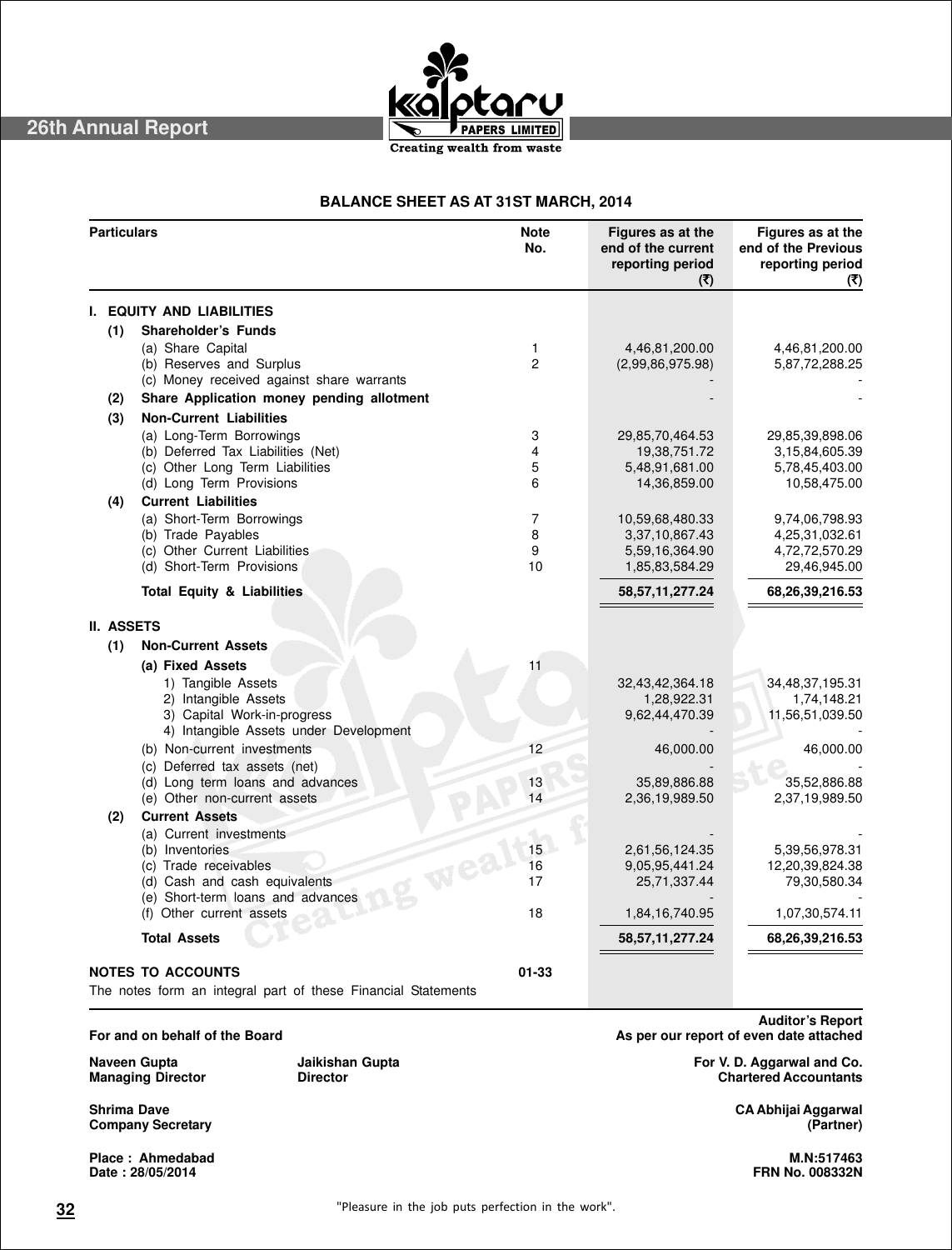

# **PROFIT & LOSS STATEMENT FOR THE YEAR ENDED ON 31ST MARCH, 2014**

|     | <b>Particulars</b><br><b>Note</b><br>No.                                                  |           | Figures as at the<br>end of the current<br>reporting period<br>(3) | Figures as at the<br>end of the Previous<br>reporting period<br>(7) |  |
|-----|-------------------------------------------------------------------------------------------|-----------|--------------------------------------------------------------------|---------------------------------------------------------------------|--|
| ı   | Revenue from operations                                                                   | 19        | 36,22,89,604.45                                                    | 75,88,19,499.73                                                     |  |
| ш   | Other Income                                                                              | 20        | 11,17,580.00                                                       | 8,43,068.22                                                         |  |
| Ш   | Total Revenue $(I + II)$                                                                  |           | 36, 34, 07, 184. 45                                                | 75,96,62,567.95                                                     |  |
| IV  | <b>Expenses:</b>                                                                          |           |                                                                    |                                                                     |  |
|     | Cost of materials consumed                                                                | 21        | 13,00,97,897.58                                                    | 28,08,48,329.61                                                     |  |
|     | Purchase of Stock-in-Trade                                                                | 22        | 13,83,04,131.00                                                    | 23,89,70,262.00                                                     |  |
|     | Manufacturing & Operating Cost                                                            | 23        | 8,54,02,678.91                                                     | 14,90,67,576.25                                                     |  |
|     | Changes in inventories of finished goods, work-in-progress                                |           |                                                                    |                                                                     |  |
|     | and Stock-in-Trade                                                                        | 24        | 96,78,643.00                                                       | 40,11,599.00                                                        |  |
|     | Employee Benefit Expense                                                                  | 25        | 1,83,90,731.00                                                     | 2,24,86,966.00                                                      |  |
|     | <b>Financial Costs</b>                                                                    | 26        | 4,74,41,680.72                                                     | 3,99,62,042.05                                                      |  |
|     | Depreciation and Amortization Expense                                                     | 27        | 2,61,15,965.07                                                     | 2,57,24,928.70                                                      |  |
|     | Other Administrative Expenses                                                             | 28        | 2,42,65,383.06                                                     | 1,32,01,174.15                                                      |  |
|     | <b>Total Expenses (IV)</b>                                                                |           | 47,96,97,110.34                                                    | 77,42,72,877.76                                                     |  |
| ٧   | Profit before exceptional and extraordinary items and tax (III - IV)                      |           | (11, 62, 89, 925.89)                                               | (1,46,10,309.81)                                                    |  |
| ٧I  | Exceptional Items                                                                         |           | 21,15,192.00                                                       |                                                                     |  |
| VII | Profit before extraordinary items and tax (V - VI)                                        |           | (11, 84, 05, 117.89)                                               | (1,46,10,309.81)                                                    |  |
|     | <b>VIII</b> Extraordinary Items                                                           |           |                                                                    |                                                                     |  |
| IX  | Profit before tax (VII - VIII)                                                            |           | (11, 84, 05, 117.89)                                               | (1,46,10,309.81)                                                    |  |
| x   | Tax expense:                                                                              |           |                                                                    |                                                                     |  |
|     | (1) Current tax                                                                           |           |                                                                    |                                                                     |  |
|     | (2) Deferred tax                                                                          |           | (2,96,45,853.67)                                                   | (36, 85, 537.66)                                                    |  |
| ΧI  | Profit(Loss) from the perid from continuing operations (IX-X)                             |           | (8,87,59,264.23)                                                   | (1,09,24,772.15)                                                    |  |
| XII | Profit/(Loss) from discontinuing operations                                               |           |                                                                    |                                                                     |  |
|     | XIII Tax expense of discounting operations                                                |           |                                                                    |                                                                     |  |
|     | XIV Profit/(Loss) from Discontinuing operations (XII - XIII)                              |           |                                                                    |                                                                     |  |
| XV  | Profit/(Loss) for the period $(XI + XIV)$                                                 |           | (8, 87, 59, 264.23)                                                | (1,09,24,772.15)                                                    |  |
|     | XVI Earning per equity share:                                                             |           |                                                                    |                                                                     |  |
|     | $(1)$ Basic                                                                               |           | (19.86)                                                            | (2.44)                                                              |  |
|     | (2) Diluted                                                                               |           | (19.86)                                                            | (2.44)                                                              |  |
|     | <b>NOTES TO ACCOUNTS</b><br>The notes form an integral part of these Financial Statements | $01 - 33$ |                                                                    |                                                                     |  |

**Shrima Dave CA Abhijai Aggarwal**  $Company$  Secretary

**Place : Ahmedabad M.N:517463**

**Auditor's Report For and on behalf of the Board As per our report of even date attached As per our report of even date attached** 

**Naveen Gupta Jaikishan Gupta For V. D. Aggarwal and Co. Chartered Accountants** 

**Date : 28/05/2014 FRN No. 008332N**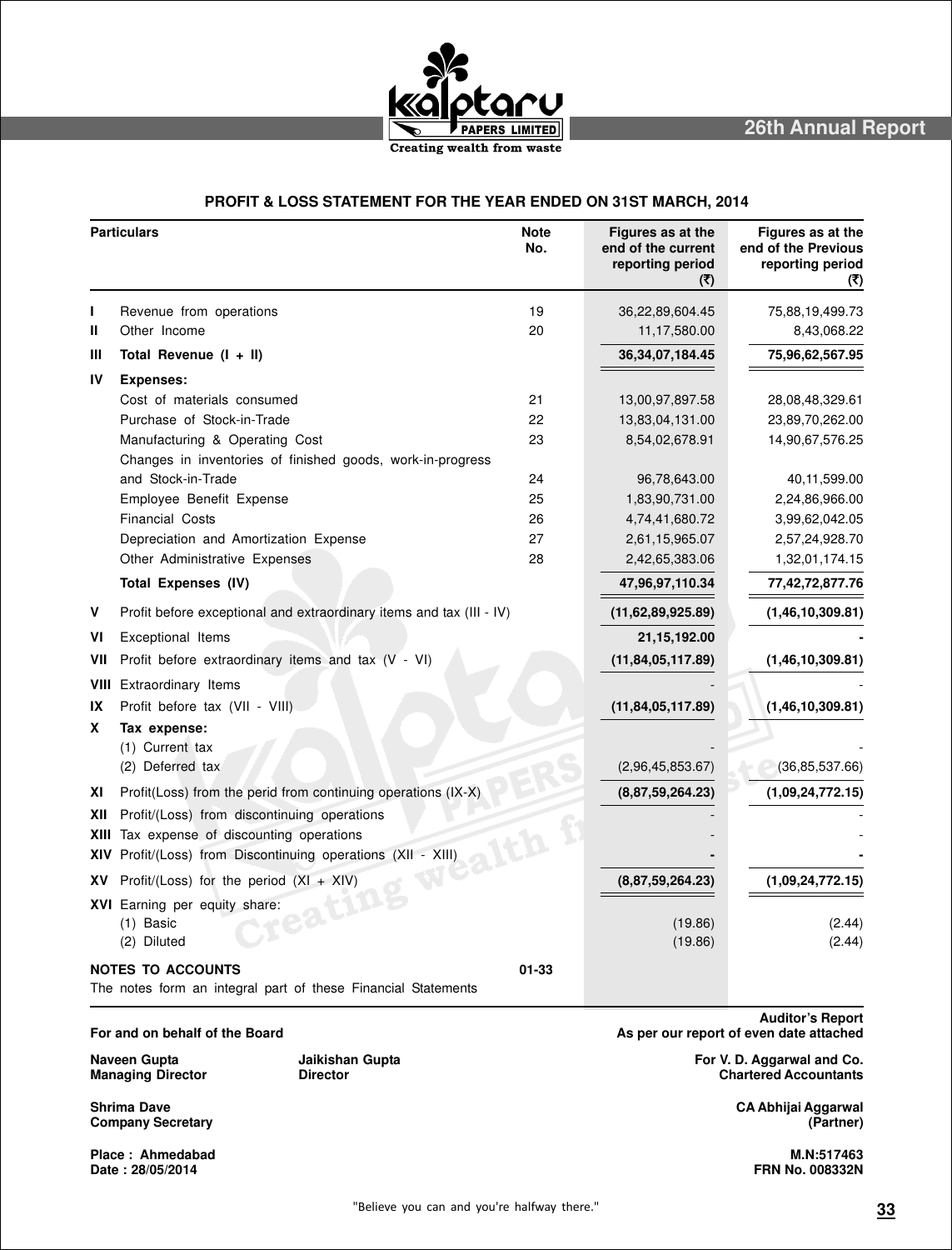

| <b>Particulars</b>                                                                                                                            | As on 31,03,2014<br>Amount $($ ₹) | As on 31,03,2013<br>Amount (₹) |
|-----------------------------------------------------------------------------------------------------------------------------------------------|-----------------------------------|--------------------------------|
| Note: 1 Share Capital                                                                                                                         |                                   |                                |
| <b>Authorized Shares:-</b><br>10000000 Equity Shares of ₹10/- each.<br>Issued, Subscribed & Paid up:-<br>To the Subscribers of the Memorandum | 10,00,00,000.00                   | 10,00,00,000.00                |
| 4468120 Equity Shares of ₹10/- each, Fully Paid Up                                                                                            | 4,46,81,200.00                    | 4,46,81,200.00                 |
| <b>Total</b>                                                                                                                                  | 4,46,81,200.00                    | 4,46,81,200.00                 |

#### **Note : 1A**

The company has only one class of Equity Shares having a par value of ₹10 per share. Each shareholder is eligible for one vote per share. The dividend proposed by the Board of Directors is subject to the approval of shareholder, except in case of Interim Dividend. In the event of liquidation, the equity shareholders are eligible to receive the remaining assets of the company, after distribution of all prefential amounts, in proportion of their shareholding.

#### **Note : 1B**

#### **Reconciliation of Shares Held by Shareholders at the beginning of the year and at the end of the year:-**

| <b>Particulars</b>                  | <b>Equity Shares</b> |                | <b>Preference Shares</b> |  |
|-------------------------------------|----------------------|----------------|--------------------------|--|
|                                     | <b>Number</b>        |                | <b>Number</b>            |  |
| Shares at the beginning of the year | 44,68,120            | 4,46,81,200.00 |                          |  |
| Shares Issued during the year       |                      |                |                          |  |
| Shares bought back during the year  |                      |                |                          |  |
| Shares at the end of the year       | 44,68,120            | 4,46,81,200.00 |                          |  |

#### **Note : 1C**

**Details of shares held by shareholders holding more than 5% of the aggregate shares in the company:-**

| Name of the Shareholder | As at 31st March, 2014 |              | As at 31st March, 2013 |              |
|-------------------------|------------------------|--------------|------------------------|--------------|
|                         | No. of shares held     | % of Holding | No. of shares held     | % of Holding |
| N.N.Papers Pvt.Ltd.     | 750700                 | 16.80        | 750700                 | 16.80        |
| Kalptaru Fincap Limited | 546650                 | 12.23        | 546650                 | 12.23        |
| Jai Kishan Gupta        | 420670                 | 9.41         | 420670                 | 9.41         |
| Naveen Jai Kishan Gupta | 311820                 | 6.98         | 311820                 | 6.98         |

#### **Note : 2 Reserve & Surplus**

| <b>Particulars</b> |                                            | As on 31,03,2014<br>Amount (₹) | As on 31.03.2013<br>Amount (₹) |
|--------------------|--------------------------------------------|--------------------------------|--------------------------------|
|                    | Capital Reserve*                           | 22, 27, 481. 25                | 22, 27, 481. 25                |
| $\overline{c}$     | <b>Capital Redemption Reserve</b>          |                                |                                |
| 3                  | <b>Securities Premium Reserve</b>          |                                |                                |
| 4                  | <b>Debenture Redemption Reserve</b>        |                                |                                |
| 5                  | <b>Revaluation Reserve</b>                 |                                |                                |
| 6                  | <b>Share option outstanding Account</b>    |                                |                                |
| 7                  | <b>Other Reserves</b>                      |                                |                                |
|                    | <b>General Reserve</b>                     | 69,88,201.00                   | 69,88,201.00                   |
| 8                  | <b>Surplus (Profit &amp; Loss Account)</b> |                                |                                |
|                    | Opening Balance                            | 4,95,56,606.00                 | 6,04,81,378.15                 |
|                    | Less: Tax on Regular Assessment Paid       |                                |                                |
|                    | Add/(Less): Profit/(Loss) for the period   | (8,87,59,264.23)               | (1,09,24,772.15)               |
|                    | Tansfer from/(to) GeneralReserve           |                                |                                |
|                    | Proposed Dividend                          |                                |                                |
|                    | Tax on Proposed Dividend                   |                                |                                |
|                    | <b>Closing Balance</b>                     | $-3,92,02,658.23$              | 4,95,56,606.00                 |
|                    | <b>Total</b>                               | $-2,99,86,975.98$              | 5,87,72,288.25                 |
|                    |                                            |                                |                                |

Capital Reserve includes G.S.F.C. Sudsidy received of ₹609000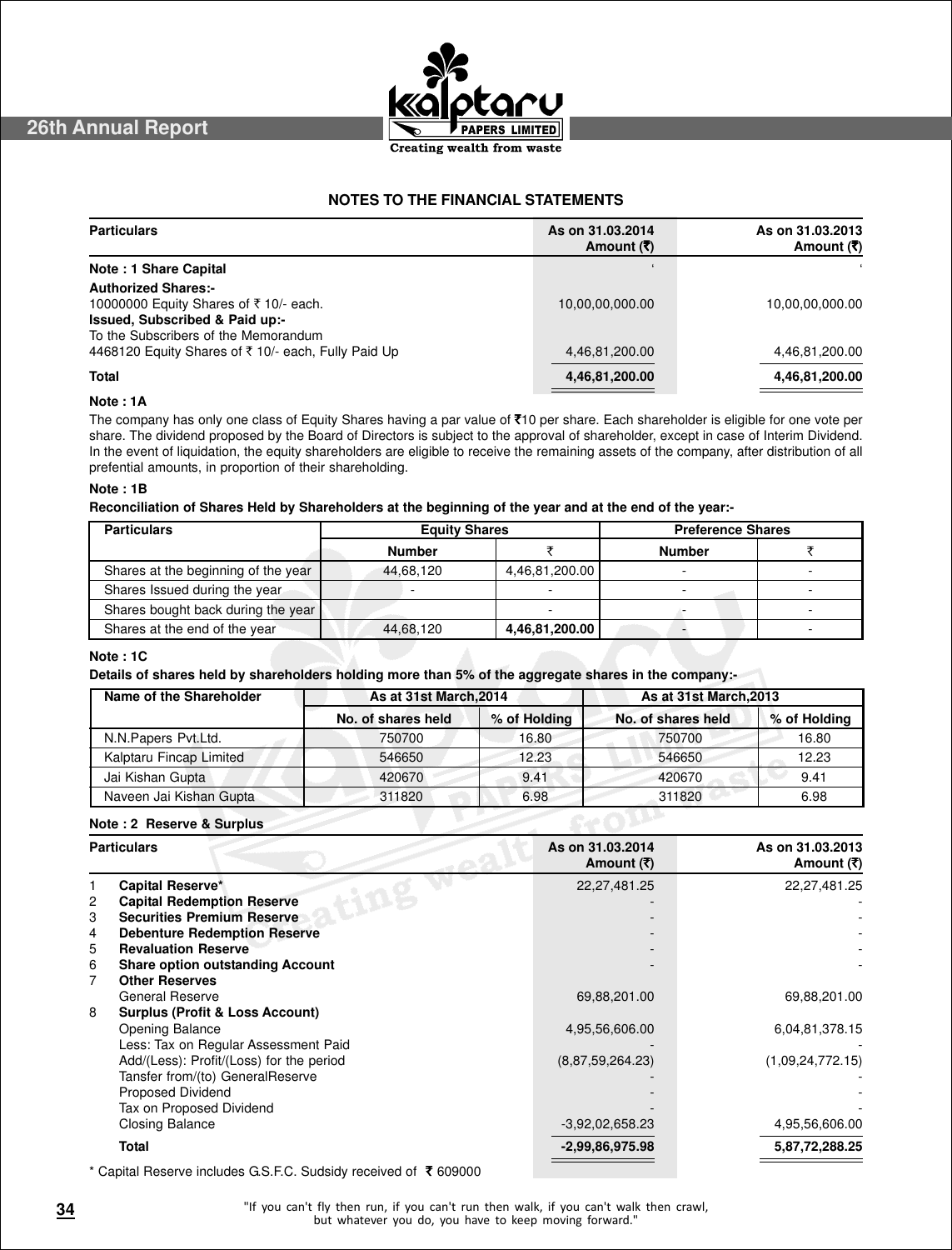# **Note : 3 Long Term Borrowings** ' '

|                | <b>Particulars</b>                              | As on 31,03,2014<br>Amount (₹) | As on 31.03.2013<br>Amount (₹) |
|----------------|-------------------------------------------------|--------------------------------|--------------------------------|
|                | Bonds / Debentures                              |                                |                                |
| $\overline{2}$ | Term Loan (Secured)                             |                                |                                |
|                | - From Bank (after 12 months)                   | 15,39,27,353.47                | 16,86,25,444.00                |
|                | - From Other Parties (after 12 mts)             | 5,06,18,730.06                 | 5,37,68,454.06                 |
| 3              | Deferred Payment Liabilities                    | -                              |                                |
| 4              | Deposit                                         |                                |                                |
| 5              | Loans & Advances From Related Parties           | 96,70,000.00                   | 37.30.000.00                   |
| 6              | Long Term Maturities of Finane lease obligation |                                |                                |
| 7              | Loans From Directors & Shareholders             | 5,46,04,381.00                 | 4,30,16,000.00                 |
| 8              | Other Loans & Advances                          | 2,97,50,000.00                 | 2.94.00.000.00                 |
|                | <b>Total</b>                                    | 29,85,70,464.53                | 29,85,39,898.06                |
|                |                                                 |                                |                                |

**Nature of Security and Terms of Repayment for Long Term secured borrowings:**

|        | <b>Nature of Security</b>                                                                                                                                                                                                                                                                                                                                                             | <b>Terms of Repayment</b>                                                                                                                                  |
|--------|---------------------------------------------------------------------------------------------------------------------------------------------------------------------------------------------------------------------------------------------------------------------------------------------------------------------------------------------------------------------------------------|------------------------------------------------------------------------------------------------------------------------------------------------------------|
| i)     | Term Loan from Axis Bank Ltd.amounting to Rs.78,84,016.47<br>(31 /03/ 13: Rs. 1,14,61,884.00) is collaterally secured by<br>Residential property in the name of Directors of the company<br>personal guarantee of the directors of the company.                                                                                                                                       | Repayable in monthly installment of Rs. 5,45,570. 00<br>including Interest amount calculated on Base Rate +4%<br>Rate of Interest 14% p.a. as at year end. |
| ii)    | Term Loans from IOB (Refer Sub-Notes-1, 2 & 3):-<br>a) Amounting to Rs.90,61,337.00 (31/03/13: Rs.89,00,000.00)<br>b) Amounting to Rs.49,91,248.00 (31/03/13: Rs.51,00,000.00)<br>c) Amounting to Rs.81,46,042.00 (31/03/13: Rs. 80,00,000.00)<br>d) Amounting to Rs. 3,84,49,696.00(31/03/13: Rs.3,77,65,169.00)<br>e) Amounting to Rs. 2,10,62,681.00 (31/03/13: Rs.1,56,23,547.00) | Each Term loan Repayable in 84 monthly installments<br>commencing from April 2013. Last installment due<br>in march 2020.                                  |
| iii)   | WCTL from IOB (Refer Sub-Notes-1, 2 & 3):-<br>Working Capital Term Loan from IOB to Rs. 2,14,85,161.00<br>(31/03/13: Rs.2,10,99,984.00) is secured by a first charge on<br>Factory Land and Building and Plant and Machinery of the<br>Company.                                                                                                                                       | Repayable in 84 monthly installments commencing<br>from April 2013. Last installment due in March 2020.<br>Was                                             |
| iv)    | WCTL from IOB (Refer Sub-Notes-1, 2 & 3):-<br>Working Capital Term Loan from IOB to Rs. 8,01,08,860.00<br>(31/03/13: Rs.8,01,08,860.00) is secured by a first charge on<br>Factory Land and Building and Plant and Machinery of the<br>Company.                                                                                                                                       | Repayable in 84 monthly installments commencing<br>from April 2013. Last installment due in March 2020.                                                    |
| V)     | Term Loan from Religare Finevest Ltd.amounting to<br>Rs.3,55,77,340.00(31/03/13: Rs.3,87,36,970.00) is secured by<br>specific and exclusive charge on Residential property in<br>the name of Directors of the company and personal<br>guarantee of the directors of the company.                                                                                                      | Repayable in 117 monthly installments commencing<br>from October 2010. Last installment due in June 2020.                                                  |
| vi)    | Term Loan from Religare Finevest Ltd.amounting to<br>Rs.1,77,71,481.00 (31/03/13: Rs. 1,87,07,153.00) is secured by<br>specific and exclusive charge on Residential property in<br>the name of Directors of the company and personal<br>guarantee of the directors of the company.                                                                                                    | Repayable in 135 monthly installments commencing<br>from September 2011. Last installment due in<br>November 2022.                                         |
| vii)   | Vehicle Ioan from Tata Capital Limited amounting to<br>Rs.4,88,030.06 (31/03/13: Rs.7,90,984.17) is secured by<br>hypothecation of vehicle.                                                                                                                                                                                                                                           | Repayable in 60 monthly installments commencing<br>from September 2010. Last installment due in<br>August 2015.                                            |
| viii). | Others Loans:-<br>Amounting Rs. 9,39,17,956.00 (31/03/13 Rs 7,61,46,000.00)                                                                                                                                                                                                                                                                                                           | The terms of arrangement do not stipulate any repayment<br>schedule and the loan is repayable on demand.                                                   |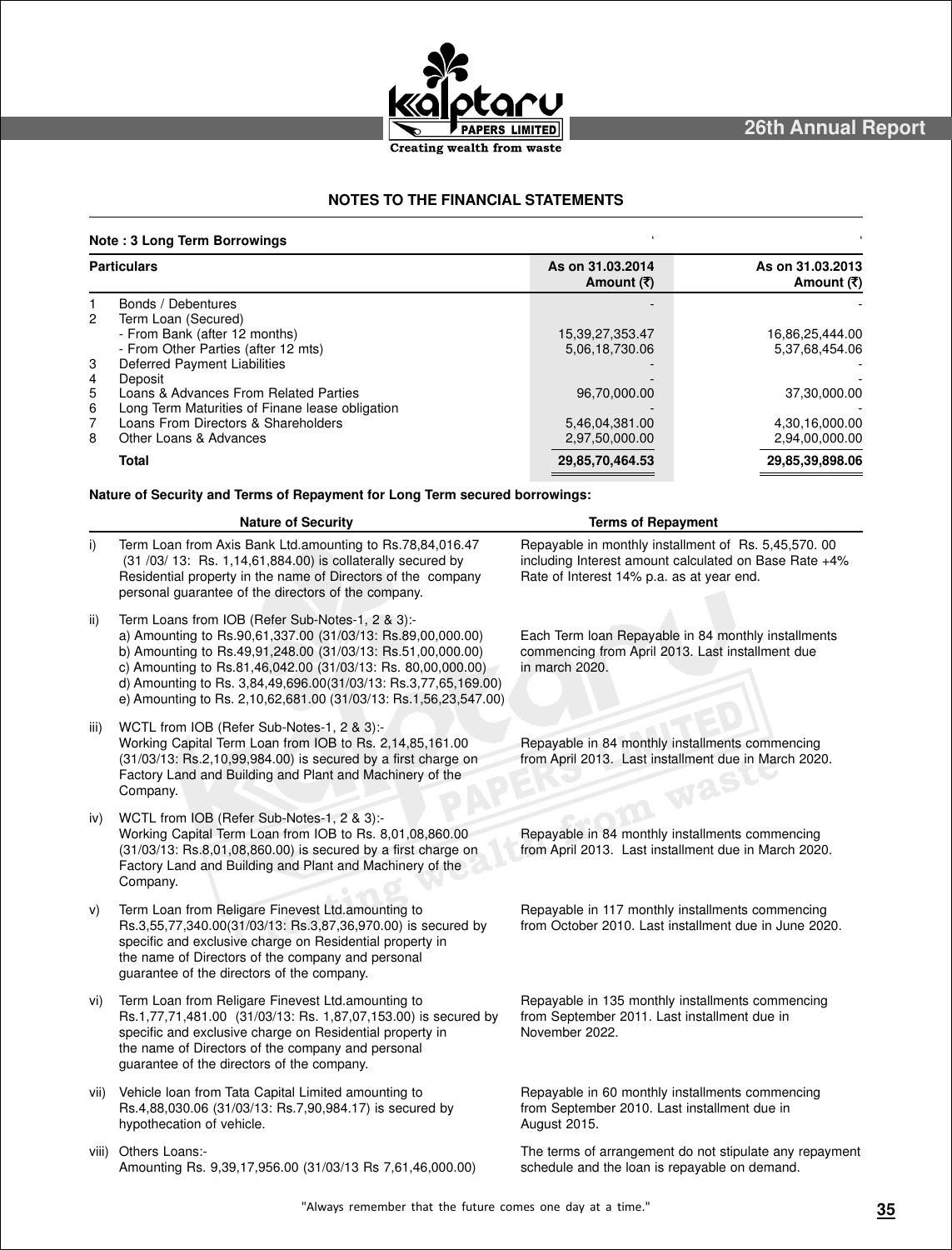

#### **Sub-Notes:-**

- 1) Term Loans taken from IOB are primarily secured against Equitable mortgage of factory Land & Building and hypothecation of plant & machinaries/misc.fixed assets of the company situated at survey No.116/P and 117/P of mouje Karoli, Kalol Distt, Gandhinagar.
- 2) All type of Loans from IOB are collateraly secured by:
	- a) Residual value of exisiting fixed assets of the company valued by approved valuation officer.
	- b) Equitable mortgage of residential flats at B-4/101 & B-4/103, Goyal intercity, Drive-in-Road, Ahmedabad in the name of company and residential value of Factory & Building situated at Kalol Distt, Gandhinagar.
	- c) Personal guarantee of Directors and corporate guarantee of M/s Kalptaru Alloys Pvt.Ltd., Kalptaru Fincap Ltd., Kalptaru Insurance Brokers Ltd. And N.N.Papers Pvt.Ltd.
- 3) Installments falling due in respect of all the above Loans upto 31.03.2014 have been grouped under "Current maturities of Long Term debt".(Refer to Note No-9)

#### **Note : 4 Deferred Tax Liabilities (Net)**

|   | <b>Particulars</b>                     | As on 31,03,2014<br>Amount (र) | As on 31.03.2013<br>Amount (₹) |
|---|----------------------------------------|--------------------------------|--------------------------------|
|   | Deferred Tax Liability on account of:- |                                |                                |
|   | Depreciation                           | 5,00,80,602.27                 | 5,22,29,168.66                 |
|   |                                        | 5,00,80,602.27                 | 5,22,29,168.66                 |
| 2 | Deferred Tax Assets on account of:-    |                                |                                |
|   | (i) Gratuity                           | 4,43,989.43                    | 3,27,068.78                    |
|   | (ii) Earn Leave                        | 3,42,562.65                    | 2,71,958.63                    |
|   | (iii) Bonus Payable                    | 2,98,927.53                    | 1,85,564.70                    |
|   | $(iv)$ Loss $c/f$                      | 4,70,56,370.94                 | 1,98,59,971.22                 |
|   |                                        | 4,81,41,850.55                 | 2,06,44,563.32                 |
|   | <b>Total</b>                           | 19,38,751.72                   | 3,15,84,605.34                 |
|   |                                        |                                |                                |

i) Deferred tax is recognised only on timing difference between the accounting income and taxable income, which are capable of reversal in subsequent periods.

ii) Deferred assets on carried forward business loss and unabsorbed depreciation is recognised only if management certifies with virtual certainity & convincing evidence that there will be sufficient future taxable income.

iii) Value of deferred tax is assessed on each balance Sheet date and any change in value is recognised in the profit & loss appropriation account.

#### **Note : 5 Other Long Term Liabilities**

|   | <b>Particulars</b>                           | As on 31,03,2014<br>Amount $(₹)$ | As on 31.03.2013<br>Amount (₹) |
|---|----------------------------------------------|----------------------------------|--------------------------------|
|   | Advance from Spl.Land Acquisition Authority* | 44.688.00                        | 44,688.00                      |
| 2 | Trade Deposits                               | 5,47,21,278.00                   | 5,76,75,000.00                 |
| 3 | <b>Other Payables</b>                        | 1,25,715.00                      | 1,25,715.00                    |
|   | <b>Total</b>                                 | 5,48,91,681.00                   | 5,78,45,403.00                 |

\* Advance from Spl.Land Acquisition Authority of Rs.44688 is claim received by company against Compulsory acquisition of a part of land situated in Satpuda.This amount is not a final compensation. Proceedings are still going with authority against this compulsory acquisition.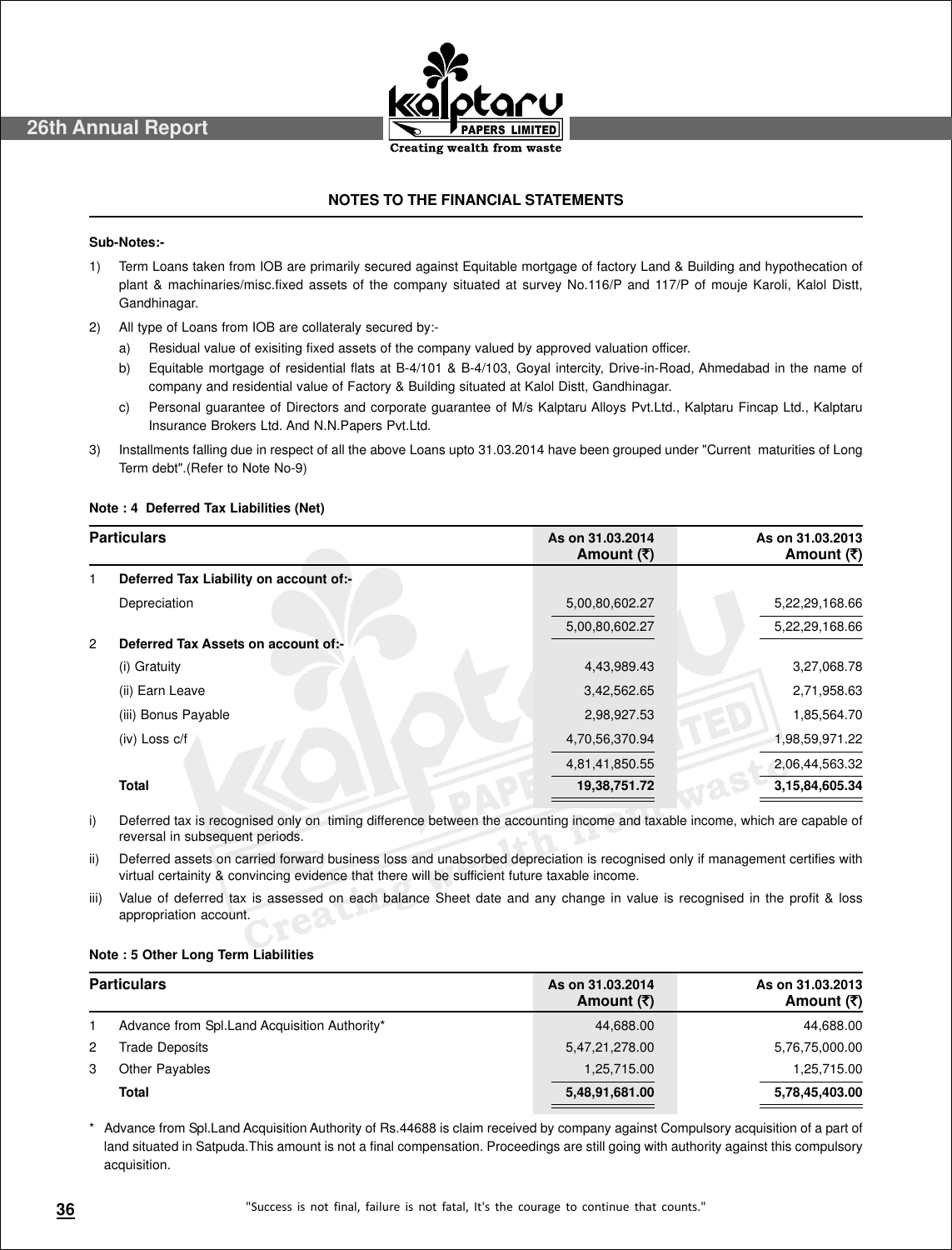

#### **Note : 6 Long Term Provisions**

| <b>Particulars</b> |                                                                   | As on 31.03.2014<br>Amount (₹)                       | As on 31.03.2013<br>Amount (₹) |
|--------------------|-------------------------------------------------------------------|------------------------------------------------------|--------------------------------|
|                    | <b>Provision For Employees Benefit</b><br><b>Gratuity Payable</b> | 14,36,859.00                                         | 10,58,475.00                   |
|                    | <b>Total</b>                                                      | 14,36,859.00                                         | 10,58,475.00                   |
|                    | <b>Note: 7 Short Term Borrowings</b>                              |                                                      |                                |
| 1.                 | Loan Repayable on Demand<br>- From Bank<br>- From Other Parties   | $\overline{\phantom{0}}$<br>$\overline{\phantom{a}}$ |                                |
| $\overline{2}$     | Loans & Advances From Related Parties                             | $\overline{\phantom{a}}$                             |                                |
| 3                  | Depsoits                                                          |                                                      |                                |
| 4                  | Others Ioans & Advances                                           | 10,59,68,480.33                                      | 9,74,06,798.93                 |
|                    | <b>Total</b>                                                      | 10,59,68,480.33                                      | 9,74,06,798.93                 |

i) Working Capital Loan from Axis Bank Limited is collaterally secured by residential property in the name of directors of the company and the personal guarantee of the directors of the company.

- ii) Cash Credit facility from IOB is primarily secured against hypothecation of paid up stock upto 90 days and entire current assets of the company.
- iii) Limit for letter of credits from IOB primarily Secured against documents of title to goods/underlying stocks/ accepted hundies.
- iv) Limit for letter of guarantee from IOB primarily secured against counter guarantee of the company.
- v) All type of borrowings from IOB are collaterally secured by:
	- a) Residual value of exisiting fixed assets of the company valued by approved valuation officer.
	- b) Equitable mortgage of residential flats at B-4/101 & B-4/103, Goyal intercity, Drive-in-Road, Ahmedabad in the name of company and residential value of Factory & Building situated at Kalol Distt, Gandhinagar.
	- c) Personal guarantee of Directors and corporate guarantee of M/s Kalptaru Alloys Pvt.Ltd., Kalptaru Fincap Ltd., Kalptaru Insurance Brokers Ltd. and N. N. Papers Pvt. Ltd.

#### **Note : 8 Trade Payable**

|                    | <b>Particulars</b>                             | As on 31,03,2014<br>Amount $(\bar{x})$ | As on 31.03.2013<br>Amount (र) |
|--------------------|------------------------------------------------|----------------------------------------|--------------------------------|
| 1                  | Payable against Materiel/Supplies              | 3,37,10,867.43                         | 4,25,31,032.61                 |
|                    | <b>Total</b>                                   | 3,37,10,867.43                         | 4,25,31,032.61                 |
|                    | <b>Note: 9 Other Current Liabilities</b>       |                                        |                                |
| <b>Particulars</b> |                                                | As on 31.03.2014<br>Amount (₹)         | As on 31,03,2013<br>Amount (₹) |
| 1                  | Current Maturities of Long Term Debt (Secured) |                                        |                                |
|                    | - From Bank (within 12 months)                 | 3,72,61,688.00                         | 1,94,34,000.00                 |
|                    | - From Other Parties (within 12 mts)           | 49,16,871.00                           | 55,01,653.11                   |
| $\overline{c}$     | Interest accrued but not due on borrowings     |                                        |                                |
| 3                  | Interest accrued and due on borrowings         |                                        |                                |
| 4                  | <b>Statutory Dues</b>                          | 10,98,330.08                           | 19,18,555.50                   |
| 5                  | <b>Unclaimed Dividend</b>                      | 2,73,861.11                            | 2,73,861.11                    |
| 6                  | Other Payables                                 |                                        |                                |
|                    | <b>Creditors against Expenses</b>              | 76,06,273.00                           | 1,49,95,389.00                 |
|                    | Creditors against Capital goods                | 46,21,915.71                           | 46, 15, 786. 57                |
|                    | <b>Advance from Customers</b>                  | 1,37,426.00                            | 5,33,325.00                    |
|                    | <b>Total</b>                                   | 5,59,16,364.90                         | 4,72,72,570.29                 |
|                    |                                                |                                        |                                |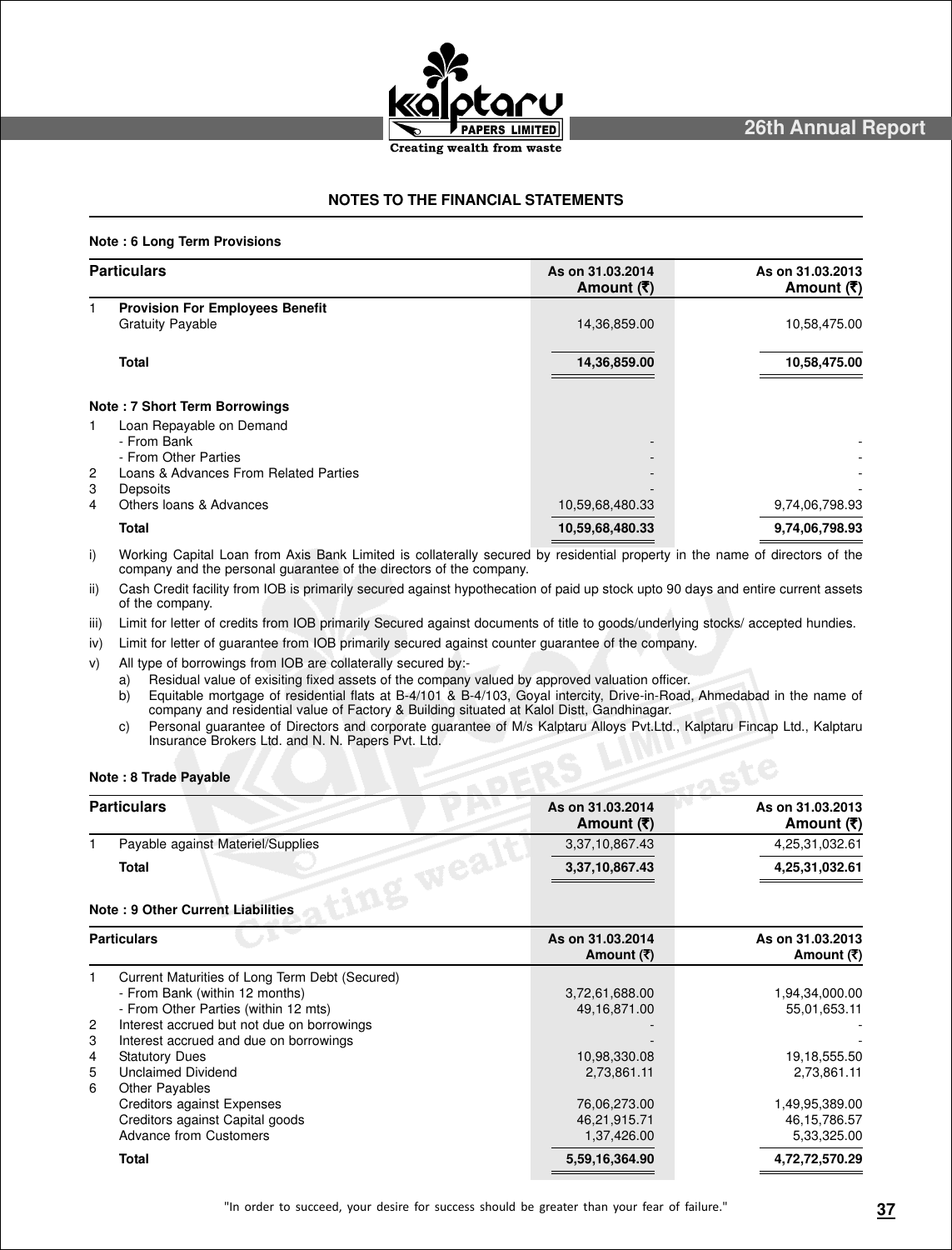



#### **Note : 10 Short Term Provisions**

|                | <b>Particulars</b>                     | As on 31.03.2014<br>Amount $($ ₹) | As on 31.03.2013<br>Amount (₹) |
|----------------|----------------------------------------|-----------------------------------|--------------------------------|
| 1              | <b>Provision For Employees Benefit</b> |                                   |                                |
|                | Providend Fund Payable                 | 2,82,049.00                       | 1,10,378.00                    |
|                | Bonus Payable (10-11)                  | 54,285.00                         | 56,707.00                      |
|                | Bonus Payable (11-12)                  | 41,876.00                         | 46,951.00                      |
|                | Bonus Payable (12-13)                  | 4,67,376.00                       | 4,96,875.00                    |
|                | Bonus Payable (13-14)                  | 4,03,866.00                       |                                |
|                | Earn Leave Payable                     | 11,08,617.00                      | 8,80,125.00                    |
| $\overline{2}$ | <b>Others</b>                          |                                   |                                |
|                | Interest Expenses Payable (IOB)        |                                   |                                |
|                | Provision for Expenses                 | 14,25,803.00                      | 96,255.00                      |
|                | Provision of Internal Audit Fee        |                                   |                                |
|                | Provision for Expenses (others)        | 1,47,59,008.29                    | 20,865.00                      |
|                | Labour Charges (Contractor) Payable    |                                   | 3,263.00                       |
|                | Legal & Professional Fee Payable       |                                   | 25,000.00                      |
|                | Income Tax Provision                   |                                   |                                |
|                | Provision of Telephone Expense         | 24,902.00                         | 44,072.00                      |
|                | Provision of Electricity Expense       | 15,802.00                         | 11,66,454.00                   |
|                | <b>Total</b>                           | 1,85,83,584.29                    | 29,46,945.00                   |

**KON PAPERS LIMITED**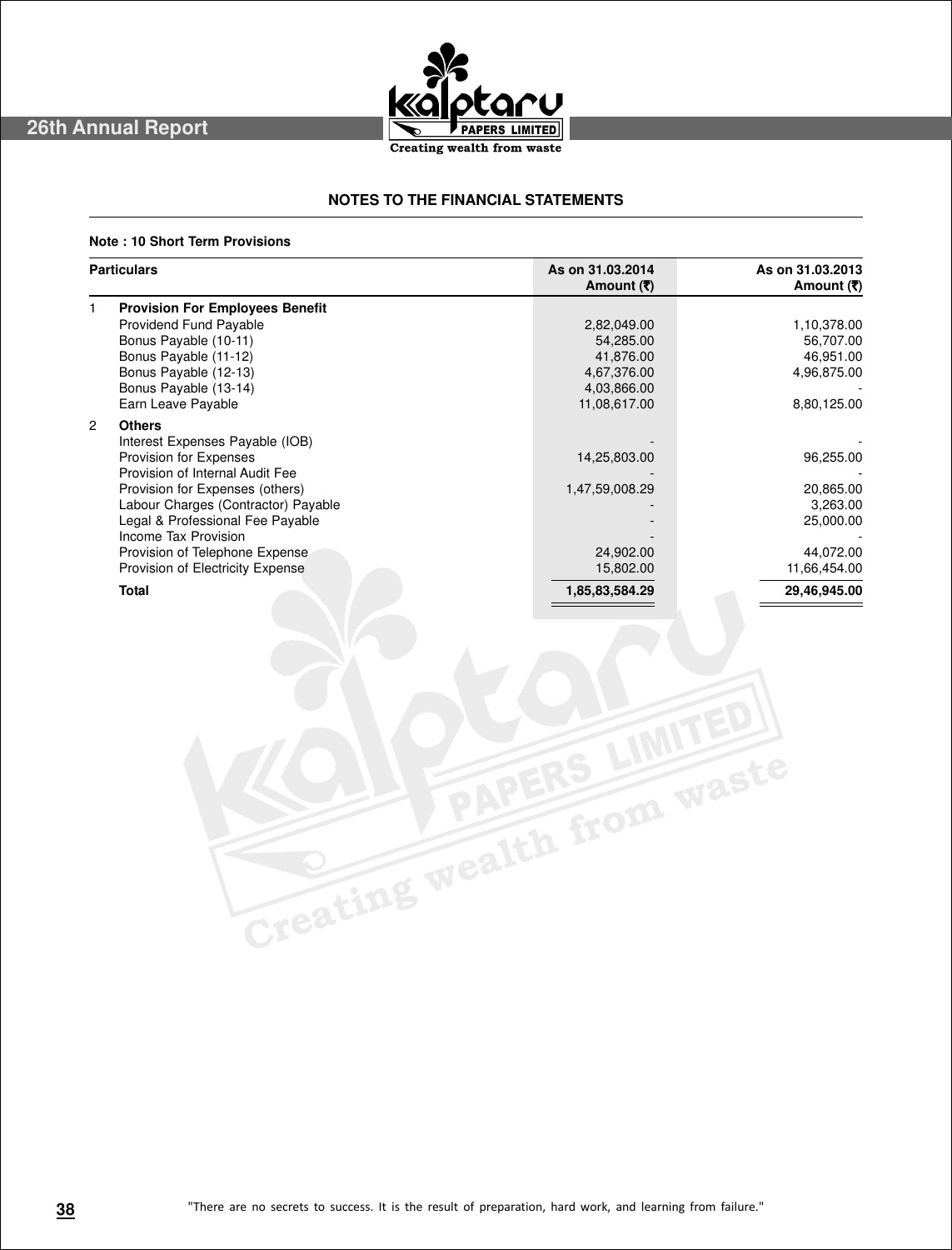

# **26th Annual Report**

|                    | NOTE 11 - FIXED ASSETS                           |                           |                                  |                              |                                                                                                                                    |                                                                                       |                      |                             |                       | Amount in                                      | ₩                       |
|--------------------|--------------------------------------------------|---------------------------|----------------------------------|------------------------------|------------------------------------------------------------------------------------------------------------------------------------|---------------------------------------------------------------------------------------|----------------------|-----------------------------|-----------------------|------------------------------------------------|-------------------------|
|                    |                                                  |                           | <b>GROSS BLOCK</b>               |                              |                                                                                                                                    |                                                                                       | DEPRECIATION         |                             |                       | <b>NET BLOCK</b>                               |                         |
| ູ້<br>ສ່ <u>ອ່</u> | <b>Particulars</b>                               | Value at the<br>beginning | during the Year<br>dditions<br>⋖ | during the year<br>Deduction | at the end<br>Value                                                                                                                | Value at the<br>beginning                                                             | Adjustments<br>Sales | Depreciation<br>of the year | Depreciation<br>Total | WDV as on<br>31.03.2014                        | WDV as on<br>31.03.2013 |
|                    | <b>Tangible Assets</b>                           |                           |                                  |                              |                                                                                                                                    |                                                                                       |                      |                             |                       |                                                |                         |
|                    | Land                                             | 10,57,469.00              |                                  |                              | 10,57,469.00                                                                                                                       |                                                                                       |                      |                             |                       | 10,57,469.00                                   | 10,57,469.00            |
| $\sim$             | Building                                         | 8,26,59,427.99            | 24,36,617.01                     |                              | 8,50,96,045.00                                                                                                                     | 1,82,22,197.84                                                                        |                      | 27,28,461.58                | 2,09,50,659.42        | 6,41,45,385.58                                 | 6,44,37,230.15          |
| ၐ                  | <b>Machinery</b><br>Plant and                    | 38,98,78,909.62           | 1,37,22,986.89                   | 3,12,94,678.00               |                                                                                                                                    | 37,23,07,218.51   14,09,93,225.21   1,44,53,861.02   2,00,98,619.39   14,66,37,983.58 |                      |                             |                       | 22,56,69,234.93                                | 24,88,85,684.41         |
| 4                  | Electrical<br>Installation                       | 3,80,33,022.99            | 61,84,471.13                     |                              | 4,42,17,494.12                                                                                                                     | 1,45,05,662.34                                                                        |                      | 20,40,586.52                | 1,65,46,248.86        | 2,76,71,245.26                                 | 2,35,27,360.65          |
| မာ                 | Furnitures &<br><b>Fixtures</b>                  | 25,29,974.80              |                                  |                              | 25,29,974.80                                                                                                                       | 18,96,997.57                                                                          |                      | 1,43,401.47                 | 20,40,399.04          | 4,89,575.76                                    | 6,32,977.23             |
| ဖ                  | Office Equipment                                 | 66,56,881.00              | 72,650.00                        |                              | 67,29,531.00                                                                                                                       | 52,67,896.43                                                                          |                      | ,27,465.94                  | 53,95,362.37          | 13,34,168.63                                   | 13,88,984.57            |
| r.                 | 1,15,78,071.40                                   |                           |                                  | 1,15,78,071.40               | 66,70,582.11                                                                                                                       |                                                                                       | 9,32,204.27          | 76,02,786.38                | 39,75,285.02          | 49,07,489.29                                   |                         |
|                    | SUB TOTAL (A)                                    | 53,23,93,756.80           | 14,16,725.03<br>$\frac{2}{3}$    | 3,12,94,678.00               |                                                                                                                                    | 52,35,15,803.83 18,75,56,561.49 1,44,53,861.02                                        |                      |                             |                       | 2,60,70,739.17 19,91,73,439.65 32,43,42,364.18 | 34,48,37,195.31         |
| $=$                | <b>Intangible Assets</b>                         |                           |                                  |                              |                                                                                                                                    |                                                                                       |                      |                             |                       |                                                |                         |
|                    | Software                                         | 2,79,000.00               |                                  |                              | 2,79,000.00                                                                                                                        | 1,04,851.79                                                                           |                      | 45,225.90                   | 1,50,077.69           | 1,28,922.31                                    | 1,74,148.21             |
|                    | SUB TOTAL (B)                                    | 2,79,000.00               |                                  |                              | 2,79,000.00                                                                                                                        | 1,04,851.79                                                                           |                      | 45,225.90                   | 1,50,077.69           | 1,28,922.31                                    | 1,74,148.21             |
| $\equiv$           | Capital<br>Work-in-progress                      |                           |                                  |                              |                                                                                                                                    |                                                                                       |                      |                             |                       |                                                |                         |
| $\mathbf{a}$       | Work-in-progress<br>Capital                      | 11,56,51,039.50           | 14,38,082.92                     | 2,18,44,652.03               | 9,62,44,470.39                                                                                                                     |                                                                                       |                      |                             |                       | 9,62,44,470.39                                 | 9,62,44,470.39          |
|                    | SUB TOTAL (C)                                    | 11,56,51,039.50           | 24,38,082.92                     | 2,18,44,652.03               | 9,62,44,470.39                                                                                                                     | ٠                                                                                     |                      |                             |                       | 9,62,44,470.39                                 | 9,62,44,470.39          |
| $\overline{\geq}$  | <u>Intangible Assets</u><br>Under<br>Development |                           |                                  |                              |                                                                                                                                    | $\blacksquare$                                                                        |                      |                             |                       | ٠                                              |                         |
|                    | SUB TOTAL (D)                                    |                           |                                  |                              |                                                                                                                                    | ٠                                                                                     |                      |                             |                       | ٠                                              |                         |
|                    | Total [A + B + C + D]<br>Current Year)           | 64,83,23,796.30           | 2,48,54,807.95                   |                              | 5,31,39,330.03   62,00,39,274.22  18,76,61,413.28 1,44,53,861.02  2,61,15,965.07 19,93,23,517.34  42,07,15,756.88  44,12,55,813.91 |                                                                                       |                      |                             |                       |                                                |                         |

# NOTES TO THE FINANCIAL STATEMENTS **NOTES TO THE FINANCIAL STATEMENTS**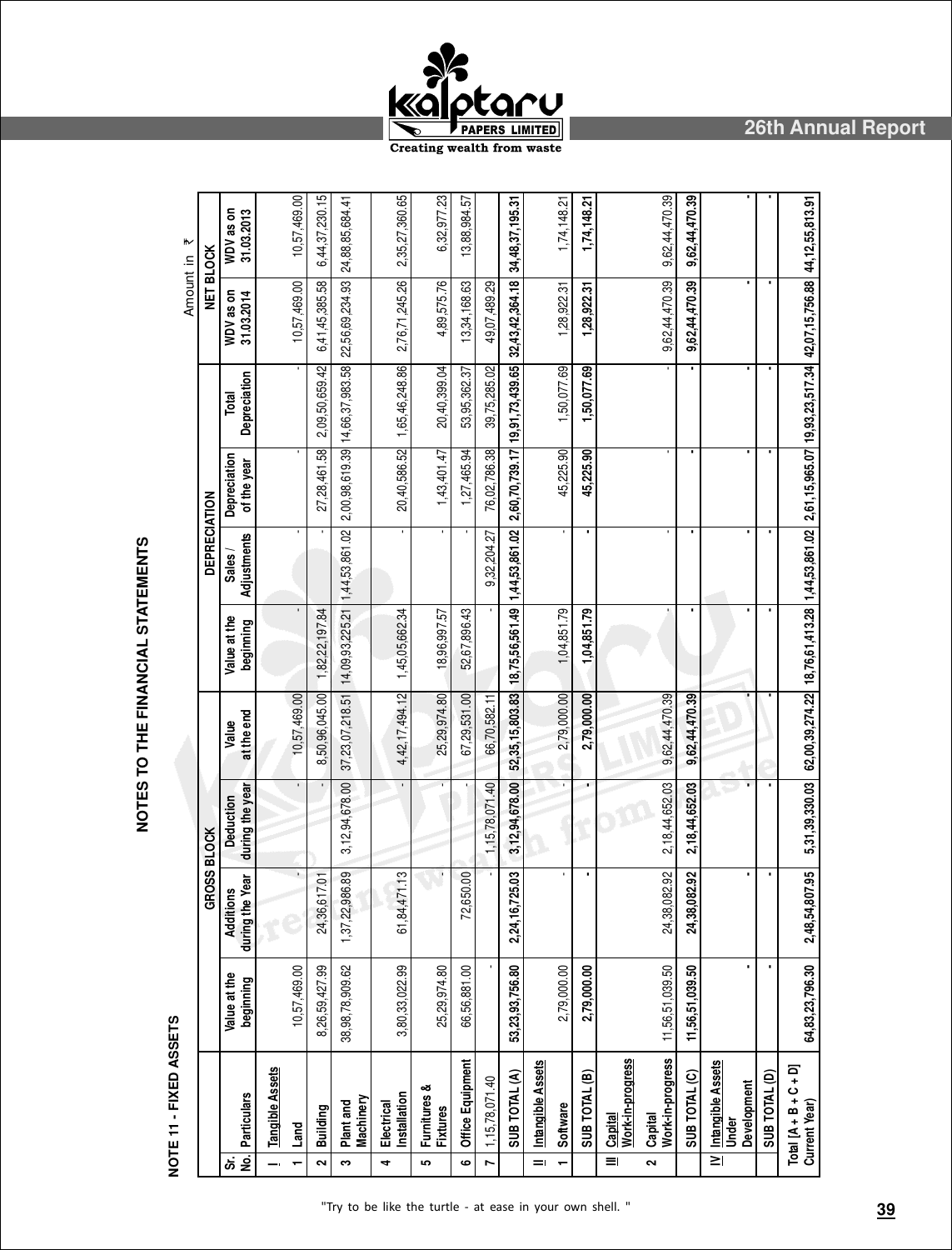

|                | <b>Particulars</b>                                                                                                                                  | As on 31.03.2014<br>Amount (₹) | As on 31.03.2013<br>Amount (₹) |
|----------------|-----------------------------------------------------------------------------------------------------------------------------------------------------|--------------------------------|--------------------------------|
|                | <b>Note: 12 Non Current Investment</b>                                                                                                              |                                |                                |
| 1              | Investment in Property                                                                                                                              |                                |                                |
| $\overline{c}$ | Investment in Equity Instrument (G.S.F.C. shares-Quoted)                                                                                            | 46,000.00                      | 46,000.00                      |
| 3              | Investment in Preference shares                                                                                                                     |                                |                                |
| 4<br>5         | Investment in Government or Trust Securities<br>Investment in Debentures & Bonds                                                                    |                                |                                |
| 6              | Investment in Mutual Fund ₹ - In Reliance Energy Fund                                                                                               |                                |                                |
| $\overline{7}$ | Investment in Partnership Firm                                                                                                                      |                                |                                |
| 8              | Other                                                                                                                                               |                                |                                |
|                | <b>Total</b>                                                                                                                                        | 46,000.00                      | 46,000.00                      |
|                | <b>Investment in Equity Shares:-</b>                                                                                                                |                                |                                |
|                | (Quoted, Non-Trade)                                                                                                                                 |                                |                                |
|                | 4600 shares of ₹10/- face value of Gujrat State Financial Corporation Ltd.<br>(G.S.F.C.) having market value of ₹2.33/- per share as on 31/03/2013. |                                |                                |
|                | Note: 13 Long Term Loans and Advances                                                                                                               |                                |                                |
| $\vert$        | <b>Capital Advances</b>                                                                                                                             |                                |                                |
|                | a) Secured, Considered Good:                                                                                                                        |                                |                                |
|                | b) Unsecured, Considered Good:                                                                                                                      | 29,29,685.88                   | 28,79,685.88                   |
|                | c) Doubtful                                                                                                                                         |                                |                                |
| $\vert \vert$  | <b>Security Deposit</b>                                                                                                                             |                                |                                |
|                | a) Secured, Considered Good:                                                                                                                        | 6,60,201.00                    | 6,73,201.00                    |
|                | b) Unsecured, Considered Good:                                                                                                                      |                                |                                |
|                | c) Doubtful                                                                                                                                         |                                |                                |
|                | Total                                                                                                                                               | 35,89,886.88                   | 35,52,886.88                   |
|                | <b>Note: 14 Other Non Current Assets</b>                                                                                                            |                                |                                |
|                | <b>Long Term Trade Recievables</b><br>a)                                                                                                            |                                |                                |
|                | i) Secured, Considered Good:                                                                                                                        |                                |                                |
|                | ii) Unsecured, Considered Good:                                                                                                                     |                                |                                |
|                | iii) Doubtful                                                                                                                                       |                                |                                |
|                | ng wealt<br><b>Others</b><br>b)                                                                                                                     |                                |                                |
| 1              | Advance Recoverable in Cash or in Kind                                                                                                              | 74,12,212.50                   | 74,12,212.50                   |
| 2              | Advance to Suppliers                                                                                                                                | 1,27,08,414.00                 | 1,28,08,414.00                 |
| 3              | Indirect Taxes/claims recoverables                                                                                                                  | 34,99,363.00                   | 34,99,363.00                   |
|                | <b>Total</b>                                                                                                                                        | 2,36,19,989.50                 | 2,37,19,989.50                 |
|                | Note: 15 Inventories                                                                                                                                |                                |                                |
| 1              | <b>Finished Goods</b>                                                                                                                               | 5,97,509.00                    | 99,88,152.00                   |
| 2              | Goods in Transit                                                                                                                                    |                                | 1,84,400.00                    |
| 3              | <b>Raw Material</b>                                                                                                                                 | 93,20,168.31                   | 1,42,77,563.31                 |
| 4              | Stores & Spare Parts                                                                                                                                | 1,62,38,447.04                 | 2,92,18,863.00                 |
| 5              | Work in Progress                                                                                                                                    |                                | 2,88,000.00                    |
| 6              | Packing Material                                                                                                                                    |                                |                                |
|                | <b>Total</b>                                                                                                                                        | 2,61,56,124.35                 | 5,39,56,978.31                 |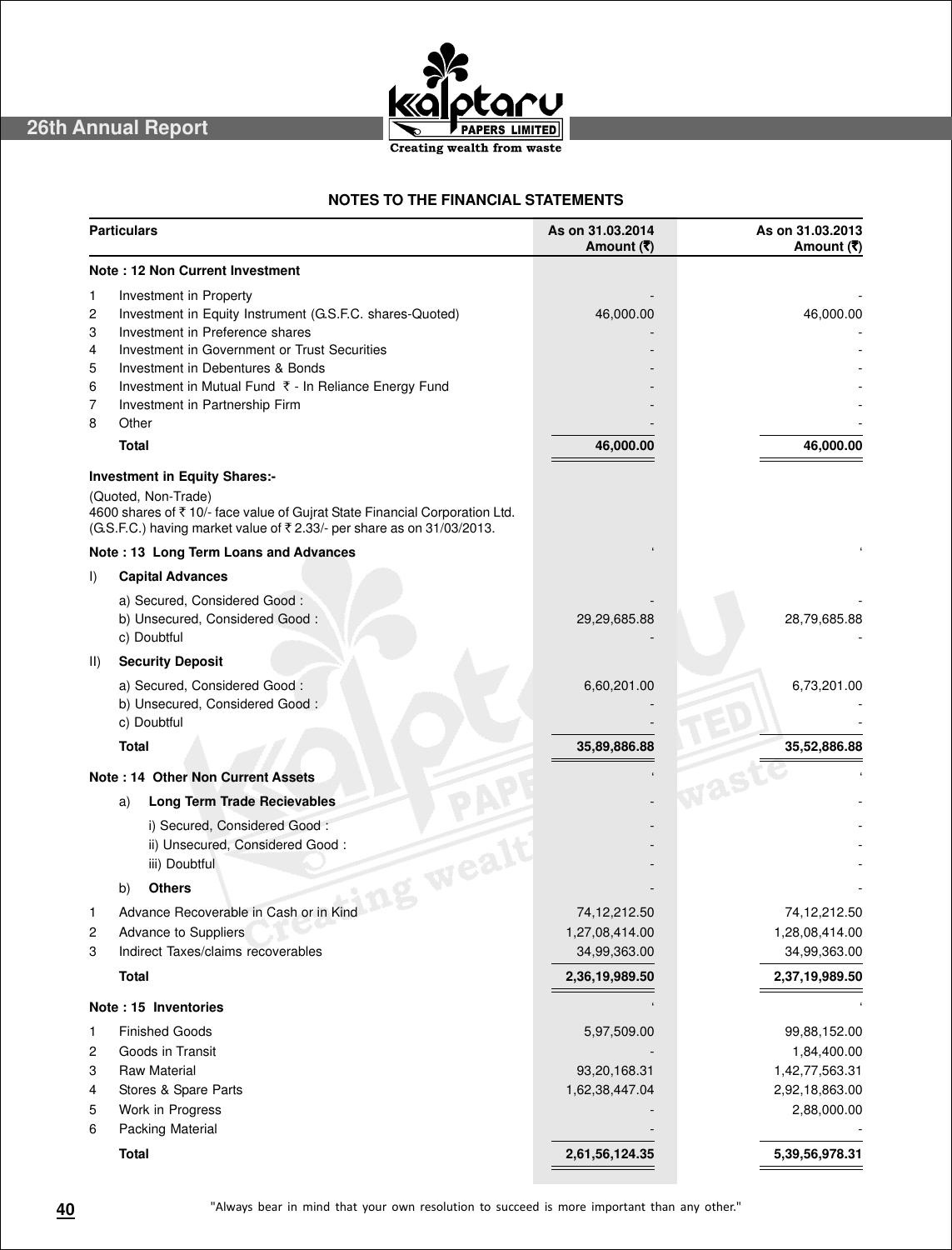

# **26th Annual Report**

| <b>Particulars</b> |               |                                                                                                                                                                                                                                                                                                        | As on 31.03.2014<br>Amount (₹)                     | As on 31.03.2013<br>Amount (₹) |
|--------------------|---------------|--------------------------------------------------------------------------------------------------------------------------------------------------------------------------------------------------------------------------------------------------------------------------------------------------------|----------------------------------------------------|--------------------------------|
|                    | i)            | Mode of Valuation of Inventories:-                                                                                                                                                                                                                                                                     |                                                    |                                |
|                    |               | a) Raw Material, stores & spares are valued at cost on FIFO basis.<br>b) Work in Progress at estimated cost.<br>c) Stock in transit are valued at cost.<br>d) Finished goods are valued at cost or net realizible value<br>whichever is lower on FIFO basis.<br>e) Packing Material is valued at cost. |                                                    |                                |
|                    | ii)           | <b>Detail of Raw Material:-</b>                                                                                                                                                                                                                                                                        |                                                    |                                |
|                    |               | Ahmedabad                                                                                                                                                                                                                                                                                              |                                                    |                                |
|                    |               | a) Kraft Waste<br>b) News Waste<br>c) Mix Tissue Paper                                                                                                                                                                                                                                                 | 74,60,989.00<br>12,52,460.00<br>2,53,500.00        |                                |
|                    |               | Satpuda                                                                                                                                                                                                                                                                                                |                                                    |                                |
|                    |               | a) Bagasse                                                                                                                                                                                                                                                                                             | 3,53,219.31                                        |                                |
|                    |               | <b>Total</b>                                                                                                                                                                                                                                                                                           | 93,20,168.31                                       |                                |
|                    | iii)          | <b>Detail of Finished Goods:-</b>                                                                                                                                                                                                                                                                      |                                                    |                                |
|                    |               | Ahmedabad                                                                                                                                                                                                                                                                                              |                                                    |                                |
|                    |               | a) Kraft Waste<br>b) News Print<br>c) Sundry Board<br>d) MG Poster                                                                                                                                                                                                                                     | 4,89,855.00<br>26,400.00<br>26,294.00<br>54,960.00 |                                |
|                    |               | <b>Total</b>                                                                                                                                                                                                                                                                                           | 5,97,509.00                                        |                                |
|                    |               | Note: 16 Trade Recievables                                                                                                                                                                                                                                                                             |                                                    |                                |
| 1                  |               | Outstanding for more than six months                                                                                                                                                                                                                                                                   |                                                    |                                |
|                    |               | a) Secured, Considered Good:<br>b) Unsecured, Considered Good:<br>c) Doubtful                                                                                                                                                                                                                          | 8,67,46,804.47                                     | 1,29,10,251.38                 |
| 2                  | <b>Others</b> |                                                                                                                                                                                                                                                                                                        |                                                    |                                |
|                    |               | ting weal<br>a) Secured, Considered Good:<br>b) Unsecured, Considered Good:<br>c) Doubtful                                                                                                                                                                                                             | 38,48,636.77                                       | 10,91,29,573.00                |
|                    | Total         |                                                                                                                                                                                                                                                                                                        | 9,05,95,441.24                                     | 12,20,39,824.38                |
|                    |               | Note: 17 Cash & Cash Equivalents                                                                                                                                                                                                                                                                       |                                                    |                                |
| 1                  |               | <b>Cash &amp; Bank Balances</b>                                                                                                                                                                                                                                                                        |                                                    |                                |
|                    |               | a) Cash in Hand<br>b) Balance with Banks                                                                                                                                                                                                                                                               | 6,33,069.68<br>14,073.65                           | 4,41,721.00<br>98,548.23       |
| 2                  |               | <b>Other Bank Balances</b>                                                                                                                                                                                                                                                                             |                                                    |                                |
|                    |               | a) Unclaimed Dividend Account                                                                                                                                                                                                                                                                          | 2,73,861.11                                        | 2,73,861.11                    |
| 3                  |               | Cheques on Hand (C)                                                                                                                                                                                                                                                                                    |                                                    |                                |
| 4                  | <b>Others</b> |                                                                                                                                                                                                                                                                                                        |                                                    |                                |
|                    |               | Margin Money with Bank                                                                                                                                                                                                                                                                                 | 16,50,333.00                                       | 71,16,450.00                   |
|                    |               | Total $[1 + 2 + 3]$                                                                                                                                                                                                                                                                                    | 25,71,337.44                                       | 79,30,580.34                   |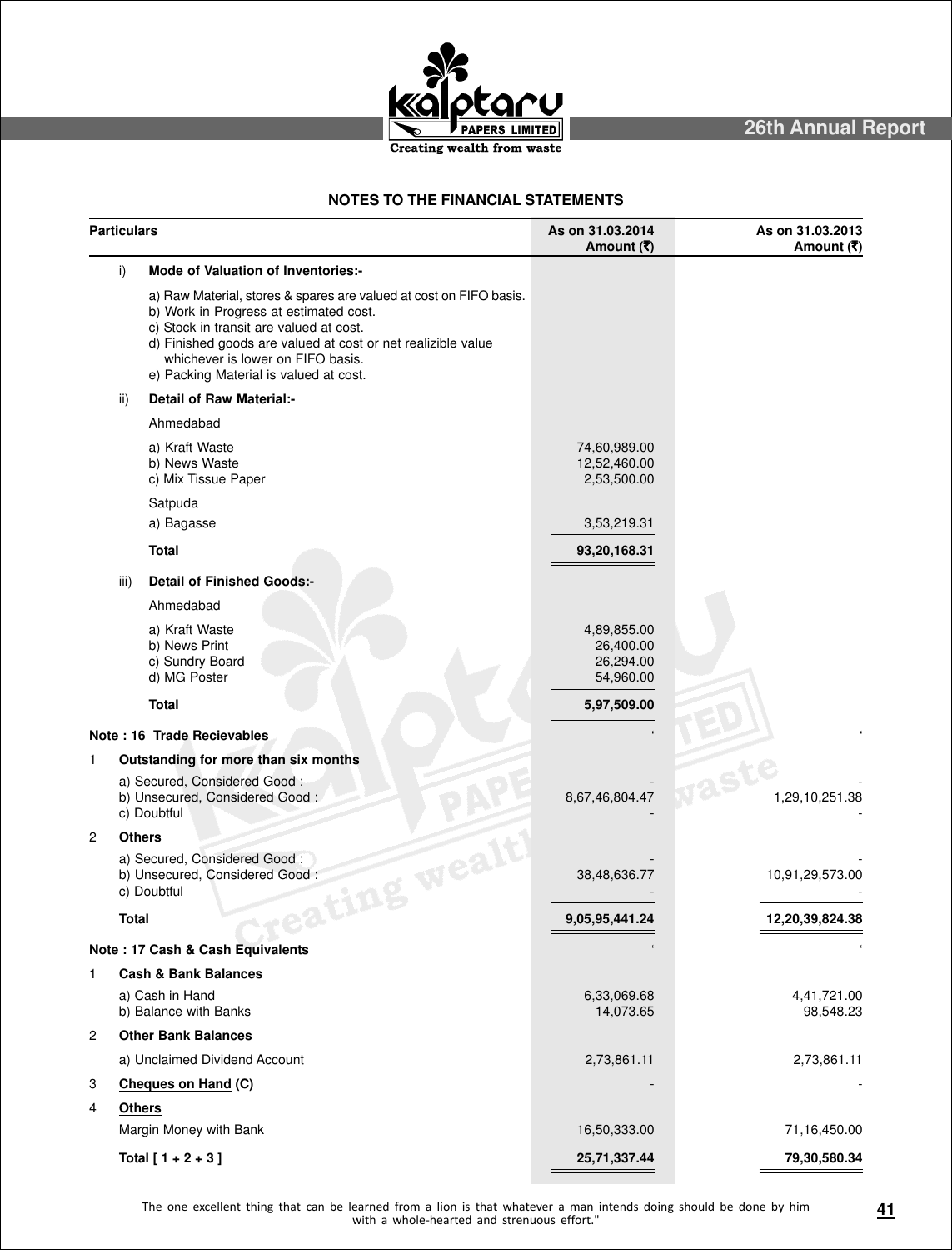

|                | <b>Particulars</b>                                       |                 | As on 31.03.2014<br>Amount (₹)      |                 | As on 31.03.2013<br>Amount (₹)      |
|----------------|----------------------------------------------------------|-----------------|-------------------------------------|-----------------|-------------------------------------|
|                | <b>Note: 18 Other Current Assets</b>                     |                 |                                     |                 |                                     |
| $\mathbf{1}$   | Advance Recoverable in cash or in kind                   |                 | 1,46,45,961.59                      |                 | 49,07,505.51                        |
| $\overline{c}$ | Advance to Staff                                         |                 | 2,14,319.00                         |                 | 3,85,669.00                         |
| 3              | Advance to Suppliers                                     |                 | 24,89,068.00                        |                 | 30, 37, 540. 12                     |
| 4              | Advance Income Tax/Refund Due                            |                 | 58,098.00                           |                 | 64,495.00                           |
| 5              | Indirect Tax/claims Recoverables                         |                 | 7,61,006.06                         |                 | 21,12,393.18                        |
| 6              | Advance against Expenses                                 |                 | 2,48,288.30                         |                 | 2,22,971.30                         |
|                | Total                                                    |                 | 1,84,16,740.95                      |                 | 1,07,30,574.11                      |
|                | Note: 19 Revenue from Operations                         |                 |                                     |                 |                                     |
| 1              | Sales (Net of Return)                                    |                 | 37,09,80,338.67                     |                 | 78,05,35,967.73                     |
|                | Less:-Excise Duty                                        |                 | (86,90,734.22)                      |                 | (2, 17, 16, 468.00)                 |
|                | <b>Total</b>                                             |                 | 36,22,89,604.45                     |                 | 75,88,19,499.73                     |
|                | Note: 20 Other Income                                    |                 |                                     |                 |                                     |
| $\mathbf{1}$   | Interest Income                                          |                 |                                     |                 |                                     |
|                | (i) Interest Received                                    |                 | 9,03,235.00                         |                 | 6,75,428.00                         |
|                | (ii) Interest on I. Tax Refund                           |                 |                                     |                 |                                     |
| 2              | Dividend Income                                          |                 |                                     |                 |                                     |
| 3              | Net Gain on Sale of Investments                          |                 |                                     |                 |                                     |
| 4              | Other non-operating income                               |                 |                                     |                 |                                     |
|                | (i) Insurance Claim Received                             |                 | 1,66,735.00                         |                 | 6,170.22                            |
|                | (ii) Miscellaneous Income                                |                 | 10.00                               | aste            |                                     |
|                | (iii) Provision of Gratuity no longer required           |                 | 47,600.00                           |                 |                                     |
|                | (iv) Prior period adjustments (Net)                      |                 |                                     |                 | 98,110.00                           |
|                | (v) Sale Others                                          |                 |                                     |                 | 41,875.00                           |
|                | (vi) Profit on Sale of Assets                            |                 |                                     |                 | 21,485.00                           |
|                | ting weal<br>Total                                       |                 | 11,17,580.00                        |                 | 8,43,068.22                         |
|                | Note: 21 Cost of Material Consumed                       |                 |                                     |                 |                                     |
|                | <b>Raw Materials</b>                                     |                 |                                     |                 |                                     |
|                | Opening Stock                                            |                 | 1,42,77,563.31                      |                 | 83,75,210.31                        |
|                | Purchases (including Direct cost)<br>Less:-Closing Stock |                 | 12,51,40,502.58<br>(93, 20, 168.31) |                 | 28,67,50,682.61<br>(1,42,77,563.31) |
|                |                                                          |                 |                                     |                 |                                     |
|                | Total                                                    |                 | 13,00,97,897.58                     |                 | 28,08,48,329.61                     |
|                | Import & Indigenous Raw Material Consumend:-             |                 |                                     |                 |                                     |
|                |                                                          | Value           | <b>Current Year</b><br>Percentage   | Value           | <b>Previous Year</b><br>Percentage  |
|                | Imported                                                 | 3,15,90,505.5   | 24.28                               | 1,56,31,897.00  | 5.35                                |
|                | Indigenous                                               | 9,85,07,392.09  | 75.72                               | 27,68,01,962.00 | 94.65                               |
|                |                                                          | 13,00,97,897.58 | 100.00                              | 29,24,33,859.00 | 100.00                              |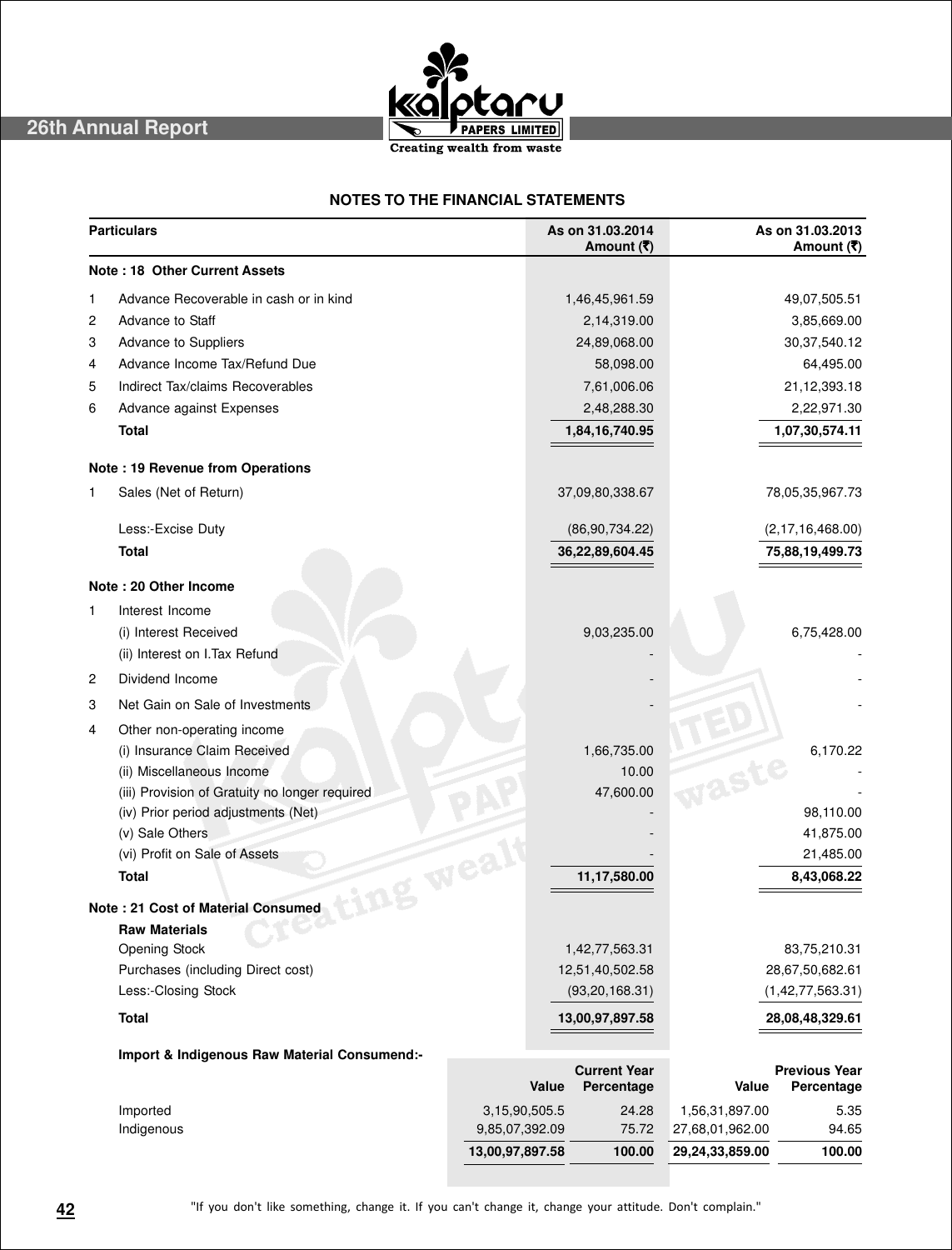

| <b>Particulars</b>                                                    |                | As on 31.03.2014<br>Amount (₹) |                | As on 31.03.2013<br>Amount (₹) |
|-----------------------------------------------------------------------|----------------|--------------------------------|----------------|--------------------------------|
| Note: 22 Purchase of Stock-in-Trade                                   |                |                                |                |                                |
| <b>Purchase Account Trading</b><br>1                                  |                | 13,83,04,131.00                |                | 23,89,70,262.00                |
| Total                                                                 |                | 13,83,04,131.00                |                | 23,89,70,262.00                |
| Note: 23 Manufacturing & Operating Cost                               |                |                                |                |                                |
| <b>Building Repair &amp; Mainteance</b>                               |                | 2,48,286.00                    |                | 1,56,754.00                    |
| Commission on Purchase                                                |                | 88,643.00                      |                | 5,02,853.00                    |
| Machinary Repairs & Maintenace                                        |                | 6,49,983.32                    |                | 10,81,065.56                   |
| Electric Repairs & Maintenace                                         |                | 2,27,903.00                    |                | 10,78,658.00                   |
| Power, Electricity & Water Charges<br>Manufacturing Expenses (Others) |                | 3,70,71,777.00<br>4,66,636.63  |                | 7,44,11,114.00<br>5,33,283.00  |
| Stores Consumed                                                       |                | 4,64,52,030.96                 |                | 7,07,75,796.49                 |
| Packing Material Consumed                                             |                | 1,97,419.00                    |                | 5,28,052.20                    |
| Total                                                                 |                | 8,54,02,678.91                 |                | 14,90,67,576.25                |
| Import & Indigenous Raw Material Consumend:-                          |                |                                |                |                                |
|                                                                       |                | <b>Current Year</b>            |                | <b>Previous Year</b>           |
|                                                                       |                | Value<br>Percentage            | Value          | Percentage                     |
| Imported                                                              | 19,55,600.15   | 4.21                           | 18,95,098.10   | 2.35                           |
| Indigenous                                                            | 4,44,96,430.81 | 95.79                          | 7,88,61,697.05 | 97.65                          |
|                                                                       | 4,64,52,030.96 | 100.00                         | 8,07,56,795.15 | 100.00                         |
| Note: 24 Change in Inventories                                        |                |                                |                |                                |
| <b>Opening Stock</b><br>1                                             |                |                                |                |                                |
| (i) Finished Goods                                                    |                | 99,88,152.00                   |                | 1,43,74,710.31                 |
| (ii) Work in Progress                                                 |                | 2,88,000.00                    |                | 2,72,000.00                    |
| $\overline{c}$<br><b>Closing Stock</b>                                |                | 1,02,76,152.00                 |                | 1,46,46,710.31                 |
| (i) Finished Goods                                                    |                | 5,97,509.00                    |                | 96,29,192.69                   |
| (ii) Work in Progress                                                 |                |                                |                | 2,88,000.00                    |
|                                                                       |                | 5,97,509.00                    |                | 99,17,192.69                   |
| <b>Total</b>                                                          |                | 96,78,643.00                   |                | 47,29,517.62                   |
|                                                                       | ting weal      |                                |                |                                |
| <b>Note: 25 Employment Benefit Expenses</b>                           |                |                                |                |                                |
| Bonus Expense<br>1<br>Earn Leave Expense<br>2                         |                | 4,03,866.00                    |                | 5,01,075.00                    |
| 3<br><b>Gratuity Expense</b>                                          |                | 4,31,490.00<br>4,49,057.00     |                | 5,08,825.00<br>3,47,692.00     |
| Providend Fund Contribution<br>4                                      |                | 5,89,295.00                    |                | 7,04,820.00                    |
| 5<br><b>Recruitment Expense</b>                                       |                | 2,169.00                       |                |                                |
| Salary (Staff)<br>6                                                   |                | 50,82,492.00                   |                | 51,45,714.00                   |
| 7<br>Salary (Worker)                                                  |                | 1,11,35,738.00                 |                | 1,48,08,579.00                 |
| 8<br>Staff Walfare & Medical Exp.                                     |                | 2,96,624.00                    |                | 4,70,261.00                    |
| <b>Total</b>                                                          |                | 1,83,90,731.00                 |                | 2,24,86,966.00                 |
| <b>Note: 26 Financial Cost</b>                                        |                |                                |                |                                |
| Bank Charges & Commission<br>1                                        |                | 4,72,27,164.83                 |                | 3,98,30,837.08                 |
| $\overline{c}$<br>Interest on Car Loan                                |                | 69,765.89                      |                | 1,31,204.97                    |
| Other Interest<br>3                                                   |                | 1,44,750.00                    |                |                                |
| <b>Total</b>                                                          |                | 4,74,41,680.72                 |                | 3,99,62,042.05                 |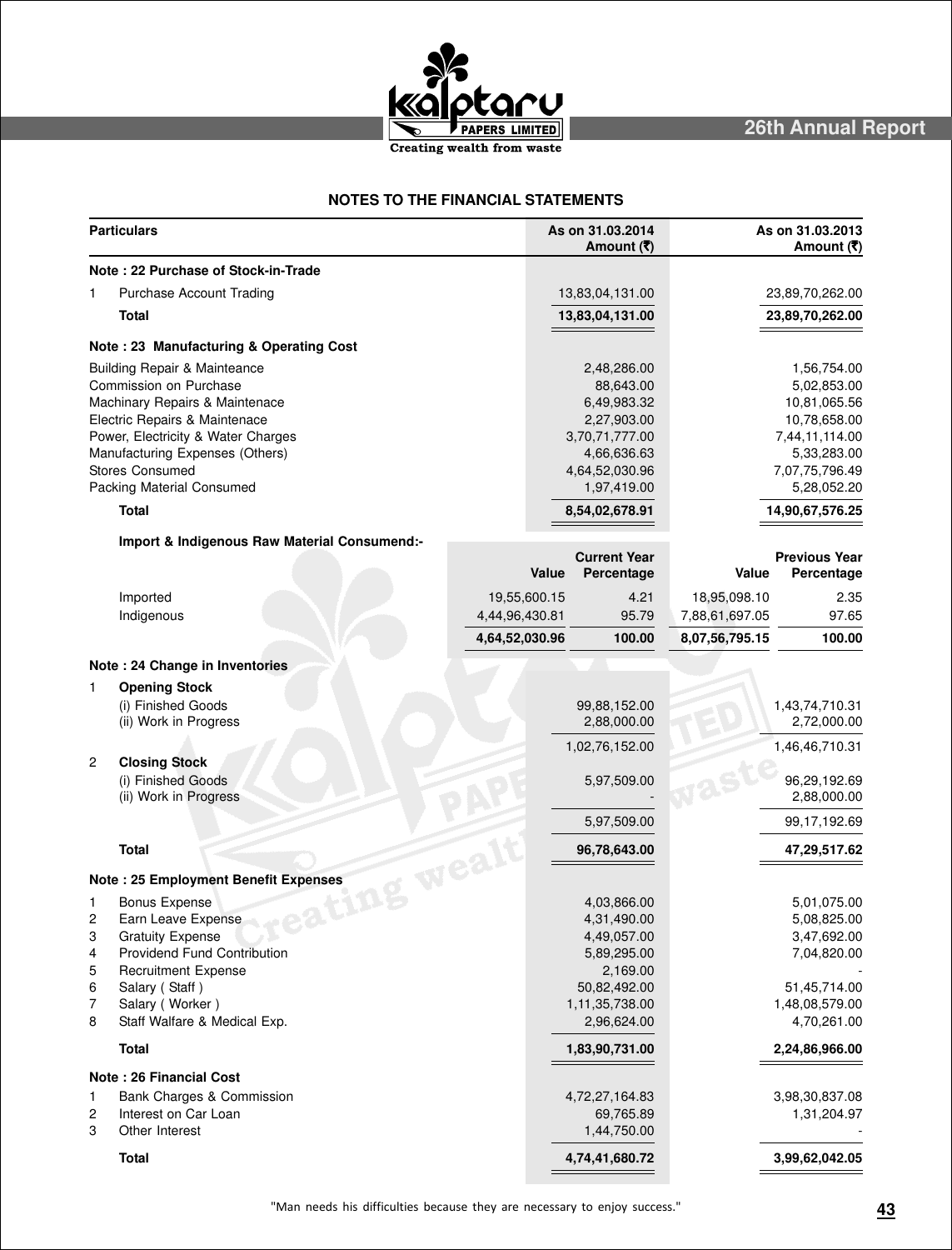

| <b>Particulars</b> |                                                    | As on 31.03.2014<br>Amount $($ ₹) | As on 31.03.2013<br>Amount (₹) |  |
|--------------------|----------------------------------------------------|-----------------------------------|--------------------------------|--|
|                    | <b>Note: 27 Depreciation &amp; Amortised Cost</b>  |                                   |                                |  |
| 1                  | Depreciation                                       | 2,61,15,965.07                    | 2,57,24,928.69                 |  |
|                    | Total                                              | 2,61,15,965.07                    | 2,57,24,928.69                 |  |
|                    | Note: 28 Other Expenses                            |                                   |                                |  |
| 1                  | <b>Advertisement Expenses</b>                      | 53,100.00                         | 1,80,009.00                    |  |
| 2                  | <b>Audit Fees</b>                                  | 97,900.00                         | 97,900.00                      |  |
| 3                  | Balance W/off                                      |                                   |                                |  |
| 4                  | Commission, Rebate & Discount                      | 14,46,468.70                      | 32,78,751.00                   |  |
| 5                  | Director Remuneration                              | 9,00,000.00                       | 12,00,000.00                   |  |
| 6                  | Donation & Charity                                 | 79,810.00                         | 26,732.00                      |  |
| 7                  | Electric Power (Office)                            | 2,98,835.00                       | 3,28,010.00                    |  |
| 8                  | Foreign Exchange Fluctuation                       | 4,41,410.37                       | 1,88,874.62                    |  |
| 9                  | Freight & Cartage Outward                          | 61,929.00                         | 1,38,440.00                    |  |
| 10                 | Insurance Expenses                                 | 10,04,624.00                      | 9,88,753.00                    |  |
| 11                 | Internal Audit Fee                                 | 2,40,000.00                       | 2,40,000.00                    |  |
| 12                 | Legal & Professional Fee                           | 3,50,968.67                       | 11,32,567.00                   |  |
| 13<br>14           | Loss on Insurance Claim<br>Loss on Sales of Assets |                                   |                                |  |
| 15                 | Miscellaneous Expenses                             | 1,24,90,816.98<br>4,31,959.34     | 16,192.00<br>4,73,562.53       |  |
| 16                 | Prior Period Adjustment (Net)                      |                                   |                                |  |
| 17                 | Postage & Telegram Expenses                        | 6,08,754.00                       | 6,15,865.00                    |  |
| 18                 | Printing & Stationary                              | 2,24,480.00                       | 2,51,182.00                    |  |
| 19                 | Rates & Taxes                                      |                                   | 1,16,255.00                    |  |
| 20                 | Rent                                               | 8,36,625.00                       | 7,46,625.00                    |  |
| 21                 | Repair & Maintenace (Others)                       | 1,16,210.00                       | 2,46,710.00                    |  |
| 22                 | Sales Tax Expense (06-07)                          |                                   |                                |  |
| 23                 | Subscription & Membership Fee                      | 88,302.00                         | 57,719.00                      |  |
| 24                 | Travelling Expense (Other Than Director)           | 2,61,268.00                       | 3,45,917.00                    |  |
| 25                 | Travelling Expense (Director)                      | 9,300.00                          | 88,363.00                      |  |
| 26                 | Vehicle Repair & Maintenace Exp.                   | 13,35,512.00                      | 10,98,478.00                   |  |
| 27                 | Watch & Ward                                       | 14,42,728.00                      | 12,73,788.00                   |  |
| 28                 | <b>Water Cess Charges</b>                          | 22,268.00                         | 70,481.00                      |  |
| 29                 | <b>Bad Debts</b>                                   | 14,22,114.00                      |                                |  |
|                    | ting wealt<br><b>Total</b>                         | 2,42,65,383.06                    | 1,32,01,174.15                 |  |
| i)                 | Payment made to auditor includes following:        |                                   |                                |  |
|                    |                                                    | Year ended 2014                   | Year ended 2013                |  |
|                    | <b>Audit Fees</b>                                  | 42,900.00                         | 42,900.00                      |  |
|                    | Income Tax matter                                  | 55,000.00                         | 55,000.00                      |  |
|                    | <b>Total</b>                                       | 97,900.00                         | 97,900.00                      |  |
|                    | Note: 29 Expenditure in Foreign Currency:          |                                   |                                |  |
|                    | <b>Particulars</b>                                 | <b>Current Year</b>               | <b>Previous Year</b>           |  |
|                    | (a) Travelling (Director)                          | Nil                               | Nil                            |  |
|                    | Note: 30 Earnings in Foreign Currency:             |                                   |                                |  |
|                    | <b>Particulars</b>                                 | <b>Current Year</b>               | <b>Previous Year</b>           |  |
|                    |                                                    | <b>Nil</b>                        | Nil                            |  |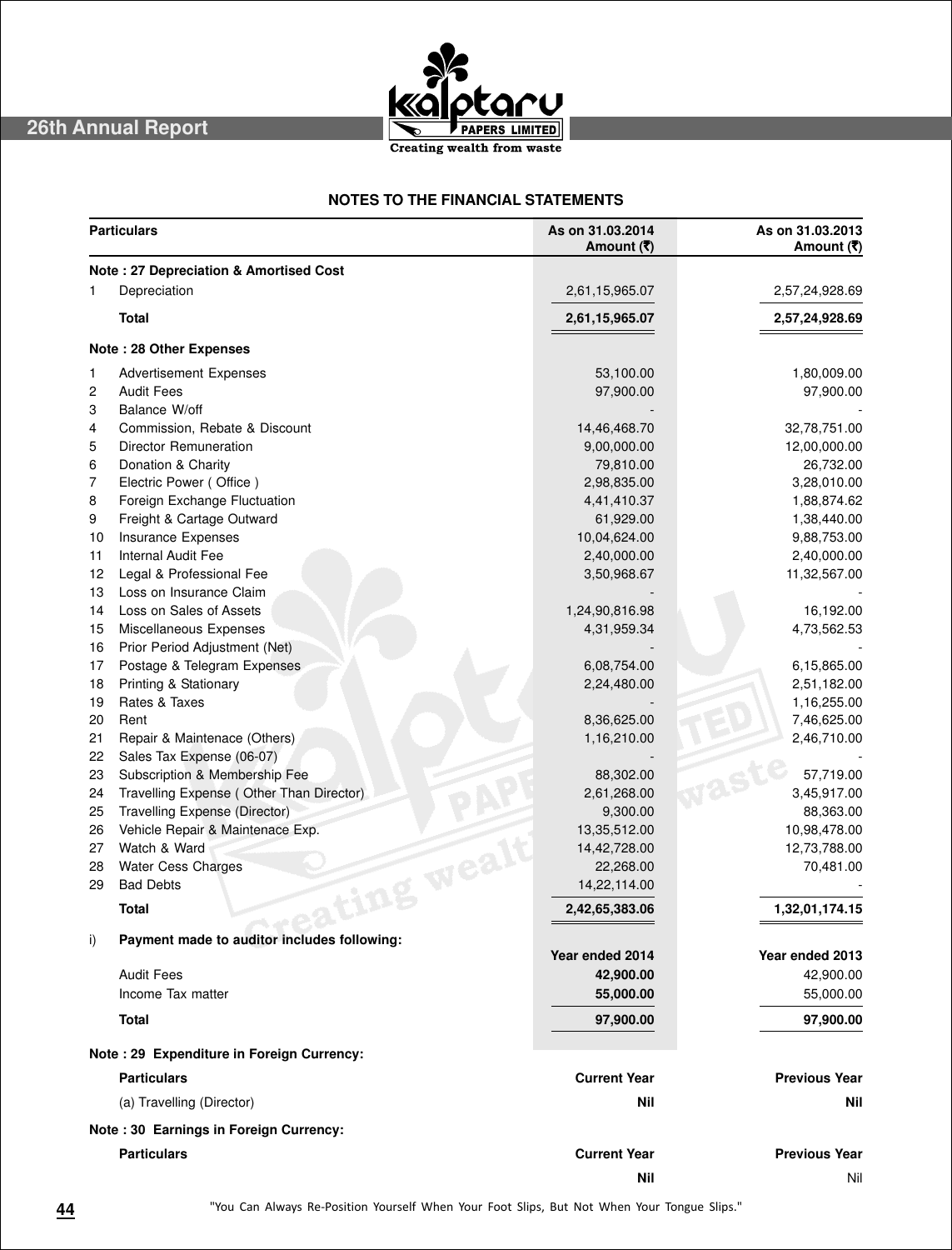

# **Note : 31 Related Party disclosures**

# 1 **Relationships:-**

## (A) **Key Management Personnel**

Sh. J.K. Gupta (Director Cum Chairman) Sh. Naveen Gupta (Managing Director) Sh. Shivratan Jivaram Sharma (Independent Director) Sh. Paresh Babu Laxminandan Pandya (Independent Director) Sh. Ramesh Chand ((Independent Director) (B) **Associate Concerns** Kalptaru Fincap Ltd. N.N Papers (P) Ltd. (Earlier known as Kalptaru Softech Pvt Ltd) Jai Kishan & Sons (HUF)

Naveen Gupta (HUF)

Kalptaru Alloys Pvt. Ltd.

Kalpatru Insurance Broker Ltd.

Kalpatru Infosoft Pvt. Ltd.

2 **Transections carried out with related parties referred in 1 above, in ordinary course of business:-**

| <b>Current year</b> |                                  |                                              |                                     | <b>Previous year</b>       |                                              |                                     |                               |
|---------------------|----------------------------------|----------------------------------------------|-------------------------------------|----------------------------|----------------------------------------------|-------------------------------------|-------------------------------|
| S.                  | Nature of<br>No. Transaction     | Key<br><b>Management</b><br><b>Personnel</b> | <b>Associate</b><br><b>Concerns</b> | Year end<br><b>Balance</b> | Key<br><b>Management</b><br><b>Personnel</b> | <b>Associate</b><br><b>Concerns</b> | Outstanding<br><b>Balance</b> |
| 1.                  | Director's<br>a)<br>Remuneration | 9,00,000.00                                  | Nil                                 |                            | 12,00,000.00                                 | Nil                                 | 76,420.00                     |
|                     | b) Comp Cont<br>to E.P.F         | 1,08,000.00                                  | Nil                                 | 86,432.00                  | 1,44,000.00                                  | Nil                                 |                               |
| $\overline{2}$      | <b>Rent Paid</b>                 |                                              | 4,80,000.00                         |                            |                                              | 4,80,000.00                         |                               |
| 3                   | <b>Rent Security Paid</b>        |                                              |                                     |                            |                                              |                                     |                               |
| 4                   | Loans accepted                   |                                              | 1,52,62,956.00 11,40,41,000.00      | 6,41,67,956.00             | 1,24,86,421.00                               | 4,13,87,200.00                      | 4,67,46,000.00                |
| 5                   | Loans repaid                     | 37,81,000.00                                 | 10,81,01,000.00                     |                            | 50,95,421.00                                 | 6,54,89,200.00                      |                               |

**Note : 32** The Previous year's figures have been regrouped / reclassified wherever necessary to correspond with the current year's classification/ disclosure.

#### **Note : 33 Significant accounting policies and practices adopted by the company:-**

#### **1 Basis of Accounting:-**

Accounts of the company are prepared on mercantile system of accounting and on going concern basis. The accounting policies are consistent and in accordance with generally accepted Auditing Standards and Indian Accounting Standards specified by ICAI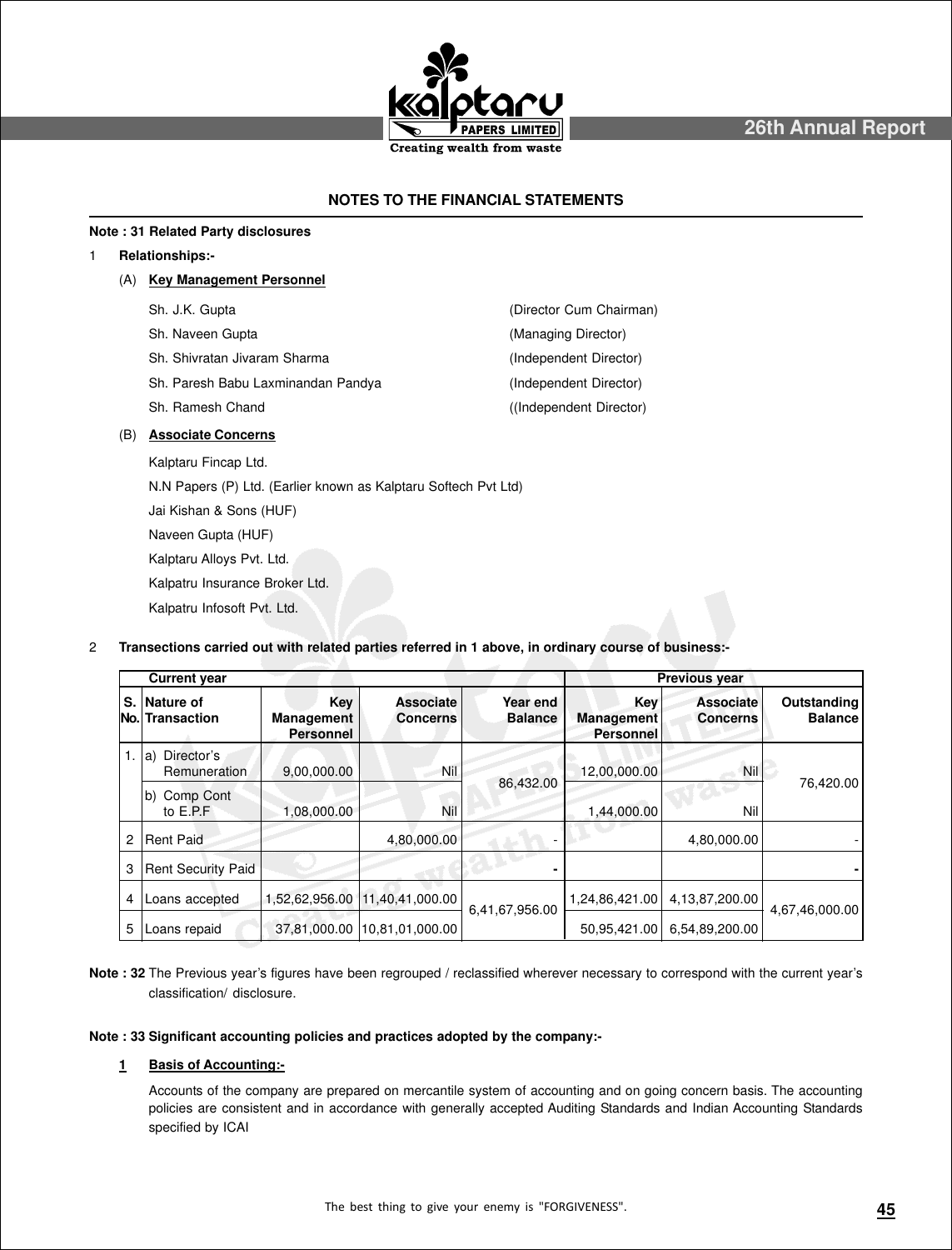

#### **2. Fixed Assets:-**

- a) Fixed assets are stated at cost of acquisition or construction, net of accumulated depreciation, cenvat credit adjustments and inclusive of non refundable taxes, incidental Expenses and interest on borrowings till the Assets are put to use
- b) Capital work in progress are valued at cost
- c) Land is valued at cost.
- d) Advances paid towards acquisition of Fixed assets are Shown as advance Against Capital Goods.

#### **3. Depreciation:-**

- a) Depreciation on fixed assets has been provided on straight-line basis at the rates prescribed in schedule XIV of the Companies act, 1956
- b) Fixed Assets acquired below Rs. 5000/- has been fully written off in the year.

#### **4. Recognition of Income & Expenditure**

Items of income and expenditure are recognized on accrual basis, except various Govt. revenues, Insurance claims and prior period incomes.

#### **5. Excise Duty**

Excise duty on manufactured goods is accounted for at the time of their clearance from the factory rather than at the time of manufacturing. The above policy has, however no impact on the operating results of the company.

#### **6. Investments**

Permanent investments are valued at cost less permanent diminution, if any in value of investment.

#### **7. Employment Benefits**

#### **A) Retirement Benefits**

i) **Gratuity**

Liability for gratuity is accounted as per actuarial valuation and in accordance with the Accounting Standard 15 issued by ICAI.

#### ii) **Provident Fund**

Retirement benefits in the form of provident fund are charged to profit & loss account for the year.

#### **B) Short Term Employee Benefits**

#### i) **Leave Encashment**

Provision for leave encashment made on 31.03.2014 is paid within 12 months.

#### **8. Borrowing Costs**

- a. Interest on borrowing costs & other incidental expenses are charged to Profit & Loss except for the:
	- i) Interest on borrowings for acquisition of capital assets till the date of its put to use.

#### **9. Revenue Recognition**

- i) Revenue is recognised on completion of sale of goods.
- ii) Sales are stated at inclusive of excise duty and net of sales tax /vat & other incidental amount collected.

#### **10. Taxation**

Income tax on current year profits has been accounted for as per provisions of Income Tax Act, 1961.

#### **11. Cash Flow Statement**

Cash flow statement is prepared as per indirect method prescribed under Accounting Standard 3 issued By ICAI.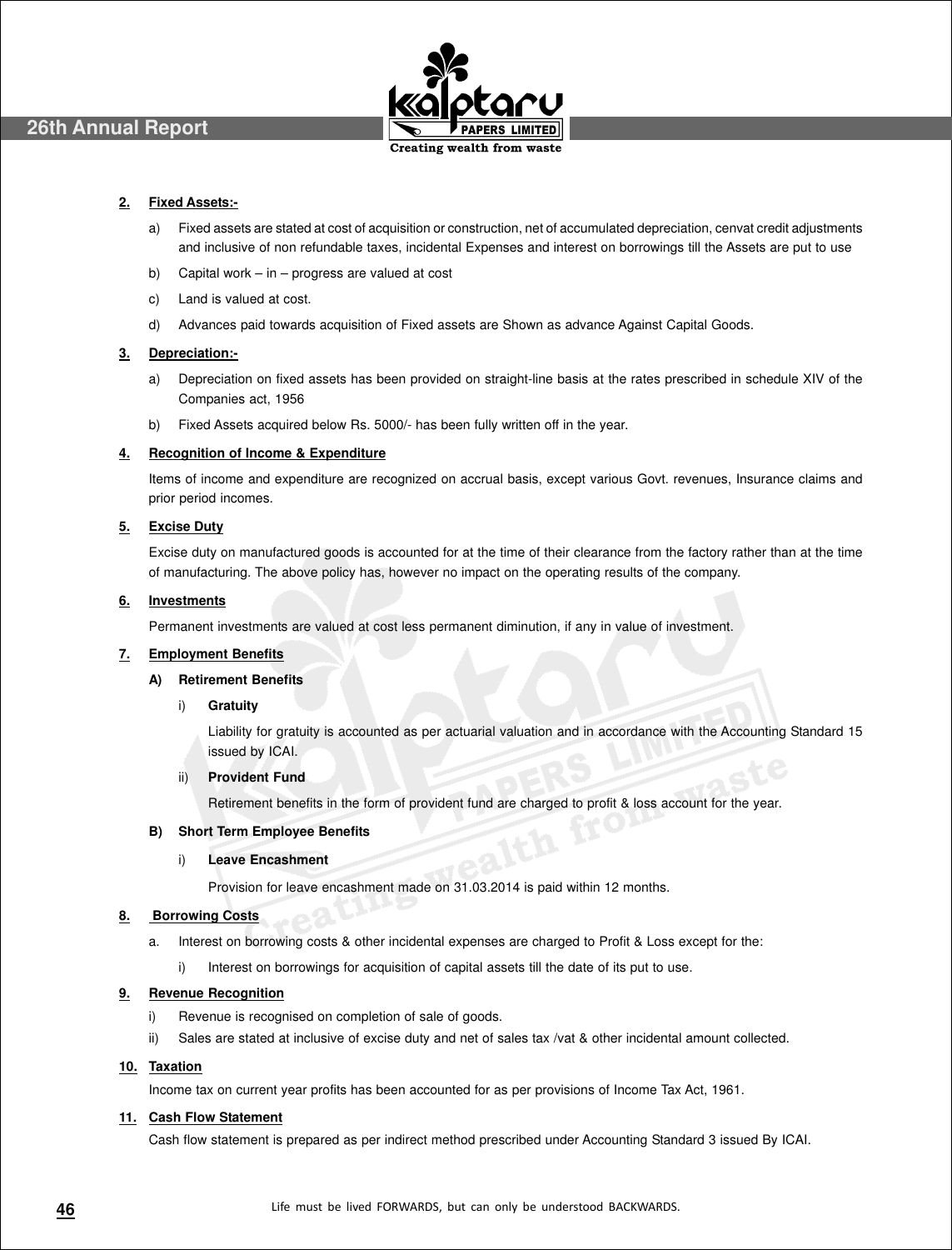

#### **12. Prior period Items**

i) Prior period items are incomes/ expenses, which arise in the current period due to error or omissions in the preparation of financial statements of one or more earlier Period.

#### **13. Segment Reporting**

Company is engaged in the core business of manufacturing of paper; therefore reporting requirements of under AS-17 are not applicable in the company case.

#### **14. Estimated amount of contracts remaining to be executed on capital A/c and not provided for:-**

| <b>CURRENT YEAR</b> | ₹ Nil |
|---------------------|-------|
| PREVIOUS YEAR       | ₹ Nil |

**15.** In the opinion of the Board of Directors, the current assets, loans and advances have a value on realization in the ordinary course of business at least equal to the amount at which they are stated in the Balance Sheet.

| Place: Ahmedabad<br>Date: 28/05/2014 | <b>NAVEEN GUPTA</b><br><b>Managing Director</b> | <b>JAI KISHAN GUPTA</b><br><b>Director</b> | <b>CA ABHIJAI AGGARWAL</b><br><b>Chartered Accountant</b> |
|--------------------------------------|-------------------------------------------------|--------------------------------------------|-----------------------------------------------------------|
|                                      |                                                 |                                            |                                                           |
|                                      |                                                 |                                            |                                                           |
|                                      |                                                 |                                            |                                                           |
|                                      |                                                 | from waste                                 |                                                           |
|                                      | wealth<br>$\sigma$<br>eatin!                    |                                            |                                                           |
|                                      |                                                 |                                            |                                                           |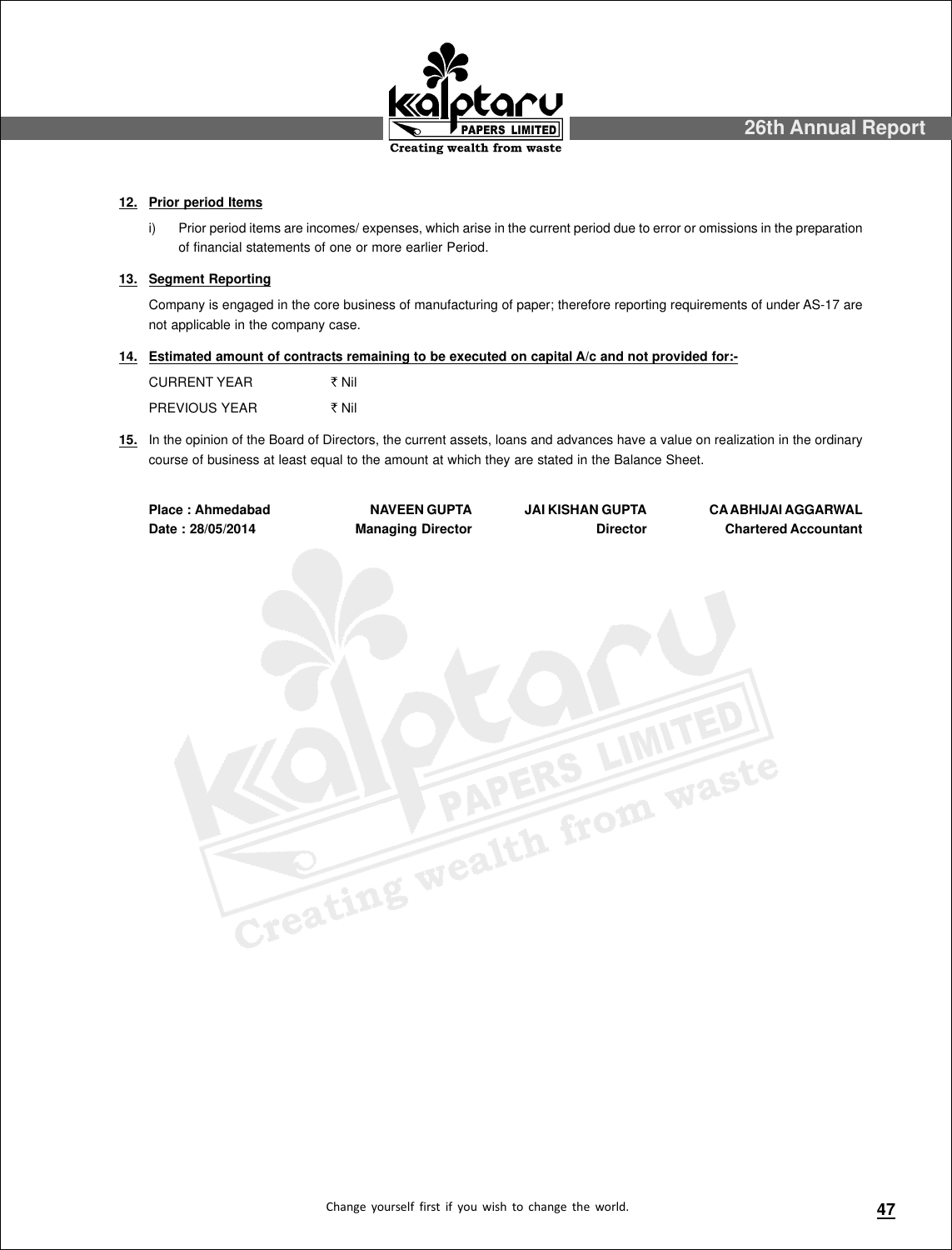

# **CASH FLOW STATEMENT FOR THE YEAR ENDED ON 31.03.2014**

| <b>Particulars</b>                                     | <b>Current Year</b><br>Amount (₹) |                     | <b>Previous Year</b><br>Amount (₹) |                  |
|--------------------------------------------------------|-----------------------------------|---------------------|------------------------------------|------------------|
| [A] Cash Flow from Operating Activities                |                                   |                     |                                    |                  |
| Net Profit after tax as per Profit and Loss Account    | (8,87,59,264.23)                  |                     | (1,09,24,772.14)                   |                  |
| Add: Adjustments for Non Cash Items                    |                                   |                     |                                    |                  |
| Deferred Tax                                           | (2,96,45,853.67)                  |                     | (36, 85, 537.66)                   |                  |
| Depreciation                                           | 2,61,15,965.07                    |                     | 2,57,24,928.69                     |                  |
| Loss on sale of Fixed Assets                           | 1,24,90,816.98                    |                     | 16,192.00                          |                  |
| Profit on sale of Fixed Assets                         | 0.00                              |                     | (21, 485.00)                       |                  |
| <b>Financial Charges Paid</b>                          | 4,74,41,680.72                    |                     | 3,99,62,042.05                     |                  |
| <b>Operating Profit before Working Capital changes</b> | (3,23,56,655.12)                  |                     | 5, 10, 71, 367. 94                 |                  |
| Change in Inventory                                    | 2,78,00,853.96                    |                     | (54, 21, 365.00)                   |                  |
| Change in Trade Receivables                            | 3,14,44,383.14                    |                     | (2,37,46,299.75)                   |                  |
| Change in Loans and Advances                           | (37,000.00)                       |                     | 7,13,273.00                        |                  |
| Change in Other current Assets                         | (76, 28, 068.84)                  |                     | 55,768.38                          |                  |
| Change in Other non-current Assets                     | 1,00,000.00                       |                     | 494.07                             |                  |
| Change in Trade Payables                               | (88, 20, 165.18)                  |                     | (56, 56, 229.05)                   |                  |
| Change in Other Current Liabilities                    | (85,99,111.28)                    |                     | 25,36,256.29                       |                  |
| Change in Long Term Liabilities                        | (29,53,722.00)                    |                     | (8,64,071.00)                      |                  |
| Change in Long Term Provisions                         | 3,78,384.00                       |                     | (1, 16, 525.00)                    |                  |
| Change in Short Term Provisions                        | 1,56,36,639.29                    |                     | (6, 23, 594.00)                    |                  |
| Less: Taxes Paid                                       | (58,098.00)                       |                     | (64, 495.00)                       |                  |
|                                                        | 4,72,64,095.09                    |                     | (3,31,86,787.06)                   |                  |
| Net Cash Inflow from Operating Activities [A]          |                                   | 1,49,07,439.97      |                                    | 1,78,84,580.88   |
| [B] Cash Flow from Investing Activities                |                                   |                     |                                    |                  |
| Net Addition to Fixed Assets including Capital WIP     | (30, 10, 155.92)                  |                     | (3, 17, 24, 238.17)                |                  |
| Sale of Fixed Assets                                   | 43,50,000.00                      |                     | 7,61,000.00                        |                  |
| Net Cash Inflow from Investing Activities [B]          |                                   | 13,39,844.08        |                                    | (3,09,63,238.17) |
| [C] Cash Flow from Financing Activities                |                                   |                     |                                    |                  |
| Proceeds from New Borrowings                           | 15,22,02,029.40                   | 2,58,35,153.83      | (43, 32, 406.18)                   |                  |
| Repayment of Long Term Borrowings                      | (12,63,66,875.57)                 |                     | 5,72,14,397.28                     |                  |
| <b>Financial Charges Paid</b>                          | (4,74,41,680.72)                  |                     | (3,99,62,042.05)                   |                  |
| Net Cash Inflow from Financing Activities [C]          |                                   | (2, 16, 06, 526.89) |                                    | 1,29,19,949.05   |
| Net Cash And Cash Equivalents $[A + B + C]$            |                                   | (53, 59, 242.84)    |                                    | (1,58,708.24)    |
| Opening Balance of Cash and Cash Equivalents           |                                   | 79,30,580.28        |                                    | 80,89,288.52     |
| <b>Closing Balance of Cash and Cash Equivalents</b>    |                                   | 25,71,337.43        |                                    | 79,30,580.28     |
|                                                        |                                   |                     |                                    |                  |

**This is the Cash Flow referred to in our report of even date. Chartered Accountants CA Abhijai Aggarwal Naveen Gupta Jaikishan Gupta**

**M.N:517463 FRN No. 008332N**

**Place : Ahmedabad Shrima Dave**

For and on behalf of the Board

**Managing Director** 

**Company Secretary**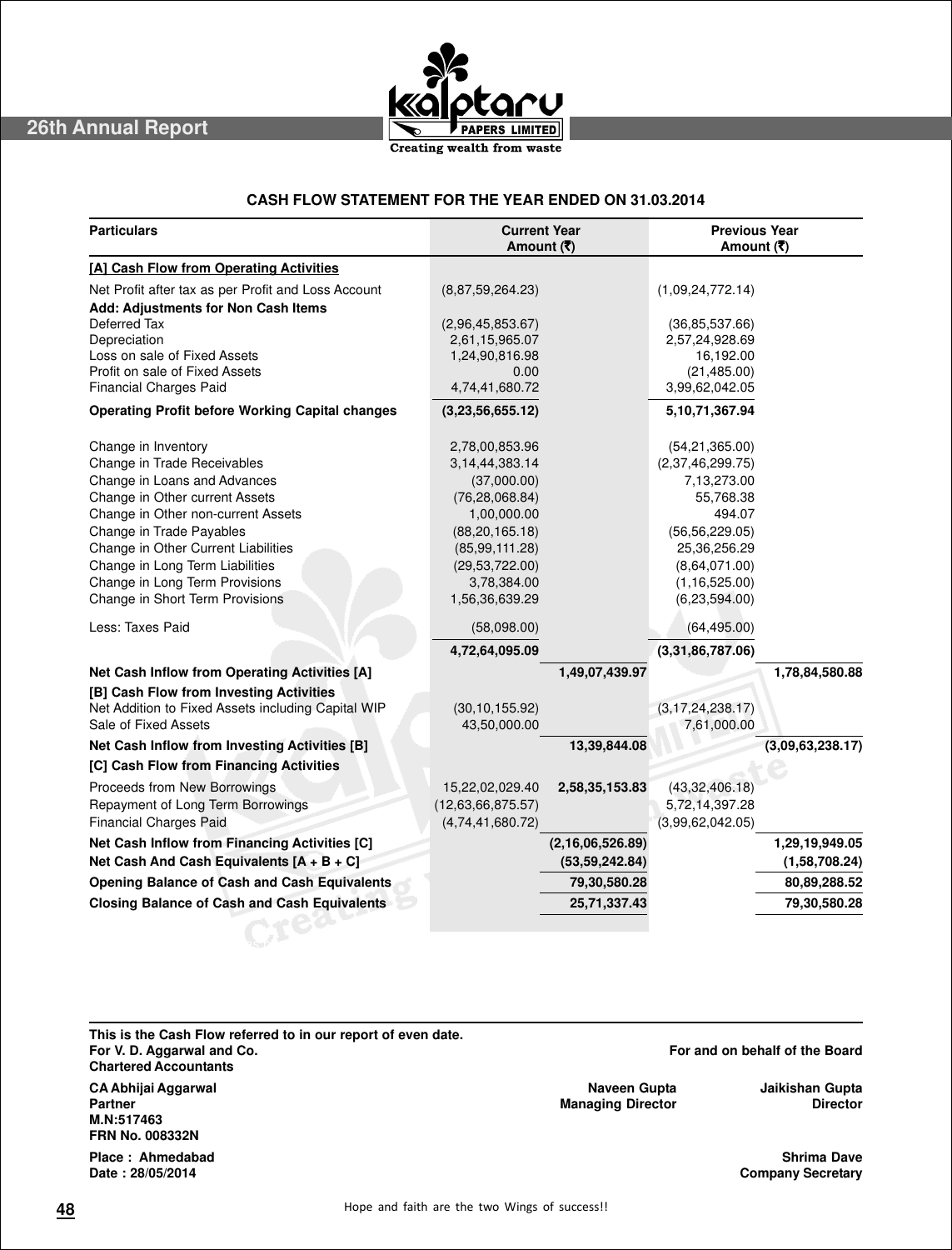

# **STATEMENT OF MOVEMENT OF FIXED ASSETS**

| <b>Particular</b>          | Amount              |
|----------------------------|---------------------|
| Opening WDV                | 460,662,383.02      |
| Less: Depreciation         | (2,61,15,965.07)    |
| Add: Addition              | 30,10,155.92        |
| Less: Sale During the Year | (43,50,000.00)      |
| Less: Loss on Sale of FA   | (1, 24, 90, 816.98) |
| <b>Closing WDV</b>         | 42,07,15,756.88     |

# **STATEMENT FOR ACCEPT AND REPAYMENT OF LOAN**

| <b>Particular</b>                    | <b>Closing Balance</b> | <b>Opening Balance</b> | Accept          | Repayment       |
|--------------------------------------|------------------------|------------------------|-----------------|-----------------|
| Short Term Borrowing                 | 10,59,68,480.33        | 9,74,06,798.93         | 85,61,681.40    |                 |
|                                      |                        |                        |                 |                 |
| Axis Bank Ltd. (Term Loan)           | 78,84,016.47           | 1,14,61,884.00         |                 | 35,77,867.53    |
| IOB Term Loan - 380400026            | 90,61,337.00           | 89,00,000.00           | 1,61,337.00     |                 |
| IOB Term Loan - 380600007            | 49,91,248.00           | 51,00,000.00           |                 | 1,08,752.00     |
| IOB Term Loan - 380600008            | 81,46,042.00           | 80,00,000.00           | 1,46,042.00     |                 |
| IOB Term Loan - 380700041            | 3,84,49,696.00         | 3,77,65,169.00         | 6,84,527.00     |                 |
| IOB Term Loan (New TL 3281200005)    | 2,10,62,681.00         | 1,56,23,547.00         | 54,39,134.00    |                 |
| IOB Term Loan (WCTL 3281200004)      | 8,01,08,860.00         | 8,01,08,860.00         |                 |                 |
| IOB Term Loan -380700004             | 2,14,85,161.00         | 2,10,99,984.00         | 3,85,177.00     |                 |
| Religare                             | 43,930,880.00          | 3,55,77,340.00         | 83,53,540.00    |                 |
| Life Insurance Corporation of India  | 16,98,750.00           | 10,35,000.00           | 6,63,750.00     |                 |
| <b>Tata Capital Limited</b>          | 4,88,030.00            | 7,90,984.17            |                 | 3,02,954.11     |
| Abhipra Capital Limited              | 11,00,000.00           | 11,00,000.00           |                 |                 |
| Abhipra Management Services P. Ltd   | 4,00,000.00            | 4,00,000.00            |                 |                 |
| <b>Bhagwati Corporation - USL</b>    | 50,00,000.00           | 50,00,000.00           |                 |                 |
| Harikrupa Enterprise - USL           | 30,00,000.00           | 30,00,000.00           |                 |                 |
| MIS Infra Pvt. Ltd.                  | 1,00,00,000.00         | 85,00,000.00           | 15,00,000.00    |                 |
| Par Techno Heat Pvt.Ltd = USL        | 8,00,000.00            | 8,00,000.00            |                 |                 |
| Shubhangi Papers Private Limited USL | 50,00,000.00           |                        | 50,00,000.00    |                 |
| Shreenath Electrical Services - USL  | 2,50,000.00            | 10,00,000.00           |                 | 7,50,000.00     |
| S.L.Engineers - USL                  | 14,00,000.00           | 19,00,000.00           |                 | 5,00,000.00     |
| SPM Engineers - USL                  | 18,00,000.00           | 18,00,000.00           |                 |                 |
| Vasundhra Machines Ltd. - USL        | 10,00,000.00           | 10,00,000.00           |                 |                 |
| Space Exim Private Limited           |                        | 24,00,000.00           |                 | 24,00,000.00    |
| Real Engineering & Boiler Repairers  |                        | 25,00,000.00           | 2,50,000.00     | 27,50,000.00    |
| N N Paper Private Limited            | 96,70,000.00           | 37,30,000.00           | 11,40,41,000.00 | 10,81,01,000.00 |
| Jai Kishan Gupta                     | 3,14,94,381.00         | 1,92,85,000.00         | 1,53,59,381.00  | 31,50,000.00    |
| Naveen Gupta                         | 2,31,10,000.00         | 2,37,31,000.00         | 10,000.00       | 6,31,000.00     |
|                                      | 43,72,99,562.86        | 39,90,15,567.10        | 16,05,55,569.40 | 12,22,71,573.64 |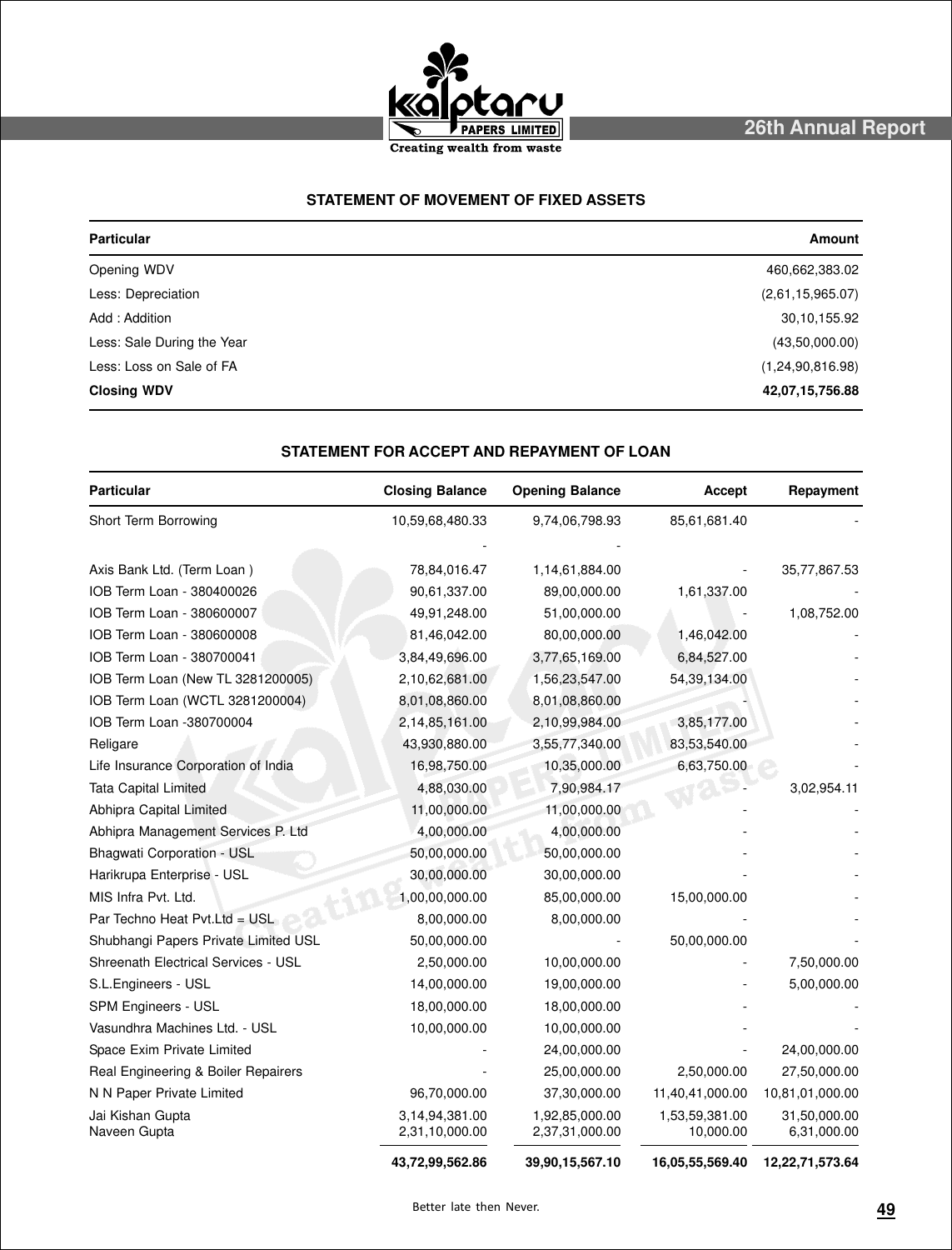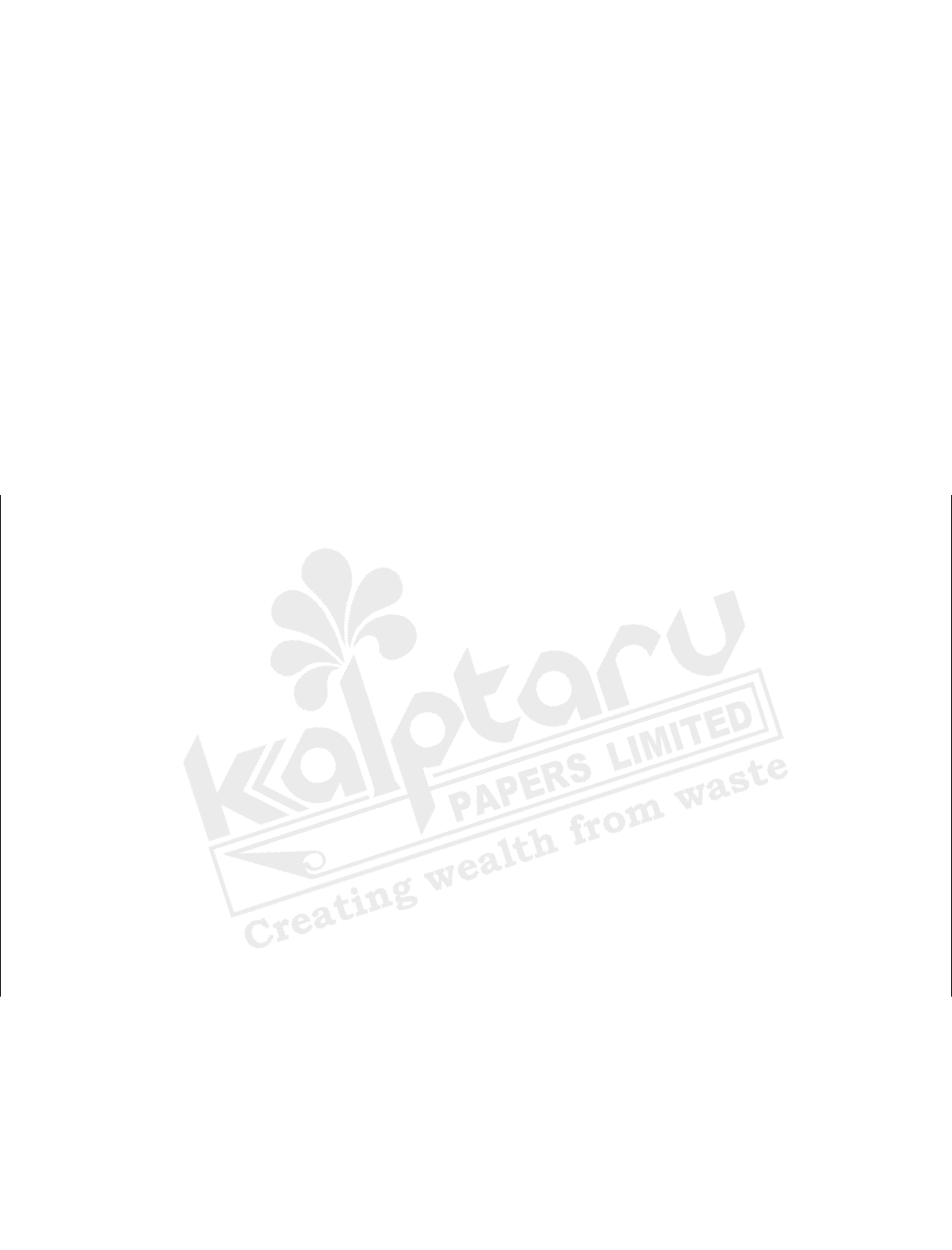

Registered Office : 701, Avdhesh House, Opp. Gurudwara, Near Thaltej Chokdi, Ahmedabad - 380054

**ATTENDANCE SLIP**

|              | Full name of the member attending                                                                                                                                                                                                                                                                                                                                                                                                                                                                                |                                                                           |
|--------------|------------------------------------------------------------------------------------------------------------------------------------------------------------------------------------------------------------------------------------------------------------------------------------------------------------------------------------------------------------------------------------------------------------------------------------------------------------------------------------------------------------------|---------------------------------------------------------------------------|
|              | Full name of the joint-holder_                                                                                                                                                                                                                                                                                                                                                                                                                                                                                   |                                                                           |
|              | (To be filled in if first named Joint - holder does not attend meeting)                                                                                                                                                                                                                                                                                                                                                                                                                                          |                                                                           |
|              | Name of Proxy                                                                                                                                                                                                                                                                                                                                                                                                                                                                                                    |                                                                           |
|              | (To be filled in if Proxy Form has been duly deposited with the Company)                                                                                                                                                                                                                                                                                                                                                                                                                                         |                                                                           |
|              | I hereby record my presence at the 26th Annual General Meeting of Kalptaru Papers Limited held at 701, Avdhesh House,<br>Opp. Gurudwara, Near Thaltej Chokdi, Ahmedabad - 380054 at 10:00 a.m. on Tuesday, 30th day of September, 2014.                                                                                                                                                                                                                                                                          | DP Id.*                                                                   |
|              | No of Share Held                                                                                                                                                                                                                                                                                                                                                                                                                                                                                                 |                                                                           |
|              | Member's / Proxy's name<br>In Block Letters                                                                                                                                                                                                                                                                                                                                                                                                                                                                      | Member's / Proxy's Signature                                              |
|              | *Applicable for investors holding shares in electronic form                                                                                                                                                                                                                                                                                                                                                                                                                                                      |                                                                           |
|              | CIN:L21019GJ1988PLC040325<br>Registered Office: 701, Avdhesh House, Opp. Gurudwara, Near Thaltej Chokdi, Ahmedabad - 380054<br>Form No. MGT-11<br><b>PROXY FORM</b><br>[Pursuant to section 105(6) of the Companies Act, 2013 and rule 19(3) of the Companies (Management and Administration) Rules, 2014]                                                                                                                                                                                                       |                                                                           |
| DP Id        | Name of Members<br><b>Registered Address</b><br>E-mail Address<br>Folio No.   Client ID<br>1) Name                                                                                                                                                                                                                                                                                                                                                                                                               |                                                                           |
|              | Address<br><u> Andrew Maria (1989)</u><br>E Mail<br><u> The Community of the Community of the Community of the Community of the Community of the Community of the Community of the Community of the Community of the Community of the Community of the Community of the Community of</u>                                                                                                                                                                                                                         |                                                                           |
| 2) Name      | Signature :<br><u> The Community of the Community of the Community of the Community of the Community of the Community of the Community of the Community of the Community of the Community of the Community of the Community of the Community of</u><br>Address<br>E Mail<br><u> The Communication of the Communication of the Communication of the Communication of the Communication of the Communication of the Communication of the Communication of the Communication of the Communication of the Commun</u> | $\Box$ , or failing him<br><b>TALL</b><br>$\mathcal{L}$ and $\mathcal{L}$ |
| 3) Name      | Signature :<br><b>AND NY</b><br><u>and and the second property of the second property of the second property of the second property of the second property of the second property of the second property of the second property of the second property of the se</u><br>Address<br>۰.<br>E Mail                                                                                                                                                                                                                  | $\sim$ or failing him                                                     |
|              | Signature :                                                                                                                                                                                                                                                                                                                                                                                                                                                                                                      |                                                                           |
| NO I         | as my / our proxy to attend and vote (on a poll) for me/us and on my/our behalf at the 26th Annual General Meeting of the members<br>of the company to be held on Tuesday, 30th day of September, 2014 at 10:00 a.m. and at any adjournment thereof in respect of such<br>resolutions as are indicated below:<br><b>RESOLUTIONS</b>                                                                                                                                                                              |                                                                           |
| 1            | <b>ORDINARY BUSINESS</b><br>Adoption of Annual Accounts of the Company as on 31 March, 2014 (Ordinary Resolution).                                                                                                                                                                                                                                                                                                                                                                                               |                                                                           |
| $\mathbf{2}$ | Re-appointment of Mr. Jai Kishan Gupta who retires by rotation (Ordinary Resolution).                                                                                                                                                                                                                                                                                                                                                                                                                            |                                                                           |
| 3            | Appointment of M/s. V D Aggarwal & Co., Chartered Accountants, Delhi as Auditors of the Company and fixing their remuneration (Ordinary Resolution).                                                                                                                                                                                                                                                                                                                                                             |                                                                           |
|              | <b>SPECIAL BUSINESS</b>                                                                                                                                                                                                                                                                                                                                                                                                                                                                                          |                                                                           |
| 4            | Appointment of Mr. Shivratan Sharma as an Independent Director (Ordinary Resolution)                                                                                                                                                                                                                                                                                                                                                                                                                             |                                                                           |

5 Appointment of Mr. Ramesh Chand as an Independent Director (Ordinary Resolution)

6 Appointment of Mr. Paresh Pandya as an Independent Director (Ordinary Resolution)

7 | Borrowing Limits of the Company under Section 180(1)(c) of the Companies Act, 2013 (Special Resolution).

8 Investment Limits of the Company under Section 186 of the Companies Act, 2013 (Special Resolution).<br>9 Adoption of new Articles of Association of the Company (Special Resolution). Adoption of new Articles of Association of the Company (Special Resolution).

Signed this ………….. day of ……………… 2014

Signature of Shareholder ………………………………...

Signature of Proxy holder(s): ……………………………....

Note: This form of proxy in order to be effective should be duly completed and deposited at the Registered Office of the Company not less than 48 hours before the commencement of the meeting.